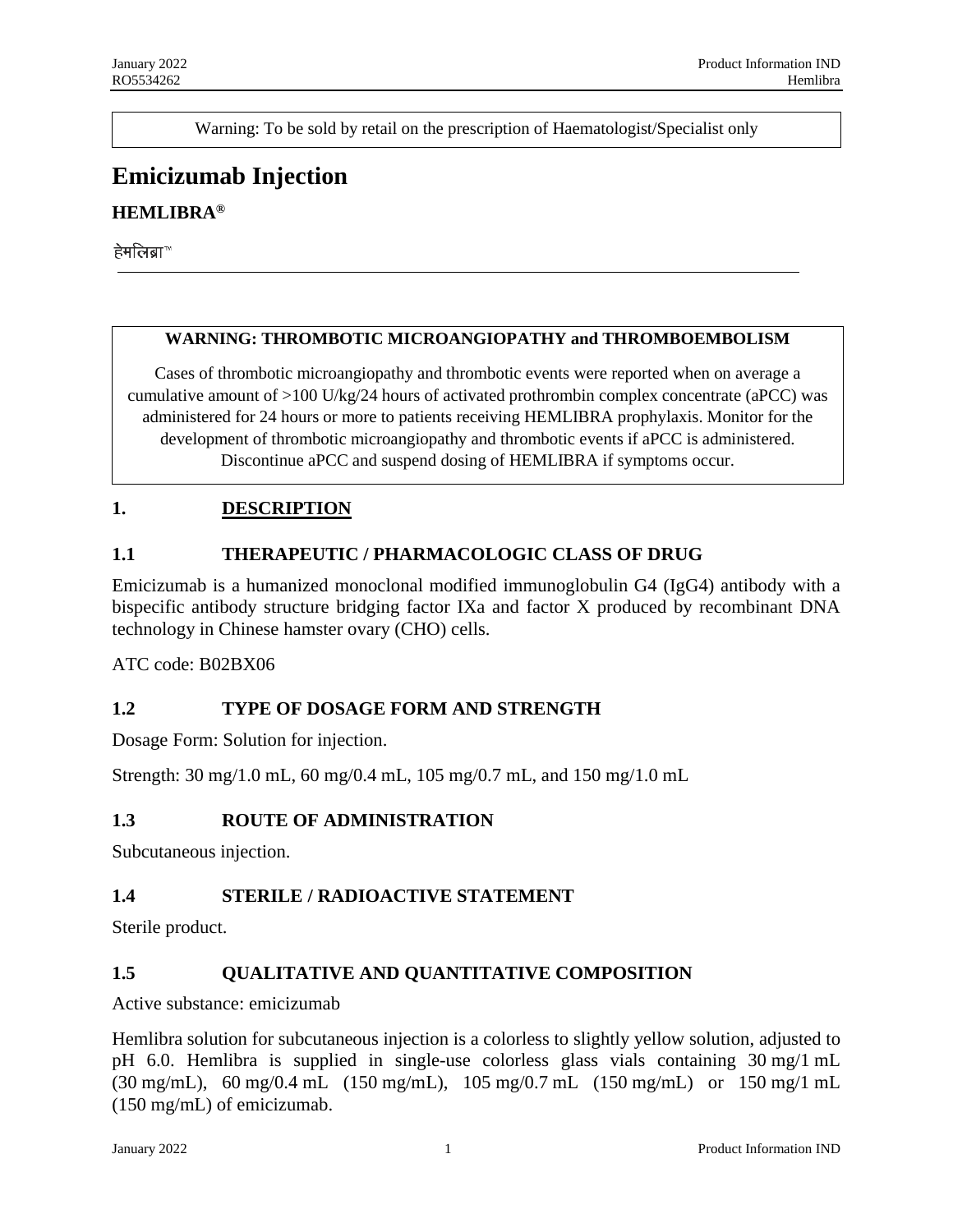For preparation, use and other handling recommendations, see section 4.2 Special Instructions for Use, Handling and Disposal.

Each single-dose 30 mg vial contains a 1 mL solution of emicizumab-kxwh (30 mg), L-arginine  $(26.1 \text{ mg})$ , L-histidine  $(3.1 \text{ mg})$ , and poloxamer 188  $(0.5 \text{ mg})$ , adjusted to pH 6.0 with L-aspartic acid.

Each single-dose 60 mg vial contains a 0.4 mL solution of emicizumab-kxwh (60 mg), L-arginine (10.5 mg), L-histidine (1.2 mg), and poloxamer 188 (0.2 mg), adjusted to pH 6.0 with L-aspartic acid.

Each single-dose 105 mg vial contains a 0.7 mL solution of emicizumab-kxwh (105 mg), Larginine (18.3 mg), L-histidine (2.2 mg), and poloxamer 188 (0.4 mg), adjusted to pH 6.0 with Laspartic acid.

Each single-dose 150 mg vial contains a 1 mL solution of emicizumab-kxwh (150 mg), L-arginine (26.1 mg), L-histidine (3.1 mg), and poloxamer 188 (0.5 mg), adjusted to pH 6.0 with L-aspartic acid.

Excipients: L-Histidine, L-Aspartic Acid, L-Arginine, Poloxamer 188 and Water for Injection.

## **2. CLINICAL PARTICULARS**

## **2.1 THERAPEUTIC INDICATION(S)**

Hemlibra is indicated for routine prophylaxis to prevent bleeding or reduce the frequency of bleeding episodes in patients with hemophilia A (congenital factor VIII deficiency) with or without factor VIII inhibitors.

Hemlibra can be used in all age groups.

## **2.2 DOSAGE AND ADMINISTRATION**

### **General**

Substitution by any other biological medicinal product requires the consent of the prescribing physician.

Treatment should be initiated under the supervision of a physician experienced in the treatment of hemophilia and/or bleeding disorders.

Treatment with bypassing agents should be discontinued the day before starting Hemlibra therapy (see section 2.4 Warnings and Precautions). FVIII prophylaxis may be continued for the first 7 days of Hemlibra treatment.

### **Recommended dosage (all patients)**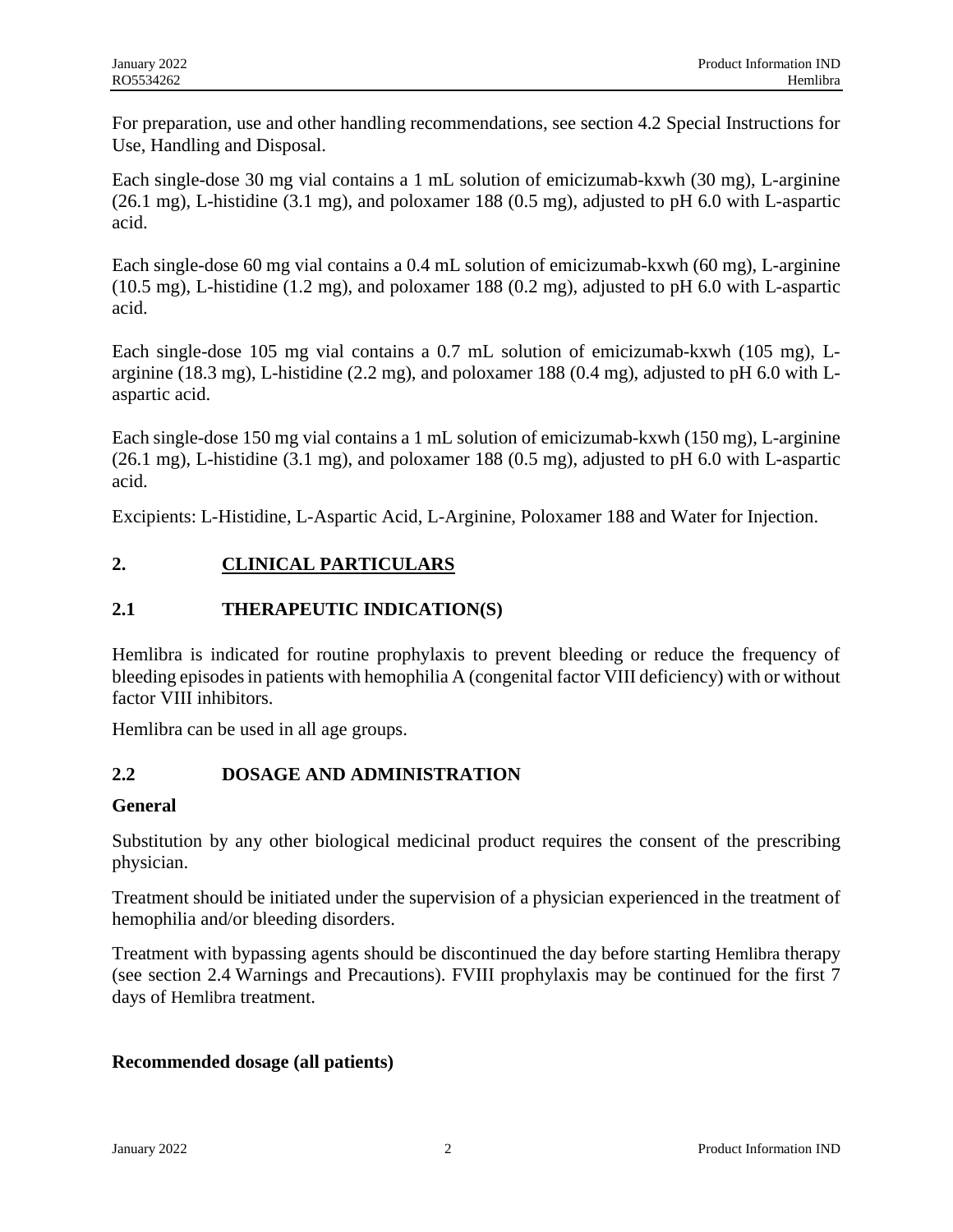The recommended loading dose is 3 mg/kg administered as a subcutaneous injection once weekly for the first 4 weeks, followed by a maintenance dose of either:

- $\bullet$  1.5 mg/kg once weekly, or
- 3 mg/kg every two weeks
- $\bullet$  6 mg/kg every four weeks

The maintenance dose should be selected based on physician and patient/caregiver dosing regimen preference to support adherence.

### **Method of administration**

Hemlibra is for subcutaneous use only. Hemlibra should be administered using appropriate aseptic technique (see section 4.2 Special Instructions for Use, Handling and Disposal).

The injection should be restricted to the recommended injection sites: the abdomen, the upper outer arms and the thighs (see section 3.2 Pharmacokinetic Properties, Absorption). No data are available on injection at other sites of the body.

Administration of Hemlibra subcutaneous injection in the upper outer arm should be performed by a caregiver or healthcare professional.

Alternating the site of injection may help prevent or reduce injection site reactions (see section 2.6 Undesirable Effects, Clinical Trials). Hemlibra subcutaneous injection should not be administered into areas where the skin is red, bruised, tender or hard, or areas where there are moles or scars.

During treatment with Hemlibra, other medicinal products for subcutaneous administration should, preferably, be injected at different anatomical sites.

### **Administration by the patient and/or caregiver**

Hemlibra is intended for use under the guidance of a healthcare professional. After proper training in subcutaneous injection technique, a patient may self-inject Hemlibra, or the patient's caregiver may administer Hemlibra, if their physician determines that it is appropriate.

The physician and the caregiver should determine the appropriateness of the child self-injecting Hemlibra. However, self-administration is not recommended for children below 7 years of age.

#### **Duration of treatment**

Hemlibra is intended for long-term prophylactic treatment.

### **Dosage adjustments during treatment**

No dosage adjustments of Hemlibra are recommended.

### **Delayed or missed doses**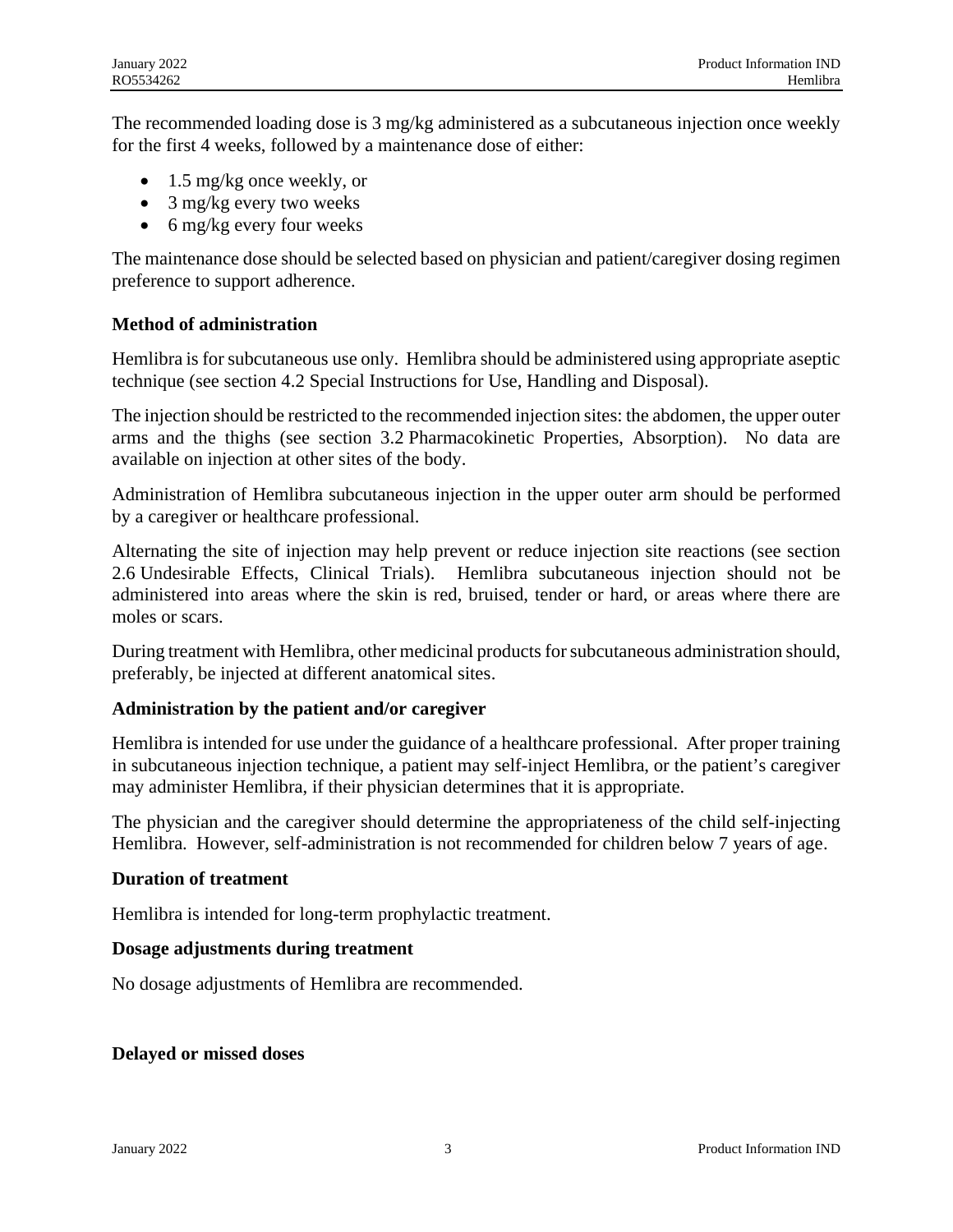If a patient misses a scheduled subcutaneous injection of Hemlibra, the patient should be instructed to take the missed dose as soon as possible, before the day of the next scheduled dose. The patient should then administer the next dose on the usual scheduled dosing day. The patient should not take two doses on the same day to make up for a missed dose.

## **2.2.1 SPECIAL DOSAGE INSTRUCTIONS**

## **Pediatric use**

No dose adjustments are recommended in pediatric patients. Currently available data are described in section 3.1.2 Clinical/Efficacy Studies and section 3.2.5 Pharmacokinetics in Special Populations.

### **Geriatric use**

No dose adjustments are recommended in patients  $\geq 65$  years of age (see section 3.2.5) Pharmacokinetics in Special Populations).

## **Renal impairment**

No dose adjustments are recommended in patients with renal impairment (see section 3.2.5 Pharmacokinetics in Special Populations).

## **Hepatic impairment**

No dose adjustments are recommended in patients with hepatic impairment (see section 3.2.5 Pharmacokinetics in Special Populations).

## **2.3 CONTRAINDICATIONS**

Hemlibra is contraindicated in patients with known hypersensitivity to emicizumab or to any of the excipients.

## **2.4 WARNINGS AND PRECAUTIONS**

### **2.4.1 GENERAL**

In order to improve traceability of biological medicinal products, the tradename and the batch number of the administered product should be clearly recorded (or stated) in the patient file.

Advise patients/caregivers to record the batch number of the product whenever Hemlibra is administered outside of a healthcare setting.

## *Thrombotic microangiopathy associated with Hemlibra and activated prothrombin complex concentrate*

Cases of thrombotic microangiopathy (TMA) were reported from a clinical trial in patients receiving Hemlibra prophylaxis when on average a cumulative amount of  $> 100$  U/kg/24 hours of activated prothrombin complex concentrate (aPCC) for 24 hours or more were administered (see section 2.6.1 Undesirable Effects, Clinical Trials). Treatment for the TMA events included supportive care with or without plasmapheresis and hemodialysis. Evidence of improvement was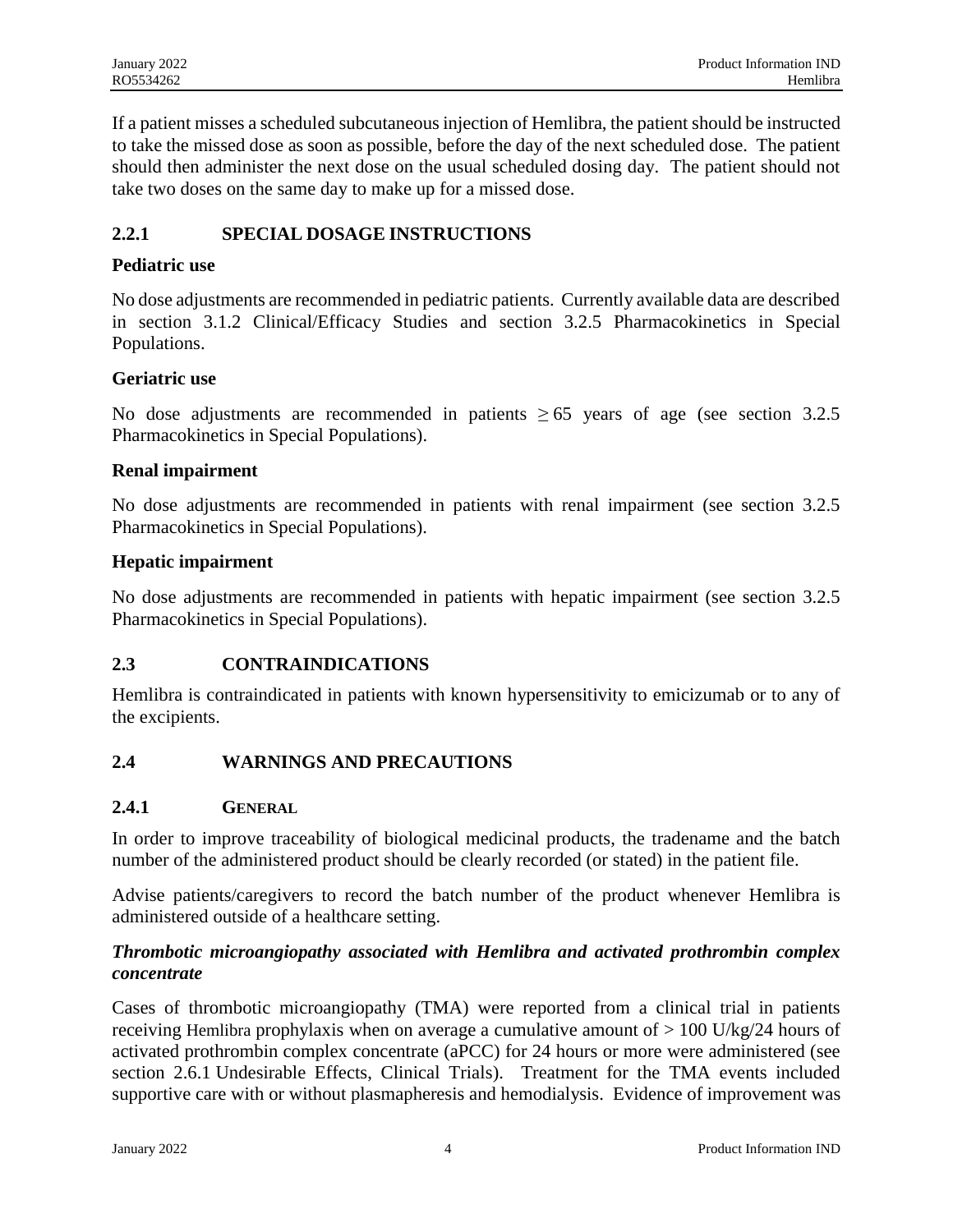seen within one week following discontinuation of aPCC. This rapid clinical improvement is distinct from the usual clinical course observed in atypical hemolytic uremic syndrome and classic TMAs, such as thrombotic thrombocytopenic purpura (see section 2.6.1 Undesirable Effects, Clinical Trials).

Patients receiving Hemlibra prophylaxis should be monitored for the development of TMA when administering aPCC. The physician should immediately discontinue aPCC and interrupt Hemlibra therapy if clinical symptoms and/or laboratory findings consistent with TMA occur, and manage as clinically indicated. Physicians and patients/caregivers should weigh the benefits and risks of resuming Hemlibra prophylaxis following complete resolution of TMA on a case-by-case basis. In case a bypassing agent is indicated in a patient receiving Hemlibra prophylaxis, see subsection below for dosing recommendations for the use of bypassing agents.

## *Thromboembolism associated with Hemlibra and activated prothrombin complex concentrate*

Thrombotic events were reported from a clinical trial in patients receiving Hemlibra prophylaxis when on average a cumulative amount of  $> 100$  U/kg/24 hours of aPCC for 24 hours or more were administered (see section 2.6.1 Undesirable Effects, Clinical Trials). No cases required anticoagulation therapy, which is distinct from the usual treatment of thrombotic events. Evidence of improvement or resolution was seen after discontinuation of aPCC (see section 2.6.1 Undesirable Effects, Clinical Trials).

Patients receiving Hemlibra prophylaxis should be monitored for the development of thromboembolism when administering aPCC. The physician should immediately discontinue aPCC and interrupt Hemlibra therapy if clinical symptoms, imaging, and/or laboratory findings consistent with thrombotic events occur, and manage as clinically indicated. Physicians and patients/caregivers should weigh the benefits and risks of resuming Hemlibra prophylaxis following complete resolution of thrombotic events on a case-by-case basis. In case a bypassing agent is indicated in a patient receiving Hemlibra prophylaxis, see subsection below for dosing recommendations for the use of bypassing agents.

## *Guidance on the use of bypassing agents in patients receiving Hemlibra prophylaxis*

Treatment with bypassing agents should be discontinued the day before starting Hemlibra therapy.

Physicians should discuss with all patients and/or caregivers the exact dose and schedule of bypassing agents to use, if required while receiving Hemlibra prophylaxis.

Hemlibra increases the patients' coagulation potential. The bypassing agent dose required may therefore be lower than that used without Hemlibra prophylaxis. The dose and duration of treatment with bypassing agents will depend on the location and extent of bleeding and on the patient's clinical condition. Avoid use of aPCC unless no other treatment options/alternatives are available. If aPCC is indicated in a patient receiving Hemlibra prophylaxis, the initial dose should not exceed 50 U/kg. If bleeding is not controlled with the initial dose of aPCC up to 50 U/kg, additional aPCC doses should be administered under medical guidance or supervision, and the total aPCC dose should not exceed 100 U/kg in the first 24-hours of treatment. Treating physicians must carefully weigh the risk of TMA and thromboembolism against the risk of bleeding when considering aPCC treatment beyond a maximum of100 U/kg in the first 24-hours.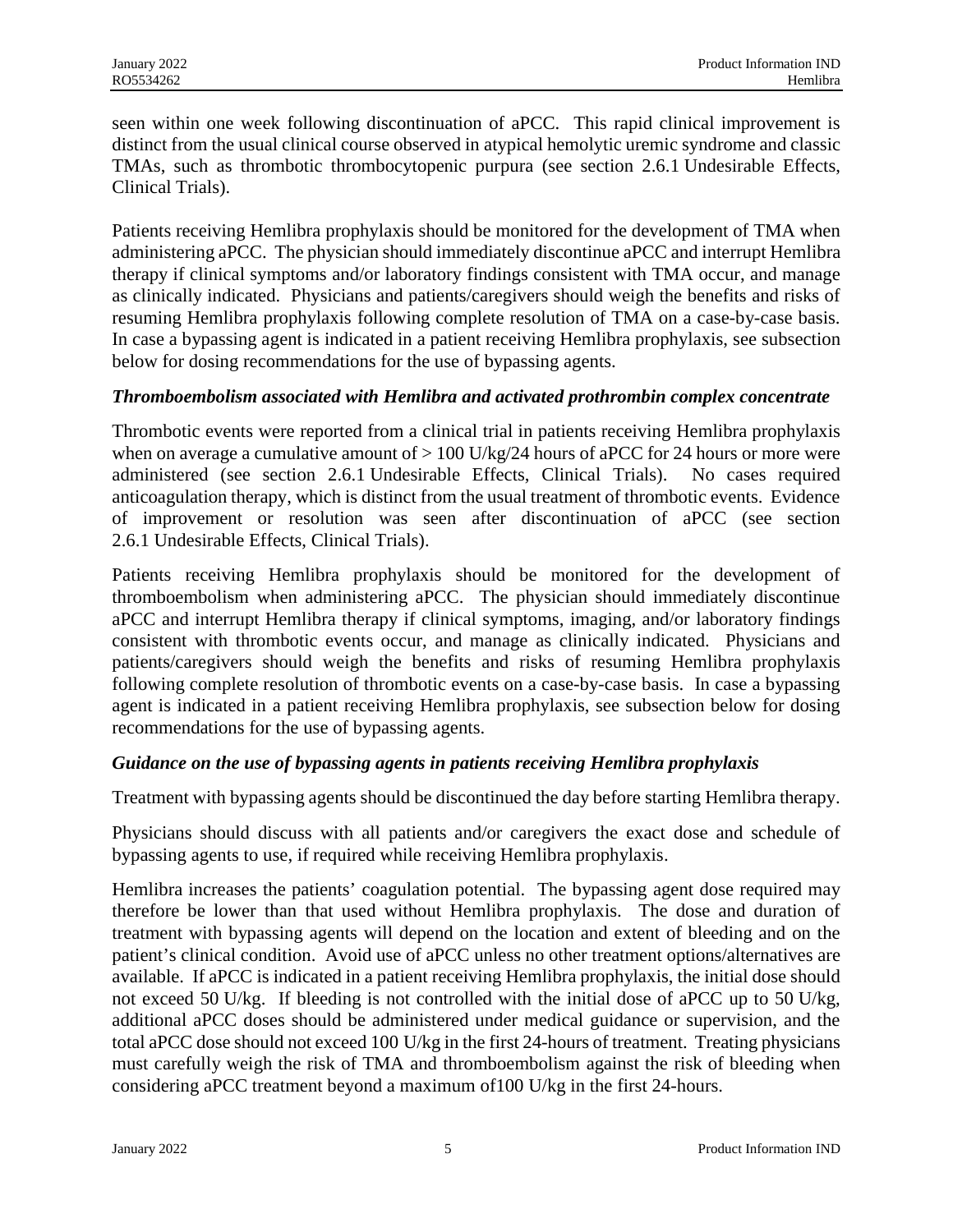In clinical trials, no cases of TMA or thrombotic events were observed with use of activated recombinant human FVII (rFVIIa) alone in patients receiving Hemlibra prophylaxis.

Bypassing agent dosing guidance should be followed for at least 6 months following discontinuation of Hemlibra prophylaxis (see section 3.2.4 Pharmacokinetic Properties, Elimination).

#### **Immunogenicity**

Anti-emicizumab antibodies have been reported in a small number of patients treated with Hemlibra in clinical trials. Most patients found to have anti-emicizumab antibodies did not experience a change in emicizumab plasma concentrations or an increase in bleeding events; however, in uncommon ( $\geq 1/1,000$  to  $\lt 1/100$ ) cases, the presence of neutralizing anti-emicizumab antibodies with decreasing emicizumab concentration may be associated with loss of efficacy (see sections 2.6 Undesirable Effects, Clinical Trials and 3.1.3 Immunogenicity).

In case of clinical signs of loss of efficacy (e.g. increase in breakthrough bleeding events), prompt evaluation by a physician should be sought to assess the etiology and a possible change in treatment should be considered.

## **Laboratory coagulation test interference**

Hemlibra affects intrinsic pathway clotting-based laboratory tests, including the activated clotting time (ACT), activated partial thromboplastin time (aPTT) and all assays based on aPTT, such as one-stage factor VIII activity (see Table 1 below). Therefore, intrinsic pathway clotting-based laboratory test results in patients treated with Hemlibra should not be used to monitor Hemlibra activity, determine dosing for factor replacement or anti-coagulation, or measure factor VIII inhibitor titers. Laboratory tests affected and unaffected by Hemlibra are shown in Table 1 below (see section 2.8 Interactions with Other Medicinal Products and Other Forms of Interaction).

## **Table 1 Coagulation Test Results Affected and Unaffected by Hemlibra**

| <b>Results Affected by Hemlibra</b>             | <b>Results Unaffected by Hemlibra</b>                                                                                |
|-------------------------------------------------|----------------------------------------------------------------------------------------------------------------------|
| Activated partial thromboplastin time (aPTT)    | Bethesda assays (bovine chromogenic) for FVIII                                                                       |
| Bethesda assays (clotting-based) for FVIII      | inhibitor titers                                                                                                     |
| inhibitor titers                                | Thrombin time (TT)                                                                                                   |
| One-stage, aPTT-based, single-factor assays     | One-stage, prothrombin time (PT)-based, single-factor                                                                |
| (e.g. FVIII activity)                           | assays                                                                                                               |
| aPTT-based activated protein C resistance (APC- | Chromogenic-based single-factor assays other than                                                                    |
| R)                                              | $FVIII*$                                                                                                             |
| Activated clotting time (ACT)                   | Immuno-based assays (e.g., ELISA, turbidimetric                                                                      |
|                                                 | methods)                                                                                                             |
|                                                 | Genetic tests of coagulation factors (e.g., Factor V                                                                 |
|                                                 | Leiden, Prothrombin 20210)                                                                                           |
|                                                 | $\ast$ Department and the statement of the DVIII shows and a statement of the control of $\Lambda$ O Large at $\sim$ |

\*For important considerations regarding FVIII chromogenic activity assays, see section 2.8 Interactions with Other Medicinal Products and Other Forms of Interaction.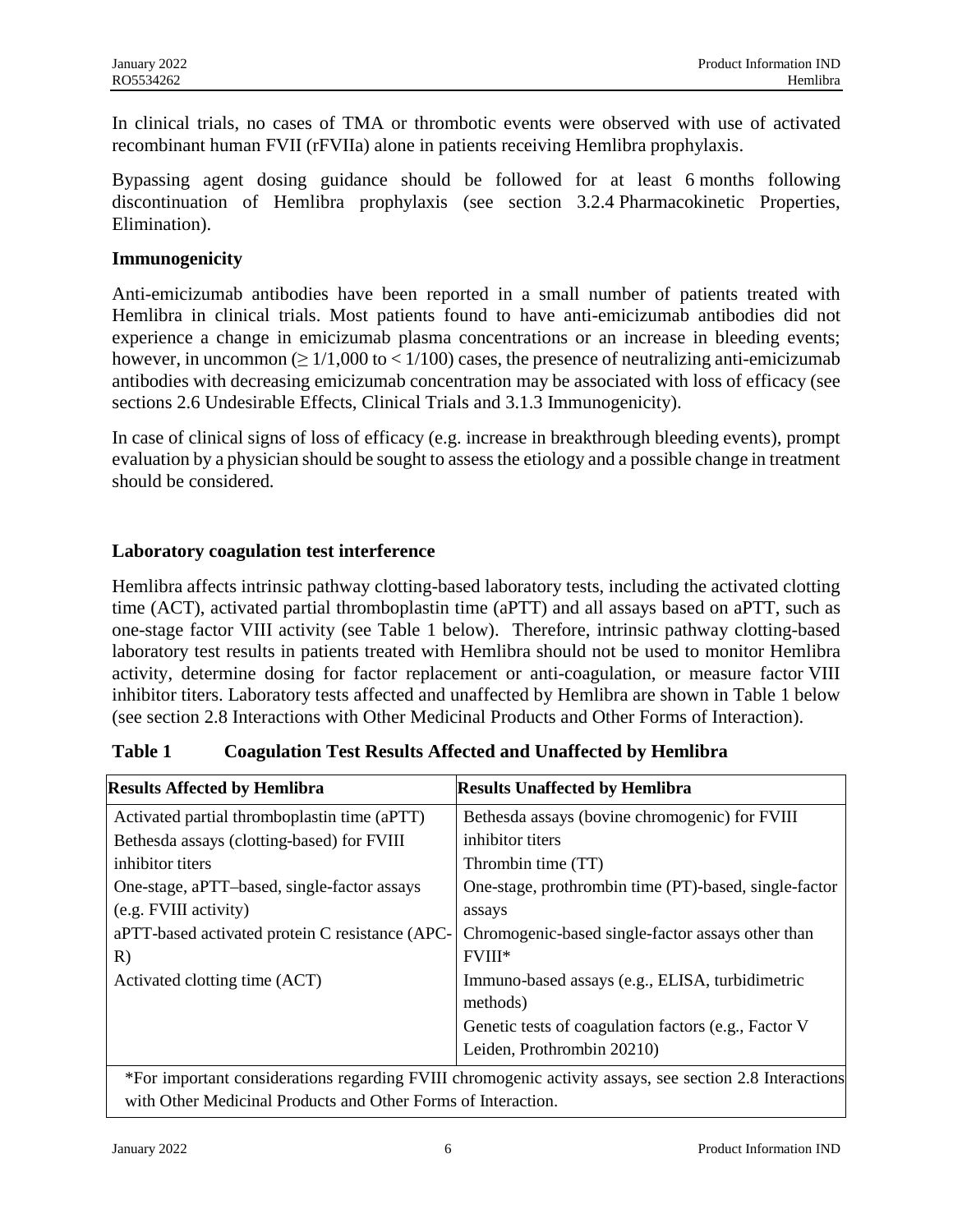### **2.4.2 DRUG ABUSE AND DEPENDENCE**

Hemlibra does not have the potential for abuse and dependence.

#### **2.4.3 ABILITY TO DRIVE AND USE MACHINES**

There is no evidence that treatment with Hemlibra results in an increase in adverse reactions that might lead to the impairment of the ability to drive and use machines.

#### **2.5 USE IN SPECIAL POPULATIONS**

#### **2.5.1 FEMALES AND MALES OF REPRODUCTIVE POTENTIAL**

#### *Fertility*

No text (see section 3.3.3 Preclinical Safety, Impairment of Fertility).

#### *Pregnancy testing*

No text.

#### *Contraception*

Women of childbearing potential receiving Hemlibra should use effective contraception during, and for at least 6 months after cessation of Hemlibra treatment (see section 3.2.4 Pharmacokinetic Properties, Elimination).

### **2.5.2 PREGNANCY**

There are no clinical studies of Hemlibra use in pregnant women. Animal reproduction studies have not been conducted with Hemlibra. It is not known whether Hemlibra can cause fetal harm when administered to a pregnant woman or can affect reproductive capacity. Hemlibra should be used during pregnancy only if the potential benefit for the mother outweighs the potential risk to the fetus.

#### *Labor and delivery*

The safe use of Hemlibra during labor and delivery has not been established.

### **2.5.3 LACTATION**

It is not known whether emicizumab is excreted in human milk. No studies have been conducted to assess the impact of emicizumab on milk production or its presence in breast milk. Human IgG is known to be present in human milk. The developmental and health benefits of breastfeeding should be considered, along with the mother's clinical need for Hemlibra and any potential adverse effects on the breastfed infant from Hemlibra or from the underlying maternal condition.

### **2.5.4 PEDIATRIC USE**

The safety and efficacy of Hemlibra have been established in pediatric patients. Use of Hemlibra in pediatric patients with hemophilia A (with or without FVIII inhibitors) is supported by two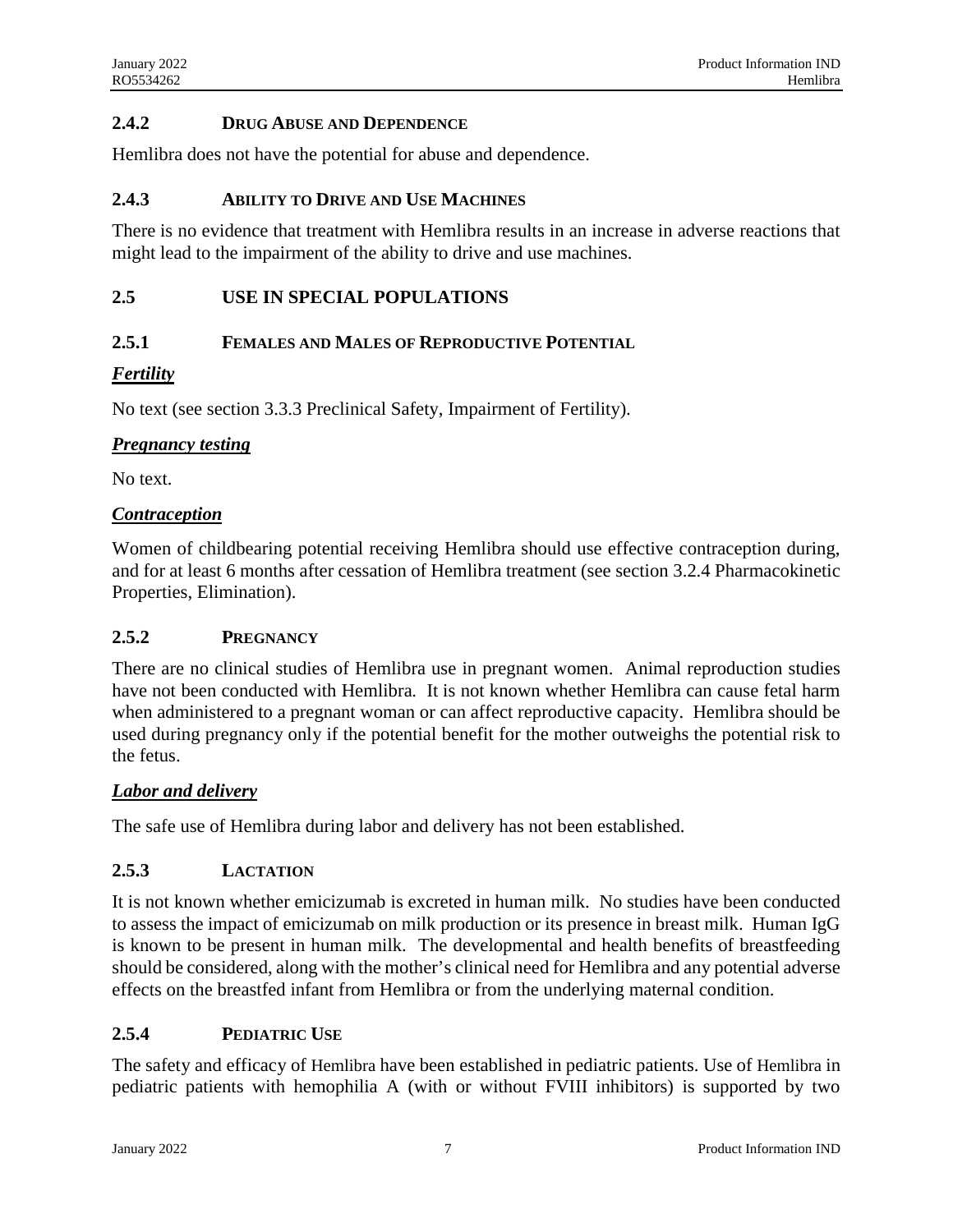randomized studies (HAVEN 3 and HAVEN 1) and two single-arm studies (HAVEN 4 and HAVEN 2).

These four clinical studies included a total of 107 pediatric patients in the following age groups: 47 adolescents (12 years to < 18 years), 55 children (2 years to < 12 years) and 5 infants (1 month to < 2 years) (see sections 3.1.2 Clinical/Efficacy Studies).

Safety and efficacy results were consistent with those observed for adults. (see sections 2.2.1 Special Dosage Instructions and 3.2.5 Pharmacokinetics in Special Populations, Clinical Trials).

The steady-state plasma trough concentrations of emicizumab were comparable in adult and pediatric patients at equivalent weight-based doses (3.2.5 Pharmacokinetics in Special Populations).

## **2.5.5 GERIATRIC USE**

The safety and efficacy of Hemlibra have not been specifically tested in a geriatric population. Clinical studies of Hemlibra included 13 patients aged 65 and over. Relative bioavailability decreased with older age, but no clinically important differences were observed in the pharmacokinetics of emicizumab between patients  $< 65$  years and patients  $\geq 65$  years (3.2.5) Pharmacokinetics in Special Populations).

## **2.5.6 RENAL IMPAIRMENT**

The safety and efficacy of Hemlibra have not been specifically tested in patients with renal impairment. There are limited data available on the use of Hemlibra in patients with mild to moderate renal impairment. No data are available on the use of Hemlibra in patients with severe renal impairment. Hemlibra is a monoclonal antibody and is cleared via catabolism rather than by renal excretion and a change in dose is not expected to be required for patients with renal impairment (see sections 2.2.1 Special Dosage Instructions and 3.2.5 Pharmacokinetics in Special Populations).

## **2.5.7 HEPATIC IMPAIRMENT**

The safety and efficacy of Hemlibra have not been specifically tested in patients with hepatic impairment. Patients with mild and moderate hepatic impairment were included in clinical trials. No data are available on the use of Hemlibra in patients with severe hepatic impairment. Hemlibra is a monoclonal antibody and is cleared via catabolism rather than by hepatic metabolism and a change in dose is not expected to be required for patients with hepatic impairment (see sections 2.2.1 Special Dosage Instructions and 3.2.5 Pharmacokinetics in Special Populations).

## **2.6 UNDESIRABLE EFFECTS**

## **2.6.1 CLINICAL TRIALS**

The following adverse drug reactions (ADRs) are based on pooled data from four phase III clinical trials (three adult and adolescent studies [HAVEN 1, HAVEN 3, and HAVEN 4] and a pediatric study [HAVEN 2]), in which a total of 373 male patients with hemophilia A received at least one dose of Hemlibra as routine prophylaxis. Two hundred and sixty-six (71%) patients were adults ( $\geq$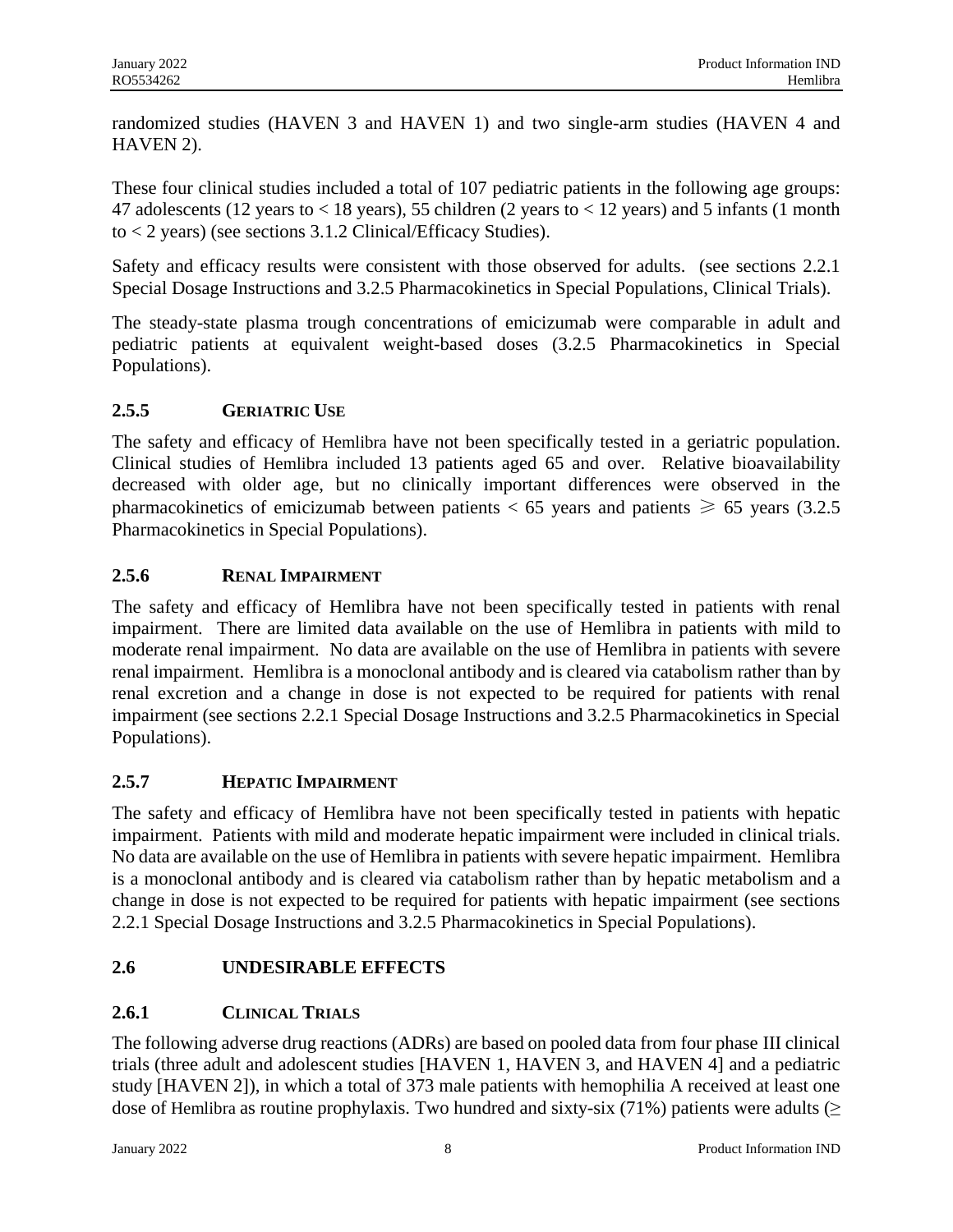18 years), 47 (13%) were adolescents ( $\geq$ 12 to <18 years), 55 (15%) were children ( $\geq$  2 to <12 years) and five were infants ( $\geq 1$  month to  $\leq 2$  years). The median duration of exposure across the studies was 34.1 weeks (range: 0.1 to 94.3 weeks).

Three patients (0.8%) in the pooled phase III clinical trials receiving Hemlibra prophylaxis withdrew from treatment due to ADRs, which were thrombotic microangiopathy, skin necrosis contemporaneous with superficial thrombophlebitis, and headache.

Adverse drug reactions from the pooled phase III clinical trials in patients who received Hemlibra are listed by MedDRA system organ class (see Table 2 below). The corresponding frequency categories for each ADR are based on the following convention: very common ( $\geq 1/10$ ), common (≥ 1/100 to < 1/10), and uncommon (≥ 1/1,000 to < 1/100).

**Table 2: Summary of Adverse Drug Reactions from Pooled Clinical Trials with Hemlibra**

| <b>System Organ Class</b>                            | <b>Number of patients</b><br>$(N=373)$ | <b>Percentage of</b><br>patients | <b>Frequency</b> |  |  |
|------------------------------------------------------|----------------------------------------|----------------------------------|------------------|--|--|
| (preferred<br><b>ADR</b><br>term,<br>MedDRA)         |                                        |                                  |                  |  |  |
| General disorders and administration site conditions |                                        |                                  |                  |  |  |
| Injection site reactions                             | 77                                     | 21%                              | Very common      |  |  |
| Pyrexia                                              | 22                                     | 6%                               | Common           |  |  |
| <b>Nervous system disorders</b>                      |                                        |                                  |                  |  |  |
| Headache                                             | 52                                     | 14%                              | Very common      |  |  |
| <b>Gastrointestinal disorders</b>                    |                                        |                                  |                  |  |  |
| Diarrhea                                             | 19                                     | 5%                               | Common           |  |  |
| Musculoskeletal and connective tissue disorders      |                                        |                                  |                  |  |  |
| Arthralgia                                           | 58                                     | 16%                              | Very common      |  |  |
| Myalgia                                              | 13                                     | 4%                               | Common           |  |  |
| <b>Blood and Lymphatic system disorders</b>          |                                        |                                  |                  |  |  |
| Thrombotic                                           | 3                                      | $<$ 1%                           | Uncommon         |  |  |
| microangiopathy                                      |                                        |                                  |                  |  |  |
| <b>Infections and Infestations</b>                   |                                        |                                  |                  |  |  |
| Cavernous sinus thrombosis                           | $\mathbf{1}$                           | $<$ 1%                           | Uncommon         |  |  |
| Skin and subcutaneous tissue disorders               |                                        |                                  |                  |  |  |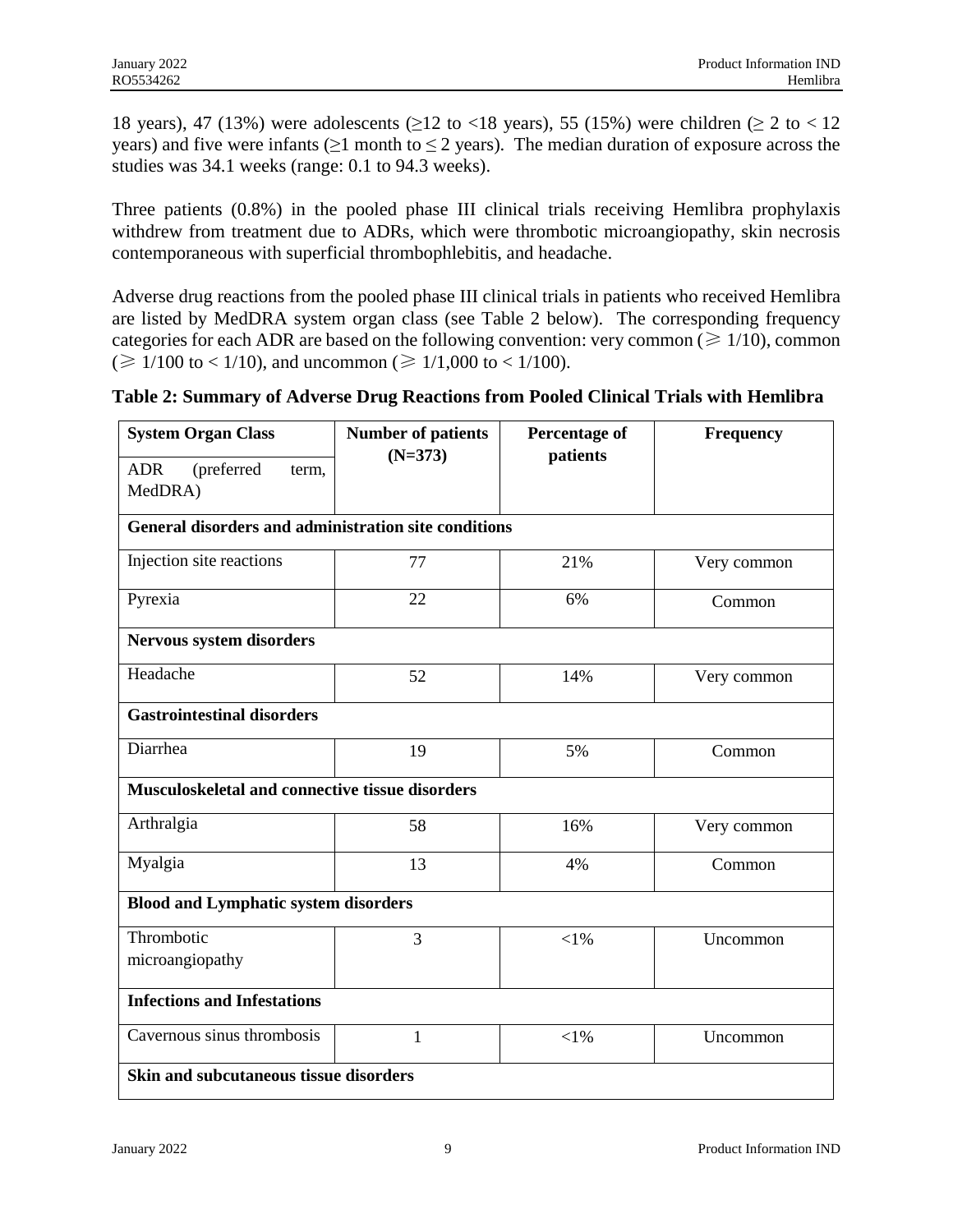| Skin necrosis                | $<$ 1%   | Uncommon |
|------------------------------|----------|----------|
| <b>Vascular Disorders</b>    |          |          |
| Thrombophlebitis superficial | ${<}1\%$ | Uncommon |

## *Description of selected adverse drug reactions*

The most serious adverse drug reactions reported from the pooled phase III clinical trials with Hemlibra were TMA and thrombotic events, including cavernous sinus thrombosis and superficial vein thrombosis contemporaneous with skin necrosis (see below and section 2.4 Warnings and Precautions).

### *Thrombotic microangiopathy*

In the pooled phase III clinical trials, thrombotic microangiopathy events were reported in  $\langle 1\% \rangle$  of patients (3/373) and in 9.7% of patients (3/31) who received at least one dose of aPCC. Each patient was reported to have received on average a cumulative amount > 100 U/kg/ 24 hours of aPCC for 24 hours or more while receiving Hemlibra prophylaxis prior to the development of TMA events (presenting with thrombocytopenia, microangiopathic hemolytic anemia, and acute kidney injury, without severe deficiencies in ADAMTS13 activity). One patient resumed Hemlibra following resolution of TMA without recurrence (see section 2.4 Warnings and Precautions).

#### *Thrombotic events:*

In pooled phase III clinical trials, serious thrombotic events were reported in  $\langle 1\% \rangle$  of patients (2/373) and in 6.5% of patients (2/31) who received at least one dose of aPCC. Each patient was reported to have received on average a cumulative amount of  $> 100$  U/kg/24 hours of aPCC for 24 hours or more while receiving Hemlibra prophylaxis, prior to the development of the thrombotic events. One patient resumed Hemlibra following resolution of the thrombotic event without recurrence (see section 2.4 Warnings and Precautions).

### **Characterization of aPCC Treatment (in the pooled phase III clinical trials)**

There were 82 instances of aPCC treatment\*, of which 8 instances (10%) consisted of on average a cumulative amount of  $> 100$  U/kg/24 hours of aPCC for 24 hours or more; two of the 8 instances were associated with thrombotic events and three of the 8 instances were associated with TMA (see Table 3). No TMA or thrombotic events were associated with the remaining instances of aPCC treatment. Of all instances of aPCC treatment, 68% consisted of a single infusion  $\leq 100$  U/kg.

## **Table 3 Characterization of aPCC Treatment\* in the Pooled Phase III Clinical Trials**

| Duration of aPCC | Average cumulative amount of aPCC over 24 hours (U/kg/24 hours) |            |      |  |
|------------------|-----------------------------------------------------------------|------------|------|--|
| treatment        | -50                                                             | $50 - 100$ | >100 |  |
| $<$ 24 hours     |                                                                 |            |      |  |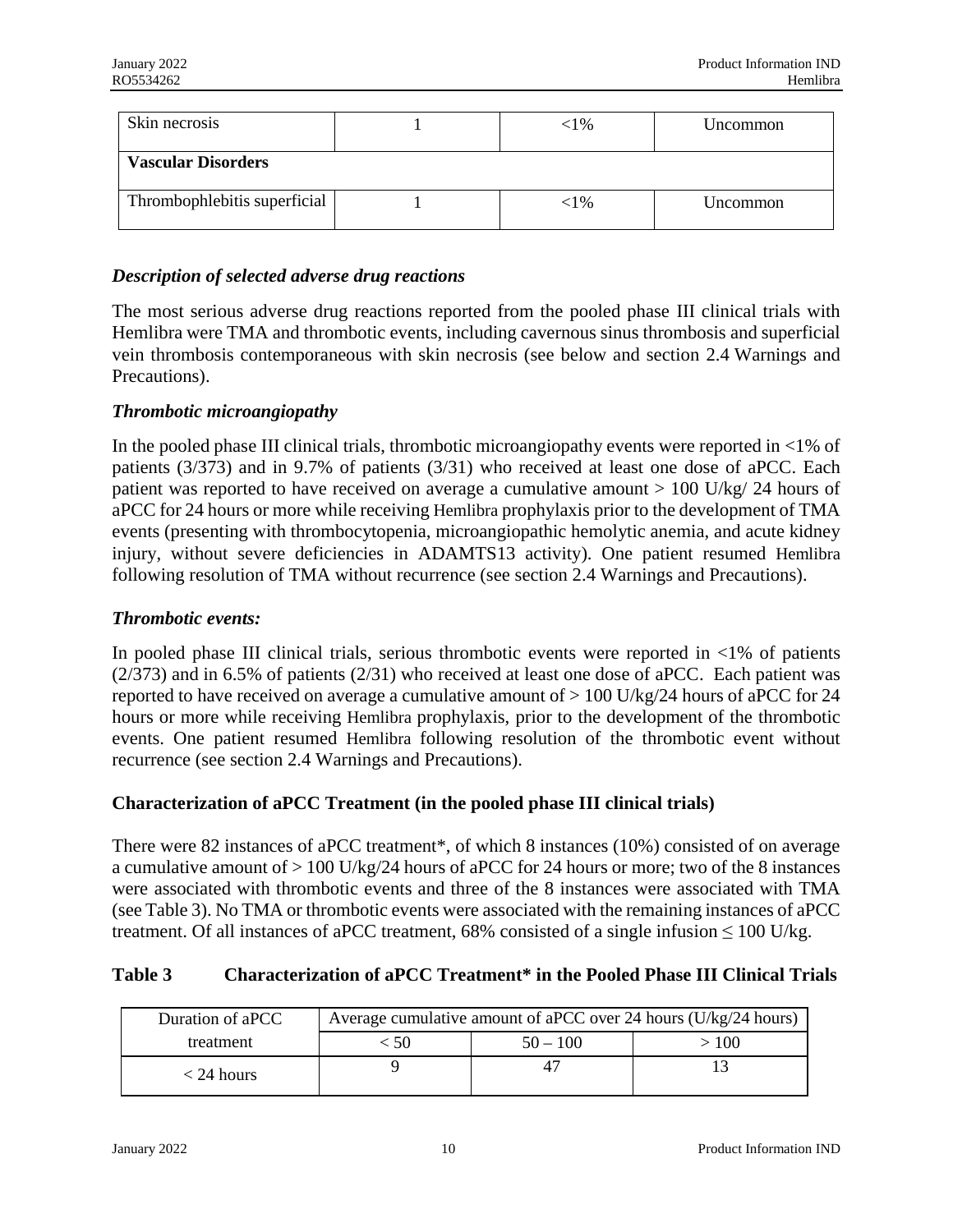| $24-48$ hours                                                                                                                                                                                                                                                                                                        | U |  | 1a          |  |  |
|----------------------------------------------------------------------------------------------------------------------------------------------------------------------------------------------------------------------------------------------------------------------------------------------------------------------|---|--|-------------|--|--|
| $>$ 48 hours                                                                                                                                                                                                                                                                                                         |   |  | 7a, b, b, b |  |  |
| * An instance of aPCC treatment is defined as all doses of aPCC received by a patient, for any<br>reason, until there was a 36-hour treatment-free break. Includes all instances of a PCC treatment<br>excluding those in the first 7 days and those that occurred 30 days after the discontinuation of<br>Hemlibra. |   |  |             |  |  |
| <sup>a</sup> Thrombotic event                                                                                                                                                                                                                                                                                        |   |  |             |  |  |
| <sup>b</sup> Thrombotic microangiopathy                                                                                                                                                                                                                                                                              |   |  |             |  |  |

## *Injection site reactions:*

Injection site reactions (ISRs) were reported very commonly (21%) from clinical trials. All ISRs observed in the Hemlibra clinical trials were reported as being non-serious and mild to moderate in intensity and 95% resolved without treatment. The commonly reported ISR symptoms were injection site erythema (11%), injection site pain (4%) and injection site pruritus (3%).

### Immunogenicity

In the pooled phase III clinical trials with Hemlibra, development of neutralizing anti-emicizumab antibodies associated with decreasing emicizumab concentration was uncommon (see section 3.1.3 Immunogenicity). One patient, who developed neutralizing anti-emicizumab antibodies with decreasing emicizumab concentration, experienced loss of efficacy (manifest as breakthrough bleeding) after 5 weeks of treatment and later discontinued Hemlibra treatment (see section 2.4 Warnings and Precautions, and section 3.1.3 Immunogenicity). Overall, the safety profile of Hemlibra was similar between those patients with anti-emicizumab antibodies (including neutralizing antibodies) and those without.

### **2.6.2 POST MARKETING**

The following adverse drug reactions have been identified from post marking surveillance with HEMLIBRA (see Table 4). Adverse drug reactions from post marking surveillance are listed by MedDRA system organ class.

| Table 4 | <b>Adverse Drug Reactions from Post marketing Surveillance</b> |
|---------|----------------------------------------------------------------|
|---------|----------------------------------------------------------------|

| <b>System Organ Class</b><br>ADR (preferred term, MedDRA) | <b>Frequency</b> |
|-----------------------------------------------------------|------------------|
| <b>Skin and subcutaneous tissue disorders</b>             |                  |
| Angioedema <sup>a</sup>                                   | Uncommon         |
| Urticaria <sup>b</sup>                                    | Common           |
| Rash <sup>b</sup>                                         | Common           |

<sup>a</sup> Frequency estimated at the upper limit of the 95% confidence interval utilizing the clinical trial safety population.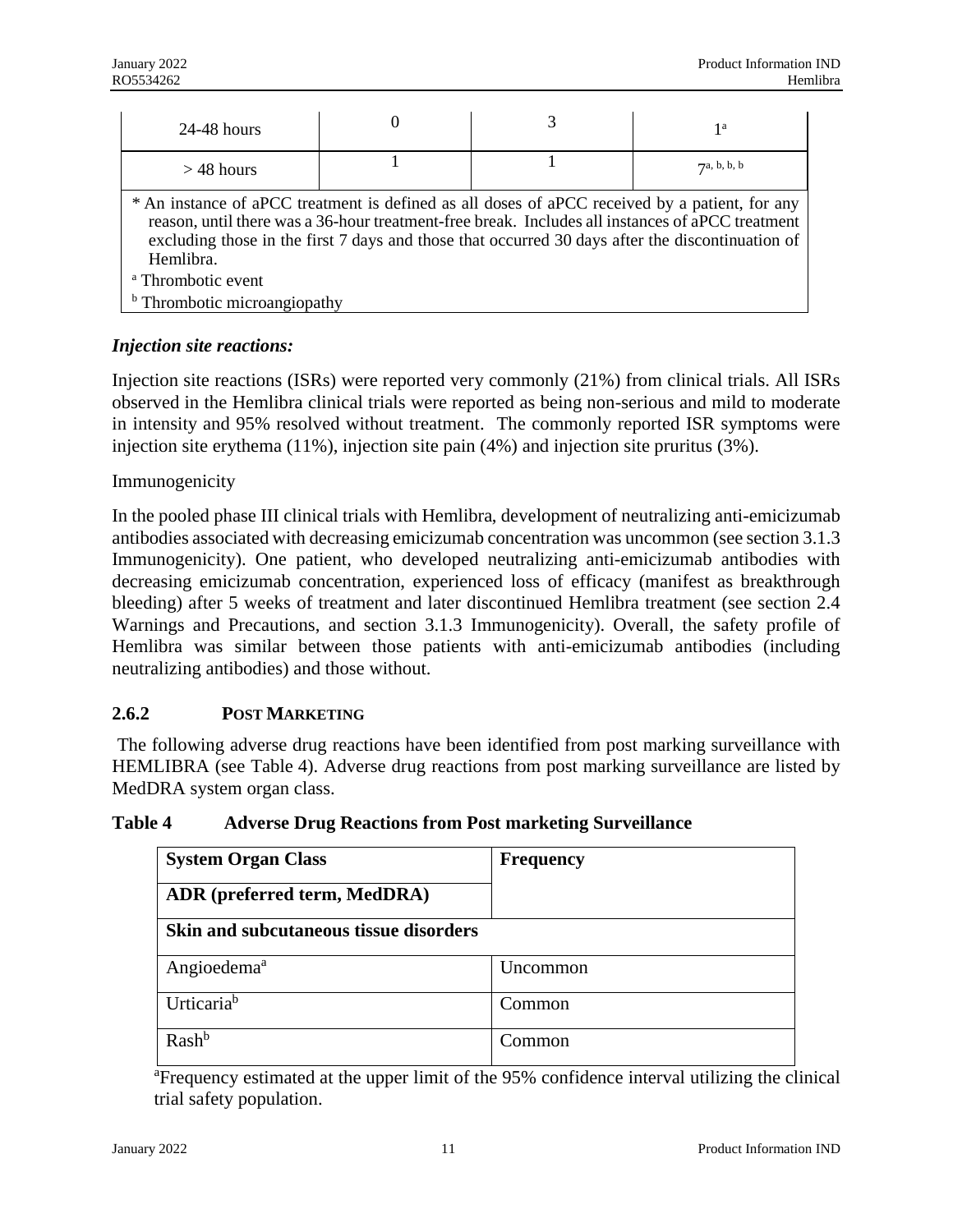<sup>b</sup>Frequency derived from clinical trial data

## **2.7 OVERDOSE**

There is limited experience with overdose of Hemlibra. Accidental overdose may result in hypercoagulability.

Patients who receive an accidental overdose should immediately contact their physician and be monitored closely.

## **2.8 INTERACTIONS WITH OTHER MEDICINAL PRODUCTS AND OTHER FORMS OF INTERACTION**

No adequate or well-controlled drug-drug interaction studies have been conducted with Hemlibra.

Clinical experience suggests that a drug interaction exists with Hemlibra and aPCC (see sections 2.4 Warnings and Precautions and 2.6.1 Undesirable Effects, Clinical Trials).

There is a possibility for hypercoagulability with rFVIIa or FVIII with Hemlibra based on preclinical experiments. Emicizumab increases coagulation potential, therefore the coagulation factor dose required to achieve hemostasis may be lower than when used without Hemlibra prophylaxis.

### **Effect of Hemlibra on coagulation tests**

Hemlibra restores the tenase cofactor activity of missing activated factor VIII (FVIIIa). Coagulation laboratory tests based on intrinsic clotting (e.g., aPTT) measure the total clotting time including time needed for activation of FVIII to FVIIIa by thrombin. Such intrinsic pathwaybased tests will yield overly shortened clotting times with Hemlibra, which does not require activation by thrombin. The overly shortened intrinsic clotting time will then disturb all singlefactor assays based on aPTT, such as the one-stage FVIII activity assay (see section 2.4 Warnings and Precautions, Table 1). However, single-factor assays utilizing chromogenic or immuno-based methods are unaffected by Hemlibra and may be used to monitor coagulation parameters during treatment, with specific considerations for FVIII chromogenic activity assays as described below.

Chromogenic FVIII activity tests may be manufactured with either human or bovine coagulation proteins. Assays containing human coagulation factors are responsive to Hemlibra but may overestimate the clinical hemostatic potential of Hemlibra. In contrast, assays containing bovine coagulation factors are insensitive to Hemlibra (no activity measured) and can be used to monitor endogenous or infused FVIII activity, or to measure anti-FVIII inhibitors.

Hemlibra remains active in the presence of inhibitors against FVIII and so will produce a falsenegative result in clotting-based Bethesda assays for functional inhibition of FVIII. Instead, a chromogenic Bethesda assay utilizing a bovine-based FVIII chromogenic test that is insensitive to Hemlibra may be used.

Due to the long half-life of Hemlibra, effects on coagulation assays may persist for up to 6 months after the last dose (see section 3.2.4 Pharmacokinetic Properties, Elimination).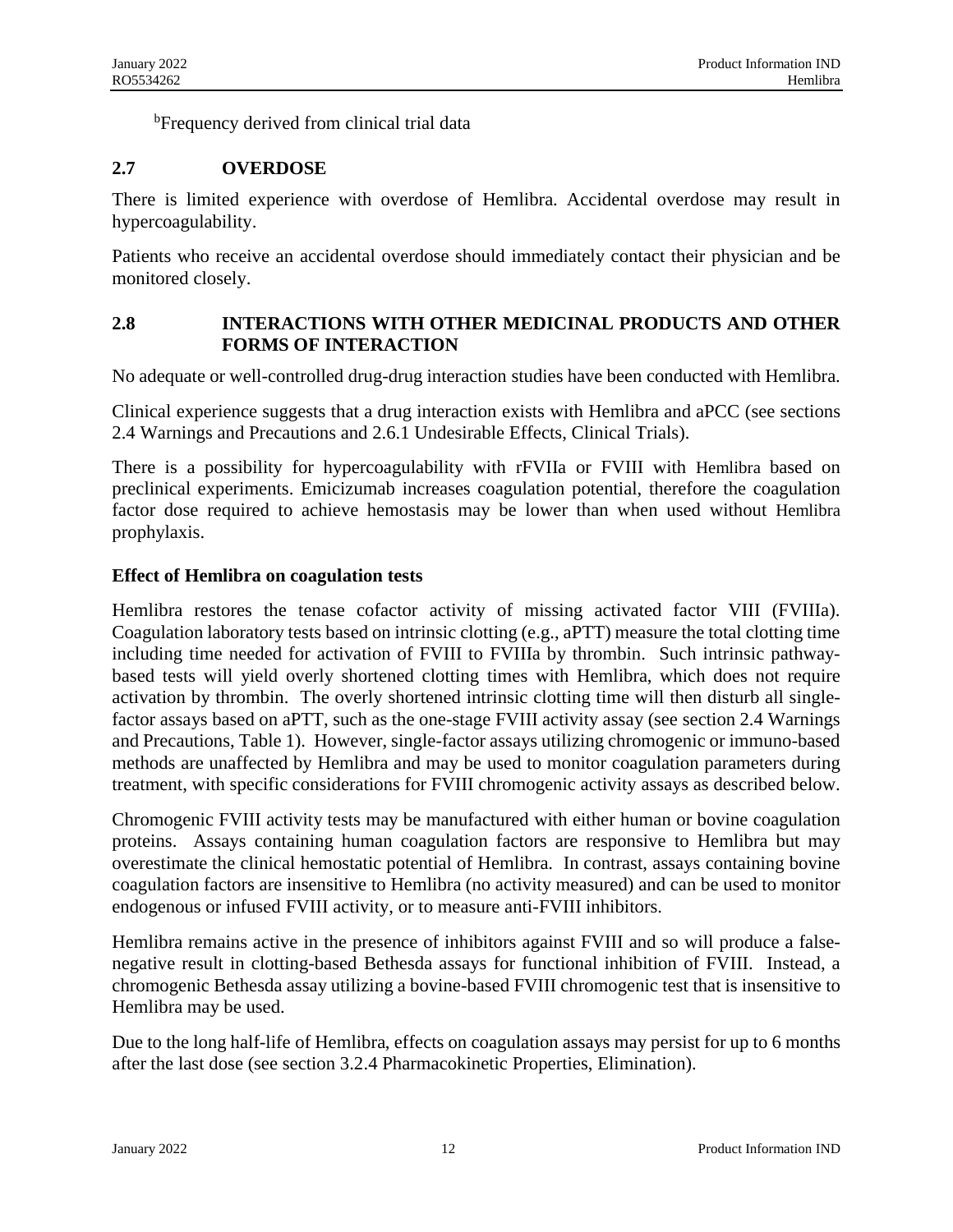## **3. PHARMACOLOGICAL PROPERTIES AND EFFECTS**

## **3.1 PHARMACODYNAMIC PROPERTIES**

### **3.1.1 MECHANISM OF ACTION**

Emicizumab bridges activated factor IX and factor X to restore the function of missing activated factor VIII that is needed for effective hemostasis.

Emicizumab has no structural relationship or sequence homology to FVIII and, as such, does not induce or enhance the development of direct inhibitors to FVIII.

### **Pharmacodynamics**

Hemophilia A is an X-linked hereditary disorder of blood coagulation due to a deficiency of functional FVIII and results in bleeding into joints, muscles or internal organs, either spontaneously or as result of accidental or surgical trauma. Prophylactic therapy with Hemlibra shortens the aPTT and increases the reported FVIII activity (using a chromogenic assay with human coagulation factors). These two pharmacodynamic markers do not reflect the true hemostatic effect of emicizumab *in vivo* (aPTT is overly shortened and reported FVIII activity may be overestimated) but provide a relative indication of the pro-coagulant effect of emicizumab.

## **3.1.2 CLINICAL / EFFICACY STUDIES**

The efficacy of Hemlibra for routine prophylaxis in patients with hemophilia A with or without inhibitors to FVIII was evaluated in four clinical studies (three adult and adolescent studies [HAVEN 3, HAVEN 1 and HAVEN 4] and a pediatric study [HAVEN 2]).

## *Clinical Studies in Adult and Adolescent Patients*

## **HAVEN 3**

The HAVEN 3 study was a randomized, multicenter, open-label, phase III clinical study in 152 adult and adolescent males (aged  $\geq 12$  years and  $\geq 40$  kg) with hemophilia A without FVIII inhibitors who previously received either episodic ("on demand") or prophylactic treatment with FVIII. Patients received subcutaneous Hemlibra, 3 mg/kg once weekly for the first four weeks followed by either 1.5 mg/kg once weekly (Arms A and D) or 3 mg/kg every two weeks (Arm B) thereafter, or no prophylaxis (Arm C). Patients in Arm C could switch to Hemlibra (3 mg/kg every two weeks) after completing at least 24 weeks without prophylaxis. For Arms A and B dose uptitration to 3 mg/kg weekly was allowed after 24 weeks for patients who experienced two or more qualified bleeds (i.e., spontaneous and clinically significant bleeds occurring at steady state). Arm D patients could up-titrate after the second qualifying bleed. At the time of the analysis, five patients underwent up-titration of their maintenance dose.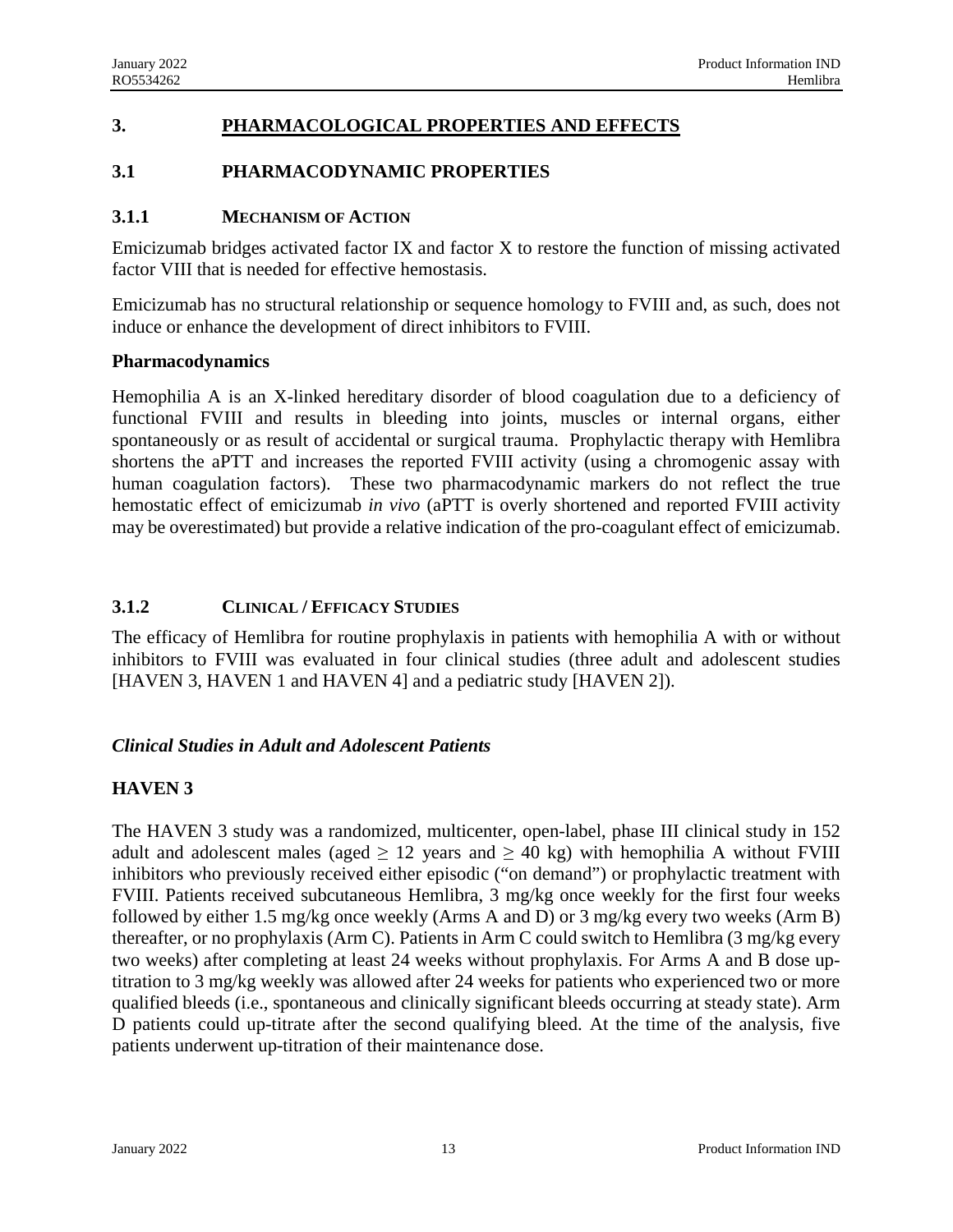Eighty-nine patients previously treated with episodic ("on demand") FVIII were randomized in a 2:2:1 ratio to receive Hemlibra either once weekly (Arm A;  $N = 36$ ), every two weeks (Arm B; N  $= 35$ ) or no prophylaxis (Arm C; N = 18), with stratification by prior 24-week bleed rate (< 9 or  $\ge$ 9). Sixty-three patients previously treated with prophylactic FVIII were enrolled into Arm D to receive Hemlibra (1.5 mg/kg once weekly).

The primary objective of the study was to evaluate in patients previously treated with episodic FVIII the efficacy of prophylactic Hemlibra weekly (Arm A) or every two weeks (Arm B) compared to no prophylaxis (Arm C) based on the number of bleeds requiring treatment with coagulation factors (see Table 5). Other objectives of the study included evaluation of the randomized comparison of Arms A or B and Arm C for the efficacy of Hemlibra prophylaxis in reducing the number of all bleeds, spontaneous bleeds, joint bleeds, and target joint bleeds (see Table 6). Patient treatment preference was also assessed using a preference survey.

The efficacy of Hemlibra prophylaxis was also compared with previous prophylactic FVIII treatment (Arm D) in patients who had participated in a non-interventional study (NIS) prior to enrollment (see Table 7). Only patients from the NIS were included in this comparison, because bleed and treatment data were collected with the same level of granularity as used in HAVEN 3.

## **HAVEN 1**

The HAVEN 1 study was a randomized, multicenter, open-label clinical study in 109 adolescent and adult males (aged  $\geq 12$  years old and  $\geq 40$  kg) with hemophilia A with factor VIII inhibitors who had previously received either episodic ("on demand") or prophylactic treatment with bypassing agents. In the study, patients received weekly Hemlibra prophylaxis (Arms A, C, and D) — 3 mg/kg once weekly for 4 weeks followed by 1.5 mg/kg once weekly thereafter — or no prophylaxis (Arm B). Patients randomized to Arm B could switch to Hemlibra prophylaxis after completing at least 24 weeks without prophylaxis. Dose up-titration to 3 mg/kg once weekly was allowed after 24 weeks on Hemlibra prophylaxis for patients who experienced two or more qualified bleeds (i.e., spontaneous and clinically significant bleeds occurring at steady state). During the study, two patients underwent up-titration of their maintenance dose to 3 mg/kg once weekly.

Fifty-three patients previously treated with episodic ("on-demand") bypassing agents were randomized in a 2:1 ratio to receive Hemlibra prophylaxis (Arm A) or no prophylaxis (Arm B), with stratification by prior 24-week bleed rate ( $\lt 9$  or  $\geq 9$ ).

Forty-nine patients previously treated with prophylactic bypassing agents were enrolled in Arm C to receive Hemlibra prophylaxis. Seven patients previously treated with episodic ("on-demand") bypassing agents who had participated in the NIS prior to enrollment but were unable to enroll into HAVEN 1 prior to the closure of Arms A and B were enrolled in Arm D to receive Hemlibra prophylaxis.

The primary objective of the study was to evaluate among patients previously treated with episodic (on-demand) bypassing agents the treatment effect of weekly Hemlibra prophylaxis compared with no prophylaxis (Arm A vs. Arm B) on the number of bleeds requiring treatment with coagulation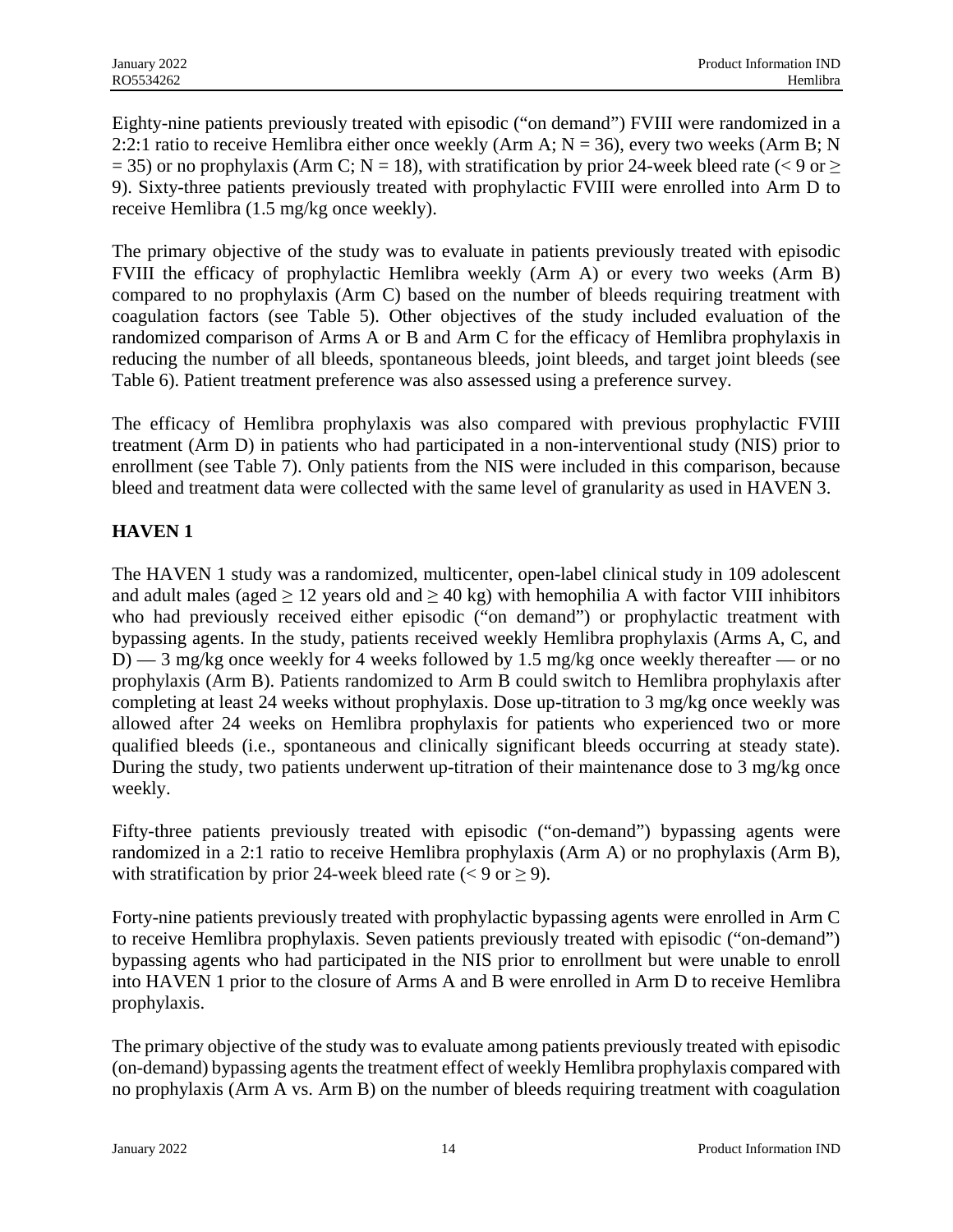factors over time (minimum of 24 weeks or date of discontinuation) (see Table 5). Other secondary objectives of the randomized comparison of Arms A and B were the efficacy of weekly Hemlibra prophylaxis in reducing the number of all bleeds, spontaneous bleeds, joint bleeds and target joint bleeds (see Table 8), as well as assessing patient-reported health-related quality of life (HRQoL) and health status (see Tables 12 and 13).

The efficacy of weekly Hemlibra prophylaxis compared with previous prophylactic bypassing agents was also evaluated in patients who had participated in the NIS prior to enrollment (Arms C) (see Table 9). Only patients from the NIS were included in this comparison, because bleed and treatment data were collected with the same level of granularity as that used in HAVEN 1.

## **HAVEN 4**

Hemlibra was investigated in a single arm, multicenter, phase III clinical study in 41 adult and adolescent males (aged  $\geq 12$  years and  $\geq 40$  kg) with hemophilia A with or without FVIII inhibitors who previously received either episodic ("on demand") or prophylactic treatment with FVIII or bypassing agents. Patients received Hemlibra prophylaxis – 3 mg/kg once weekly for four weeks followed by 6 mg/kg every four weeks thereafter.

The primary objective of the study was to evaluate the efficacy of Hemlibra prophylaxis in maintaining adequate bleed control, given every four weeks based on treated bleeds (see Table 5). Other objectives were to evaluate the clinical efficacy of Hemlibra prophylaxis on all bleeds, treated spontaneous bleeds, treated joint bleeds and treated target joint bleeds (see Table 11). Patient treatment preference was also assessed using a preference survey.

## *Adult and Adolescent Efficacy Results*

The efficacy results of Hemlibra prophylaxis with respect to rate of treated bleeds are shown in Table 5.

## **Table 5 HAVEN 3, HAVEN 1 and HAVEN 4: Annualized Bleed Rate (Treated Bleeds – Primary Endpoint) with Hemlibra Prophylaxis in Patients ≥ 12 Years of Age with or without Factor VIII Inhibitors**

| <b>Endpoint</b>                         | <b>HAVEN 3</b>                                        |                                                                          |                                                                            | <b>HAVEN1</b>                                                |                                                                   | <b>HAVEN4</b>                                         |
|-----------------------------------------|-------------------------------------------------------|--------------------------------------------------------------------------|----------------------------------------------------------------------------|--------------------------------------------------------------|-------------------------------------------------------------------|-------------------------------------------------------|
|                                         | Arm C:<br>N <sub>0</sub><br>Prophylaxis<br>$(N = 18)$ | Arm A:<br><b>Hemlibra</b><br>$1.5 \text{ mg/kg}$<br>weekly<br>$(N = 36)$ | Arm B:<br><b>Hemlibra</b><br>$3.0$ mg/kg<br>every 2<br>weeks<br>$(N = 35)$ | Arm B:<br>N <sub>0</sub><br><b>Prophylaxis</b><br>$(N = 18)$ | Arm A:<br>Hemlibra<br>$1.5 \text{ mg/kg}$<br>weekly<br>$(N = 35)$ | Hemlibra<br>6 mg/kg<br>every 4<br>weeks<br>$(N = 41)$ |
| Median<br>Efficacy<br>Period<br>(weeks) | 24.0                                                  | 29.6                                                                     | 31.3                                                                       | 24.0                                                         | 29.3                                                              | 25.6                                                  |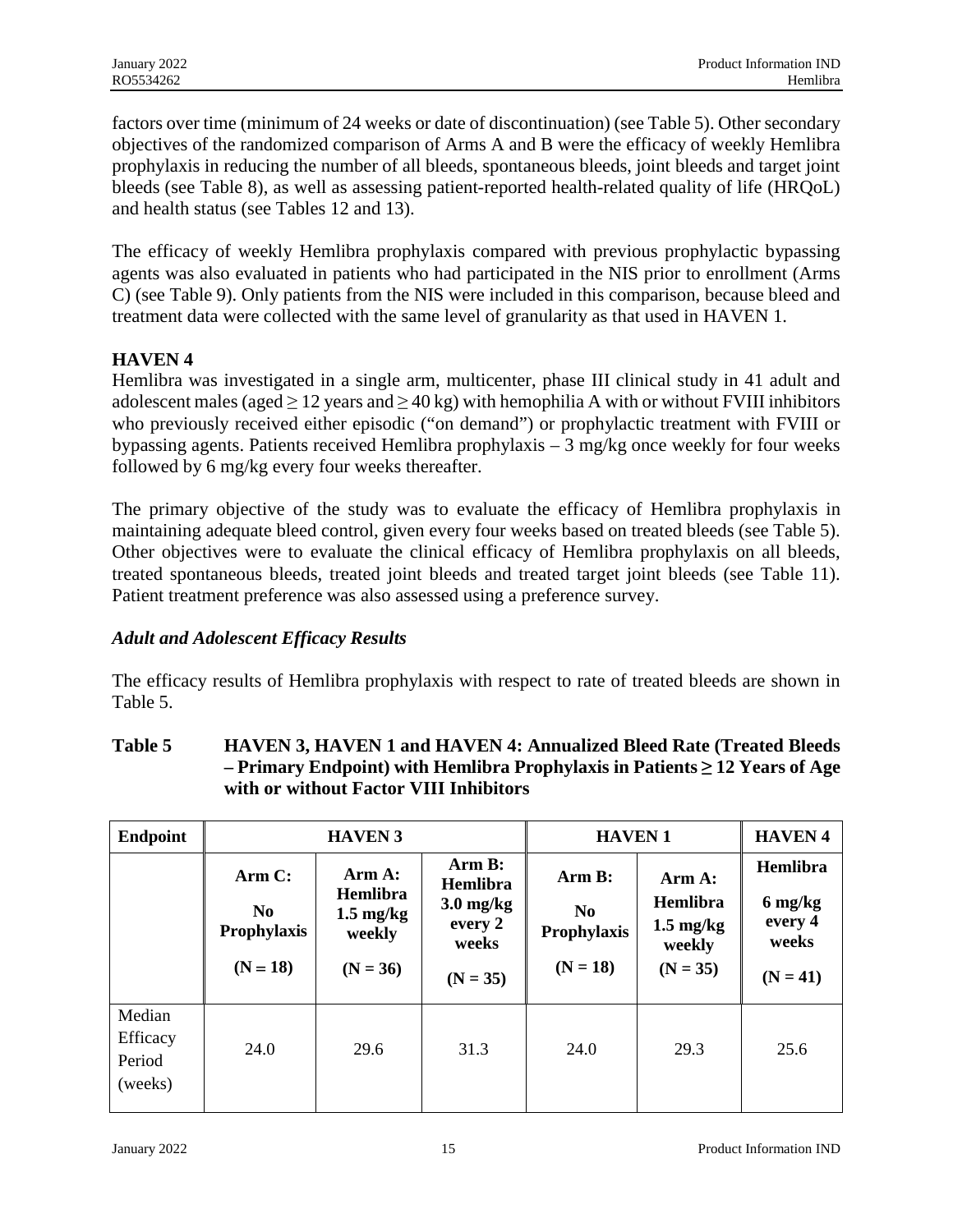| <b>Treated Bleeds</b>                                                                                                   |                   |                                    |                                    |                    |                                    |                      |
|-------------------------------------------------------------------------------------------------------------------------|-------------------|------------------------------------|------------------------------------|--------------------|------------------------------------|----------------------|
| <b>ABR</b>                                                                                                              | 38.2              | 1.5                                | 1.3                                | 23.3               | 2.9                                | 2.4                  |
| (95% CI) <sup>a</sup>                                                                                                   | (22.9; 63.8)      | (0.9; 2.5)                         | (0.8; 2.3)                         | (12.3; 43.9)       | (1.7; 5)                           | (1.4; 4.3)           |
| $\%$<br>reduction<br>vs episodic<br>treatment<br>(95% CI),<br>p-value                                                   | NA                | 96% (92.5%;<br>98.0%),<br>< 0.0001 | 97% (93.4%;<br>98.3%),<br>< 0.0001 | NA                 | 87% (72.3%;<br>94.3%),<br>< 0.0001 | NA                   |
| % patients<br>with 0                                                                                                    | 0.0               | 55.6                               | 60.0                               | 5.6                | 62.9                               | 56.1                 |
| bleeds<br>(95% CI)                                                                                                      | (0.0; 18.5)       | (38.1; 72.1)                       | (42.1; 76.1)                       | (0.1; 27.3)        | (44.9; 78.5)                       | (39.7; 71.5)         |
| % patients<br>with $0-3$<br>bleeds<br>(95% CI)                                                                          | 5.6(0.1;<br>27.3) | 91.7(77.5;<br>98.2)                | 94.3 (80.8;<br>99.3)               | 11.1(1.4;<br>34.7) | 85.7 (69.7;<br>95.2)               | 90.2 (76.9;<br>97.3) |
| Median                                                                                                                  | 40.4              | $\boldsymbol{0}$                   | $\overline{0}$                     | 18.8               | $\theta$                           | $\mathbf{0}$         |
| <b>ABR</b><br>(IQR)                                                                                                     | (25.3; 56.7)      | (0; 2.5)                           | (0; 1.9)                           | (13.0; 35.1)       | (0; 3.7)                           | (0; 2.1)             |
| $ABR =$ annualized bleed rate; CI = confidence interval; IQR = interquartile range, 25th percentile to 75th percentile; |                   |                                    |                                    |                    |                                    |                      |

 $NA = not applicable;$ 

<sup>a</sup> Based on negative binomial regression model

## **HAVEN 3**

The efficacy results of Hemlibra prophylaxis compared with no prophylaxis with respect to rate of treated bleeds, all bleeds, treated spontaneous bleeds, treated joint bleeds, and treated target joint bleeds are shown below in Table 6.

## **Table 6 HAVEN 3: Annualized Bleed Rate with Hemlibra Prophylaxis Arm versus No Prophylaxis Arm in Patients ≥ 12 Years of Age without Factor VIII Inhibitors**

| <b>Endpoint</b> | Arm C:<br><b>No Prophylaxis</b><br>$(N = 18)$ | Arm A:<br><b>Hemlibra</b><br>1.5 mg/kg weekly<br>$(N = 36)$ | Arm B:<br>Hemlibra<br>$3 \text{ mg/kg}$<br>every 2 weeks<br>$(N = 35)$ |
|-----------------|-----------------------------------------------|-------------------------------------------------------------|------------------------------------------------------------------------|
|-----------------|-----------------------------------------------|-------------------------------------------------------------|------------------------------------------------------------------------|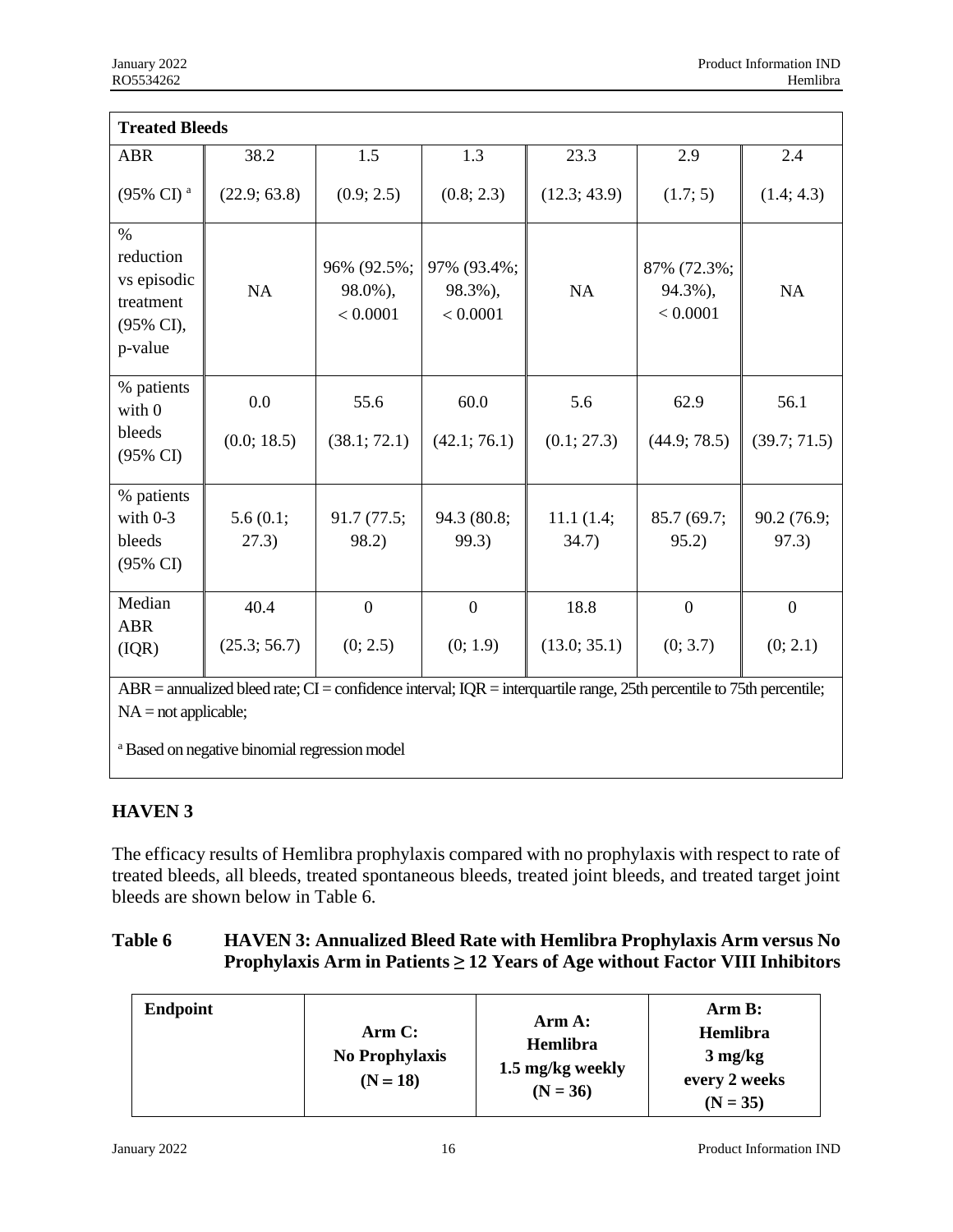| <b>Treated Bleeds</b>                |                     |                                 |                                 |
|--------------------------------------|---------------------|---------------------------------|---------------------------------|
|                                      | 38.2 (22.9; 63.8)   | 1.5(0.9; 2.5)                   | 1.3(0.8; 2.3)                   |
| ABR (95% CI) <sup>a</sup>            |                     |                                 |                                 |
| % reduction (95%                     | <b>NA</b>           | 96% (92.5%; 98.0%),             | 97% (93.4%; 98.3%),             |
| CI), p-value                         |                     | < 0.0001                        | < 0.0001                        |
| % patients with 0<br>bleeds (95% CI) | 0.0(0.0; 18.5)      | 55.6 (38.1; 72.1)               | 60.0(42.1; 76.1)                |
| Median ABR (IQR)                     | 40.4(25.3; 56.7)    | 0(0; 2.5)                       | 0(0; 1.9)                       |
| <b>All Bleeds</b>                    |                     |                                 |                                 |
| ABR (95% CI) <sup>a</sup>            | 47.6 (28.5; 79.6)   | 2.5(1.6; 3.9)                   | 2.6(1.6; 4.3)                   |
| % reduction (95%                     | <b>NA</b>           | 95% (90.1%; 97%),               | 94% (89.7%; 97%),               |
| CI), p-value                         |                     | < 0.0001                        | < 0.0001                        |
| % patients with 0<br>bleeds (95% CI) | 0(0.0:18.5)         | 50(32.9; 67.1)                  | 40 (23.9; 57.9)                 |
| Median ABR (IQR)                     | 46.9 (26.1; 73.9)   | 0.6(0; 3.9)                     | 1.6(0; 4.0)                     |
| <b>Treated Spontaneous Bleeds</b>    |                     |                                 |                                 |
| ABR (95% CI) <sup>a</sup>            | 15.6(7.6; 31.9)     | 1.0(0.5; 1.9)                   | 0.3(0.1; 0.8)                   |
| % reduction (95%                     | <b>NA</b>           | 94% (84.9%; 97.5%),             | 98% (94.4%; 99.4%),             |
| CI), p-value                         |                     | < 0.0001                        | < 0.0001                        |
| % patients with 0<br>bleeds (95% CI) | 22.2(6.4; 47.6)     | 66.7 (49.0; 81.4)               | 88.6 (73.3; 96.8)               |
| Median ABR (IQR)                     | 10.8(2.1; 26.0)     | 0(0; 1.3)                       | 0(0; 0)                         |
| <b>Treated Joint Bleeds</b>          |                     |                                 |                                 |
| ABR (95% CI) <sup>a</sup>            | 26.5 (14.67; 47.79) | 1.1(0.59; 1.89)                 | 0.9(0.44; 1.67)                 |
| % reduction (95%<br>CI), p-value     | NA                  | 96% (91.5%; 98.1%),<br>< 0.0001 | 97% (93%; 98.5%),<br>< 0.0001   |
| % patients with 0<br>bleeds (95% CI) | 0(0; 18.5)          | 58.3 (40.8; 74.5)               | 74.3 (56.7; 87.5)               |
| Median ABR (IQR)                     | 21.3(14.5; 41.3)    | 0(0; 1.9)                       | 0(0; 1.3)                       |
| <b>Treated Target Joint Bleeds</b>   |                     |                                 |                                 |
| ABR (95% CI) <sup>a</sup>            | 13.0(5.2; 32.3)     | 0.6(0.3; 1.4)                   | 0.7(0.3; 1.6)                   |
| % reduction (95%)<br>CI), p-value    | NA                  | 95% (85.7%; 98.4%),<br>< 0.0001 | 95% (85.3%; 98.2%),<br>< 0.0001 |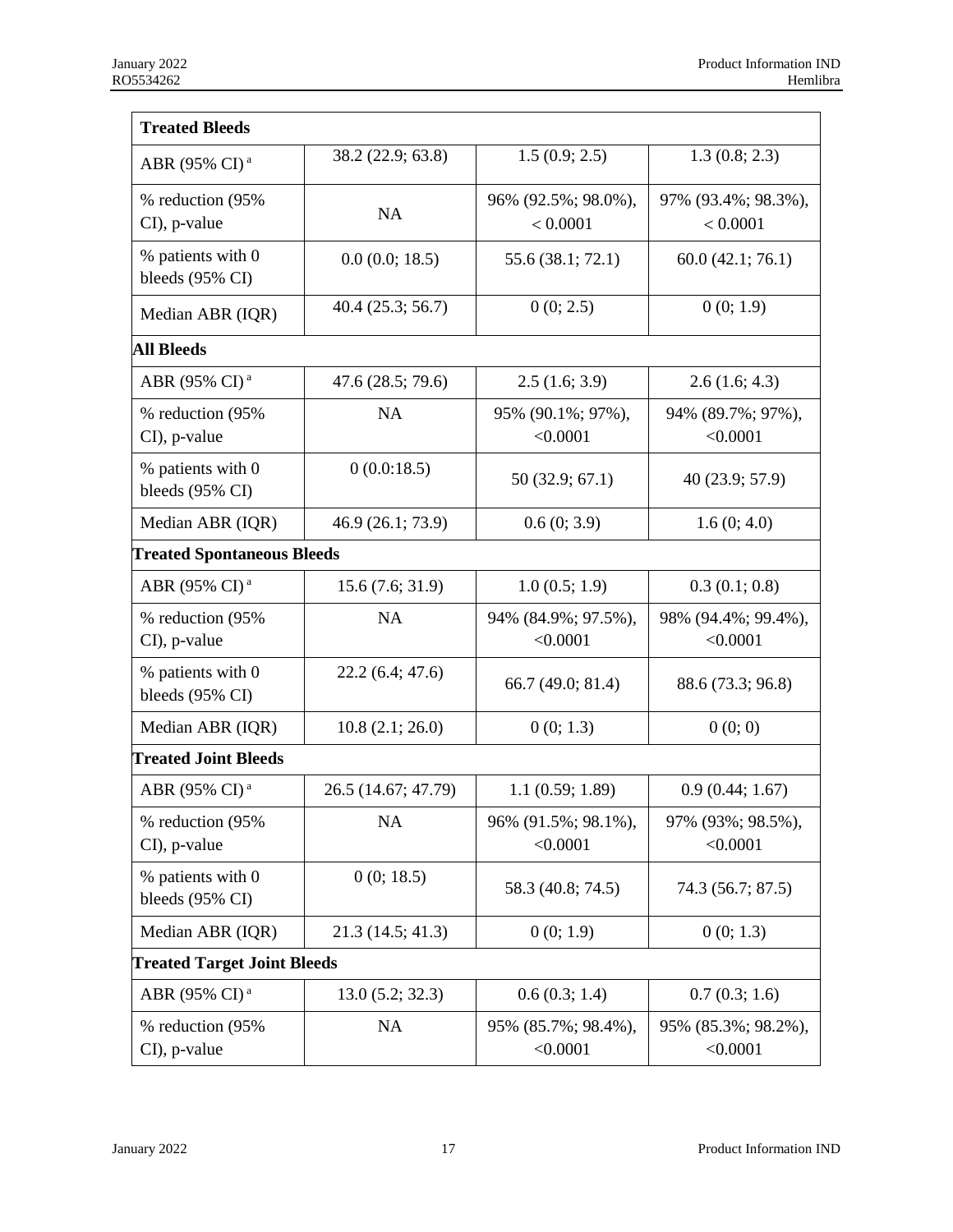| % patients with 0<br>bleeds $(95\% \text{ CI})$                                                                                                  | 27.8(9.7; 53.5) | 69.4 (51.9; 83.7) | 77.1 (59.9; 89.6) |  |  |
|--------------------------------------------------------------------------------------------------------------------------------------------------|-----------------|-------------------|-------------------|--|--|
| Median ABR (IQR)                                                                                                                                 | 12.8(0; 39.1)   | 0(0; 1.4)         | 0(0; 0)           |  |  |
| $ABR$ = annualized bleed rate; CI = confidence interval; IQR = interquartile range, 25th percentile to 75th<br>percentile; $NA = not$ applicable |                 |                   |                   |  |  |
| <sup>a</sup> Based on negative binomial regression model.                                                                                        |                 |                   |                   |  |  |

In the HAVEN 3 clinical study intra-patient analysis, Hemlibra prophylaxis resulted in a statistically significant (p<0.0001) reduction (68%) in bleed rate for treated bleeds compared with previous FVIII prophylaxis collected in the NIS prior to enrollment (see Table 7).

### **Table 7 HAVEN 3: Intra-Patient Comparison of Annualized Bleed Rate (Treated Bleeds) with Hemlibra Prophylaxis versus Previous FVIII Prophylaxis**

| <b>Endpoint</b>                                                                                                           | Arm $DNIS$ :<br><b>Previous FVIII Prophylaxis</b><br>$(N = 48)$ | Arm D:<br>Hemlibra 1.5 mg/kg weekly<br>$(N = 48)$ |  |  |
|---------------------------------------------------------------------------------------------------------------------------|-----------------------------------------------------------------|---------------------------------------------------|--|--|
| Median Efficacy Period (weeks)                                                                                            | 30.1                                                            | 33.7                                              |  |  |
| <b>Treated Bleeds</b>                                                                                                     |                                                                 |                                                   |  |  |
| ABR (95% CI) <sup>a</sup>                                                                                                 | 4.8(3.2; 7.1)                                                   | 1.5(1; 2.3)                                       |  |  |
| % reduction (95% CI), p-value                                                                                             | 68% $(48.6\%; 80.5\%),$ <0.0001                                 |                                                   |  |  |
| % patients with zero bleeds<br>(95% CI)                                                                                   | 39.6 (25.8; 54.7)                                               | 54.2 (39.2; 68.6)                                 |  |  |
| Median ABR (IQR)                                                                                                          | 1.8(0; 7.6)                                                     | 0(0; 2.1)                                         |  |  |
| $ABR =$ annualized bleed rate; CI = confidence interval; IQR = interquartile range, 25th percentile to 75th<br>percentile |                                                                 |                                                   |  |  |
| <sup>a</sup> Based on negative binomial regression model.                                                                 |                                                                 |                                                   |  |  |

## **HAVEN 1**

The efficacy results of Hemlibra prophylaxis compared with no prophylaxis with respect to rate of treated bleeds, all bleeds, treated spontaneous bleeds, treated joint bleeds, and treated target joint bleeds are shown in Table 8.

## **Table 8 HAVEN 1: Annualized Bleed Rate with Hemlibra Prophylaxis Arm versus No Prophylaxis Arm in Patients ≥ 12 Years of Age with Factor VIII Inhibitors**

| Endpoint | Arm B:         | Arm A:                    |  |
|----------|----------------|---------------------------|--|
|          | No Prophylaxis | Hemlibra 1.5 mg/kg weekly |  |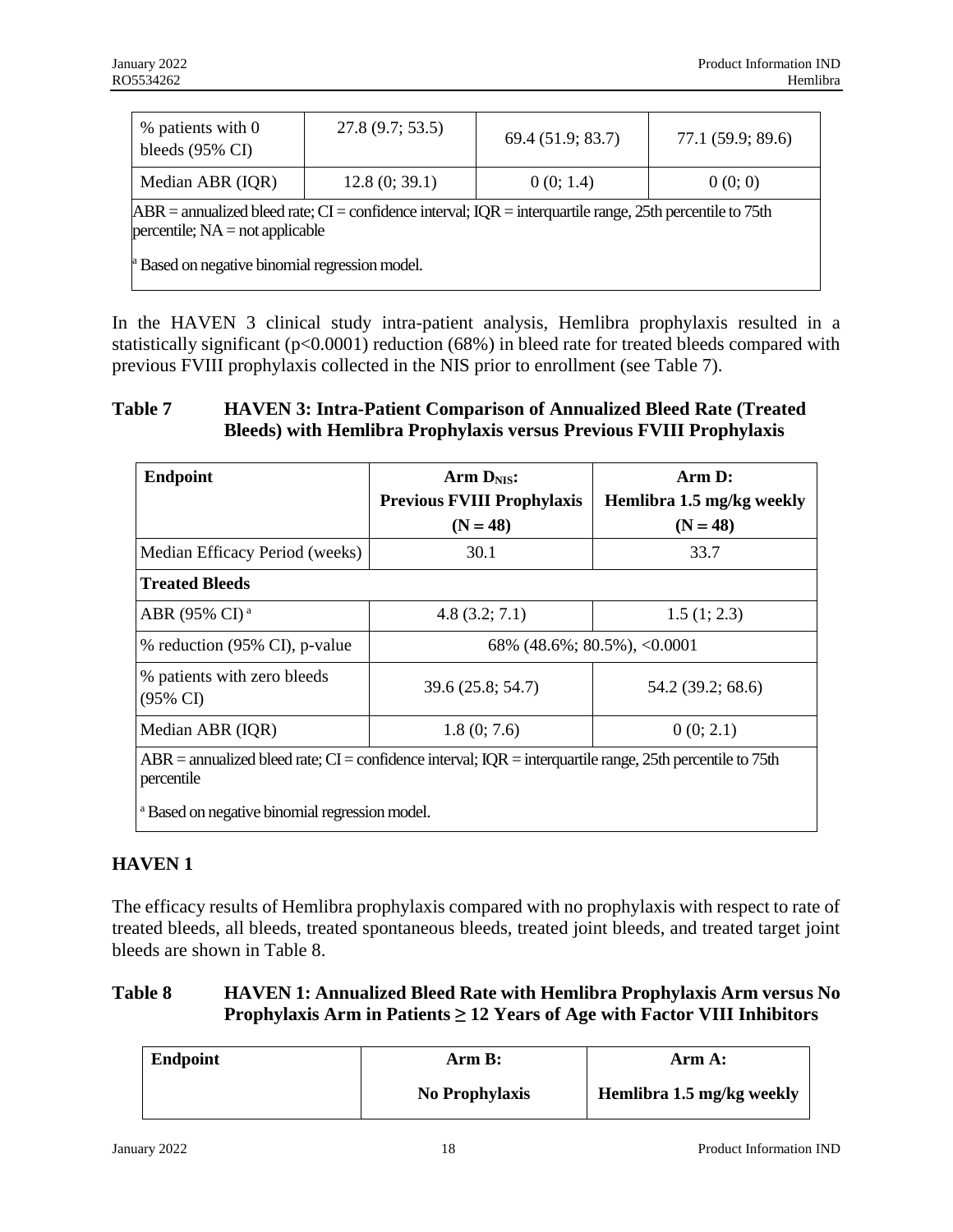|                                      | $N=18$                             | $N=35$            |
|--------------------------------------|------------------------------------|-------------------|
| <b>Treated Bleeds</b>                |                                    |                   |
| ABR (95% CI)                         | 23.3 (12.33; 43.89)                | 2.9(1.69; 5.02)   |
| % reduction (95% CI), p-<br>value    | 87% (72.3%, 94.3%), <0.0001        |                   |
| % patients with 0 bleeds<br>(95% CI) | 5.6(0.1; 27.3)                     | 62.9 (44.9; 78.5) |
| Median ABR (IQR)                     | 18.8 (12.97;35.08)                 | 0(0; 3.73)        |
| <b>All Bleeds</b>                    |                                    |                   |
| ABR (95% CI)                         | 28.3 (16.79; 47.76)                | 5.5(3.58; 8.60)   |
| % reduction (95% CI), p-<br>value    | 80% (62.5%, 89.8%), <0.0001        |                   |
| % patients with 0 bleeds<br>(95% CI) | 5.6(0.1; 27.3)                     | 37.1(21.5; 55.1)  |
| Median ABR (IQR)                     | 30.2 (18.3; 39.4)                  | 2(0; 9.9)         |
| <b>Treated Spontaneous Bleeds</b>    |                                    |                   |
| ABR (95% CI)                         | 16.8 (9.94; 28.30)                 | 1.3(0.73; 2.19)   |
| % reduction (95% CI), p-<br>value    | $92\%$ $(84.6\%, 96.3\%),$ <0.0001 |                   |
| % patients with 0 bleeds<br>(95% CI) | 11.1(1.4; 34.7)                    | 68.6 (50.7; 83.1) |
| Median ABR (IQR)                     | 15.2(6.6; 30.4)                    | 0(0; 3.3)         |
| <b>Treated Joint Bleeds</b>          |                                    |                   |
| ABR (95% CI)                         | 6.7(1.99; 22.42)                   | 0.8(0.26; 2.20)   |
| % reduction (95% CI), p-<br>value    | 89% (48%, 97.5%)), 0.0050          |                   |
| % patients with 0 bleeds<br>(95% CI) | 50.0 (26.0; 74.0)                  | 85.7 (69.7; 95.2) |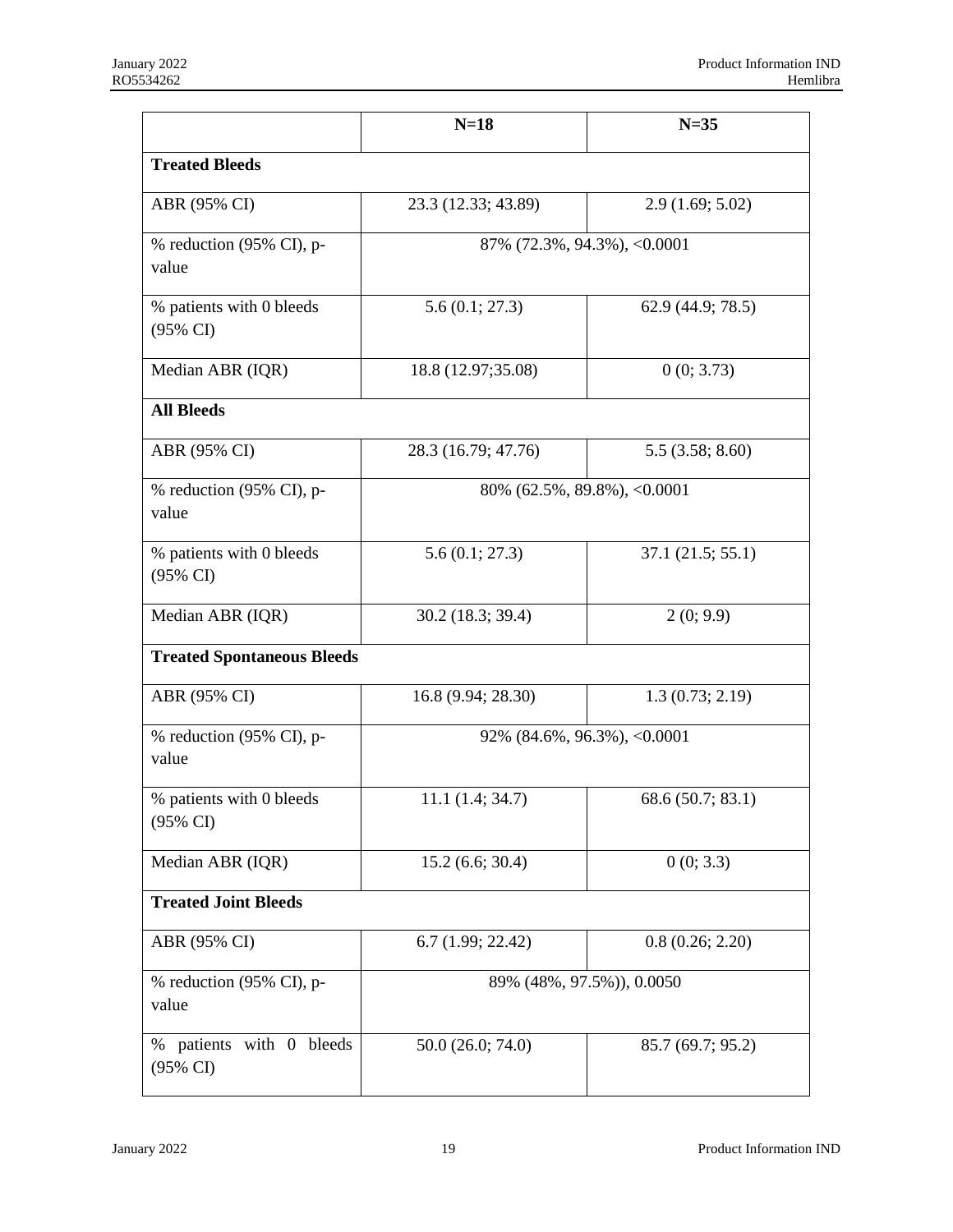| Median ABR (IQR)                                                                                                                                                                                                                                                                                                                                                                                                                                                                                                                                                                                                                                                                                                       | 1(0; 14.4)                 | 0(0; 0)           |  |  |  |  |
|------------------------------------------------------------------------------------------------------------------------------------------------------------------------------------------------------------------------------------------------------------------------------------------------------------------------------------------------------------------------------------------------------------------------------------------------------------------------------------------------------------------------------------------------------------------------------------------------------------------------------------------------------------------------------------------------------------------------|----------------------------|-------------------|--|--|--|--|
| <b>Treated Target Joint Bleeds</b>                                                                                                                                                                                                                                                                                                                                                                                                                                                                                                                                                                                                                                                                                     |                            |                   |  |  |  |  |
| ABR (95% CI)                                                                                                                                                                                                                                                                                                                                                                                                                                                                                                                                                                                                                                                                                                           | 3.0(0.96; 9.13)            | 0.1(0.03; 0.58)   |  |  |  |  |
| % reduction (95% CI), p-<br>value                                                                                                                                                                                                                                                                                                                                                                                                                                                                                                                                                                                                                                                                                      | 95% (77.3%, 99.1%), 0.0002 |                   |  |  |  |  |
| % patients with 0 bleeds<br>$(95\% \text{ CI})$                                                                                                                                                                                                                                                                                                                                                                                                                                                                                                                                                                                                                                                                        | 50.0 (26.0; 74.0)          | 94.3 (80.8; 99.3) |  |  |  |  |
| Median ABR (IQR)                                                                                                                                                                                                                                                                                                                                                                                                                                                                                                                                                                                                                                                                                                       | 1(0; 6.5)                  | 0(0; 0)           |  |  |  |  |
| Confidence interval come from negative binomial regression (NBR) model and p-value from Stratified<br>Wald test, comparing bleed rate between specified arms.<br>Arm B: includes no prophylaxis period only.<br>Bleed definitions adapted based on ISTH criteria.<br>Treated bleeds = bleeds treated with bypassing agents.<br>All bleeds = bleeds treated and not treated with bypassing agents.<br>Includes data before up-titration only, for patients whose dose was up-titrated.<br>Patients exposed to emicizumab started with a loading dose of 3 mg/kg/week for 4 weeks.<br>ABR= Annualized Bleed Rate; CI= confidence interval; IQR=interquartile range, 25 <sup>th</sup> percentile to<br>$75th$ percentile. |                            |                   |  |  |  |  |

Additional analyses for HAVEN 1 to assess long term control of bleeds with Hemlibra prophylaxis were conducted using 12-week treatment intervals up to week 72. When ABR for treated bleeds was assessed over 12-week intervals the mean ABRs decreased over time and the improvement was sustained up to week 72, while the median remained consistently at zero (see Table 9). These data demonstrate the long term efficacy of Hemlibra prophylaxis. The mean and median calculated ABRs for treated bleeds are shown in Table 9.

## **Table 9 HAVEN 1: Annualized Bleed Rate with Hemlibra Prophylaxis per 12- Week Intervals in Patients ≥ 12 Years of Age with Factor VIII Inhibitors**

|                       | Time Interval from Start of Hemlibra treatment (Weeks) |                  |                  |                  |                  |                |
|-----------------------|--------------------------------------------------------|------------------|------------------|------------------|------------------|----------------|
|                       | $1 - 12$                                               | $13 - 24$        | $25 - 36$        | $37 - 48$        | $49 - 60$        | $61 - 72$      |
|                       | $(N = 109)$                                            | $(N = 108)$      | $(N = 93)$       | $(N = 93)$       | $(N = 57)$       | $(N = 42)$     |
| <b>Treated Bleeds</b> |                                                        |                  |                  |                  |                  |                |
| Mean ABR              | 3.9                                                    | 2.2              | 0.9              | 0.4              | 0.5              | 0.6            |
| $(95\% \text{ CI})$   | (1.1, 10.2)                                            | (0, 7.6)         | (0, 5.5)         | (0, 4.4)         | (0, 4.7)         | (0, 4.9)       |
| Median ABR<br>(IQR)   | $\boldsymbol{0}$                                       | $\boldsymbol{0}$ | $\boldsymbol{0}$ | $\boldsymbol{0}$ | $\boldsymbol{0}$ | $\overline{0}$ |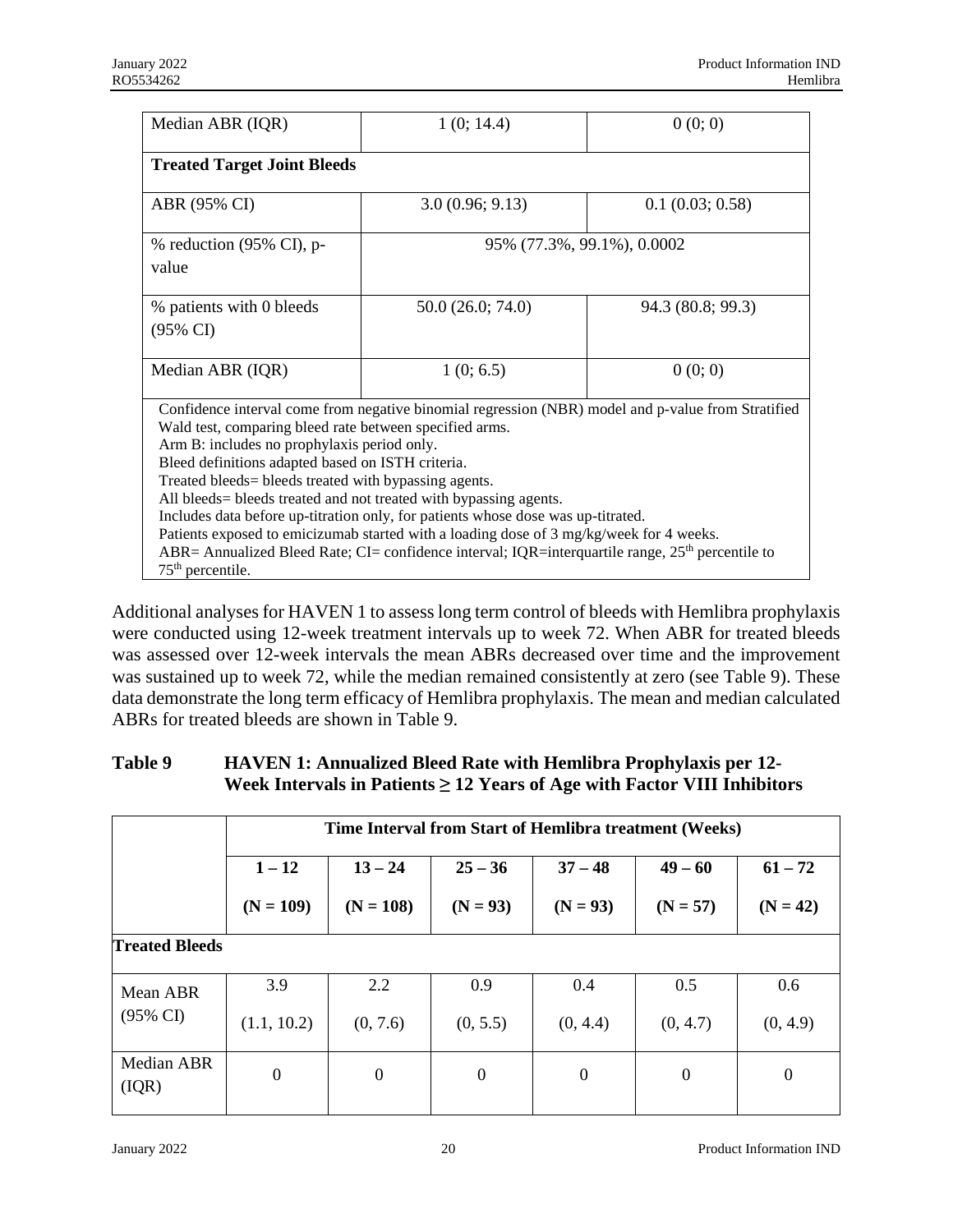| ո∙<br>$\sqrt{ }$ | (0; 0) | (0; 0) | (0; 0) | $\left( 0\right)$<br>(0; | (0; 0) |
|------------------|--------|--------|--------|--------------------------|--------|
|                  |        |        |        |                          |        |

In the HAVEN 1 clinical study intra-patient analysis, Hemlibra prophylaxis resulted in a statistically significant ( $p = 0.0003$ ) reduction (79%) in bleed rate for treated bleeds compared with previous bypassing agent prophylaxis collected in the NIS prior to enrollment (see Table 10).

## **Table 10 HAVEN 1: Intra-Patient Comparison of Annualized Bleed Rate (Treated Bleeds) with Hemlibra Prophylaxis versus Previous Bypassing Agent Prophylaxis**

| <b>Endpoint</b>                                                                                                                                                                                                                                                                                                                                                                                                                                                                                                                                                                                                                                             | <b>Arm CNIS:</b><br><b>Previous Bypassing Agent</b><br>Prophylaxis | Arm C:<br>Hemlibra 1.5 mg/kg weekly |  |  |
|-------------------------------------------------------------------------------------------------------------------------------------------------------------------------------------------------------------------------------------------------------------------------------------------------------------------------------------------------------------------------------------------------------------------------------------------------------------------------------------------------------------------------------------------------------------------------------------------------------------------------------------------------------------|--------------------------------------------------------------------|-------------------------------------|--|--|
|                                                                                                                                                                                                                                                                                                                                                                                                                                                                                                                                                                                                                                                             | $N=24$                                                             | $N=24$                              |  |  |
| Median Efficacy Period<br>(weeks)                                                                                                                                                                                                                                                                                                                                                                                                                                                                                                                                                                                                                           | 32.1                                                               | 30.1                                |  |  |
| <b>Treated Bleeds</b>                                                                                                                                                                                                                                                                                                                                                                                                                                                                                                                                                                                                                                       |                                                                    |                                     |  |  |
| ABR (95% CI)                                                                                                                                                                                                                                                                                                                                                                                                                                                                                                                                                                                                                                                | 15.7 (11.08; 22.29)                                                | 3.3(1.33; 8.08)                     |  |  |
| % reduction                                                                                                                                                                                                                                                                                                                                                                                                                                                                                                                                                                                                                                                 | 79%                                                                |                                     |  |  |
| $(95\% \text{ CI})$ , p-value                                                                                                                                                                                                                                                                                                                                                                                                                                                                                                                                                                                                                               | $(51.4\%; 91.1\%), 0.0003$                                         |                                     |  |  |
| % patients with 0 bleeds (95%)<br>CI                                                                                                                                                                                                                                                                                                                                                                                                                                                                                                                                                                                                                        | 12.5(2.7; 32.4)                                                    | 70.8 (48.9; 87.4)                   |  |  |
| Median ABR (IQR)                                                                                                                                                                                                                                                                                                                                                                                                                                                                                                                                                                                                                                            | 12.0(5.73; 24.22)                                                  | 0.0(0.00; 2.23)                     |  |  |
| Confidence interval come from negative binomial regression (NBR) model and p-value from Stratified<br>Wald test, comparing bleed rate between specified arms.<br>Intra-patient comparator data from non-interventional (NIS) study BH29768<br>Only patients who participated in the NIS BH29768 and in study BH29884 are included.<br>Includes data before up-titration only, for patients whose dose was up-titrated.<br>Treated bleeds: bleeds treated with bypassing agents.<br>Bleed definitions adapted based on ISTH criteria.<br>ABR= Annualized Bleed Rate; CI= confidence interval; IQR=interquartile range, 25th percentile to 75th<br>percentile |                                                                    |                                     |  |  |

## **HAVEN 4**

Efficacy results for the HAVEN 4 clinical study are summarized below. Forty-one patients  $\geq$ 12 years old were evaluated for efficacy with a median observation time of 25.6 weeks (range: 24.1 – 29.4 weeks). The efficacy results of Hemlibra prophylaxis every four weeks with respect to rate of treated bleeds, all bleeds, treated spontaneous bleeds, treated joint bleeds, and treated target joint bleeds are shown in Table 11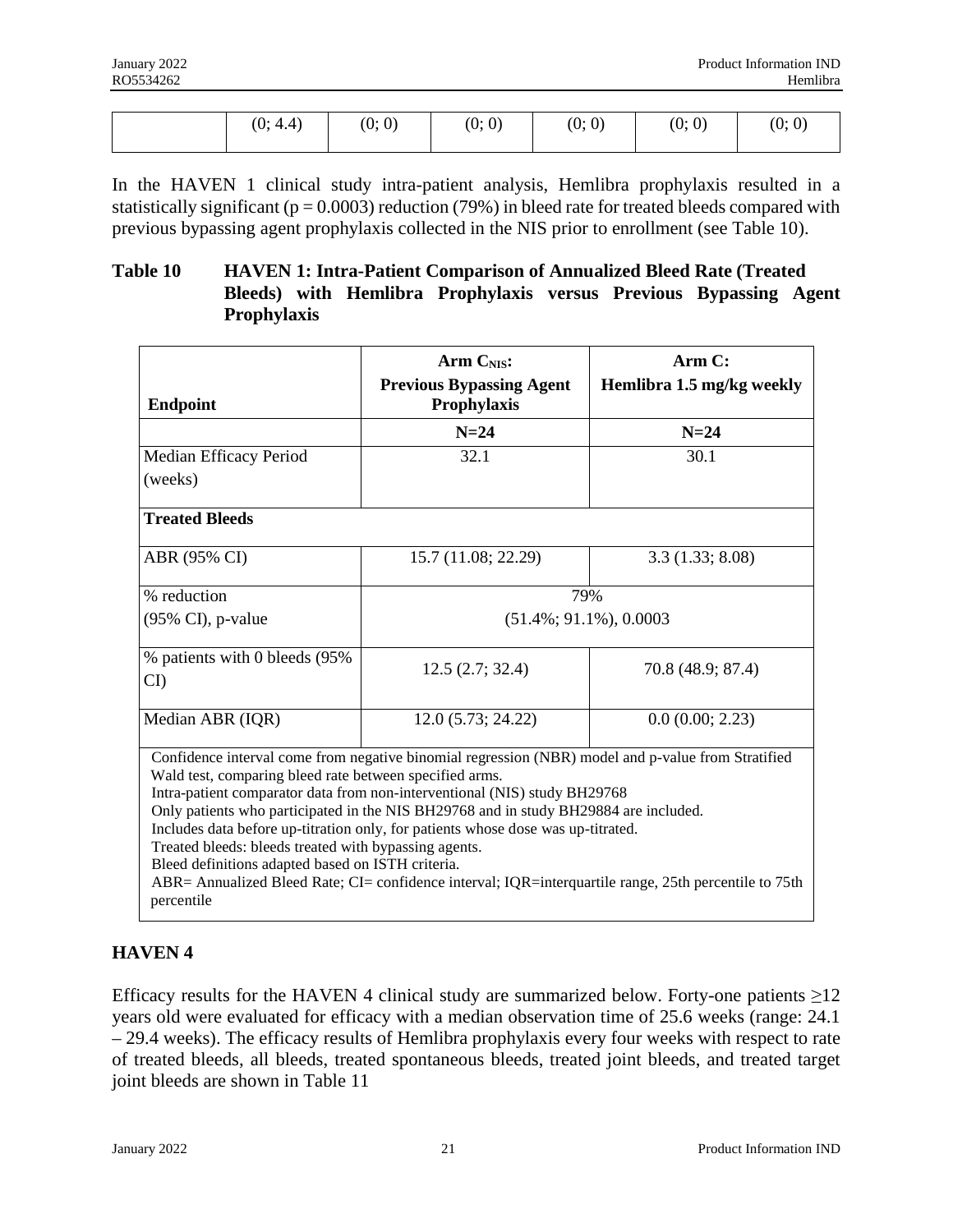| <b>Table 11</b> | <b>HAVEN 4: Annualized Bleed Rate with Hemlibra Prophylaxis in Patients <math>\geq</math></b> |
|-----------------|-----------------------------------------------------------------------------------------------|
|                 | 12 Years of Age with or without Factor VIII Inhibitors                                        |

|                                                                                                                                                                                                                                                                                                                                                                                                                                                                                                                                            | Hemlibra 6 mg/kg Q4W      |                               |                                    |  |  |
|--------------------------------------------------------------------------------------------------------------------------------------------------------------------------------------------------------------------------------------------------------------------------------------------------------------------------------------------------------------------------------------------------------------------------------------------------------------------------------------------------------------------------------------------|---------------------------|-------------------------------|------------------------------------|--|--|
| <b>Endpoints</b>                                                                                                                                                                                                                                                                                                                                                                                                                                                                                                                           | <sup>a</sup> ABR (95% CI) | <sup>b</sup> Median ABR (IQR) | % Zero Bleeds (95%<br>$\mathbf{C}$ |  |  |
| $N =$                                                                                                                                                                                                                                                                                                                                                                                                                                                                                                                                      | 41                        | 41                            | 41                                 |  |  |
| <b>Treated Bleeds</b>                                                                                                                                                                                                                                                                                                                                                                                                                                                                                                                      | 2.4(1.4; 4.3)             | 0(0; 2.1)                     | 56.1 (39.7; 71.5)                  |  |  |
| All Bleeds                                                                                                                                                                                                                                                                                                                                                                                                                                                                                                                                 | 4.5(3.1; 6.6)             | 2.1(0; 5.9)                   | 29.3(16.1; 45.5)                   |  |  |
| <b>Treated Spontaneous</b><br><b>Bleeds</b>                                                                                                                                                                                                                                                                                                                                                                                                                                                                                                | 0.6(0.3; 1.5)             | 0(0; 0)                       | 82.9 (67.9; 92.8)                  |  |  |
| <b>Treated Joint Bleeds</b>                                                                                                                                                                                                                                                                                                                                                                                                                                                                                                                | 1.7(0.8; 3.7)             | 0(0; 1.9)                     | 70.7 (54.5; 83.9)                  |  |  |
| <b>Treated Target Joint</b><br><b>Bleeds</b>                                                                                                                                                                                                                                                                                                                                                                                                                                                                                               | 1.0(0.3; 3.3)             | 0(0; 0)                       | 85.4 (70.8; 94.4)                  |  |  |
| <sup>a</sup> Calculated with negative binomial regression (NBR) model.<br><b>bCalculated ABR</b><br>Bleed definitions adapted based on ISTH criteria.<br>Treated bleeds: bleeds treated with FVIII or rFVIIa<br>All bleeds: bleeds treated and not treated with FVIII or rFVIIa.<br>Patients exposed to HEMLIBRA started with a loading dose of 3 mg/kg/week for 4 weeks.<br>ABR= Annualized Bleed Rate; CI= confidence interval; IQR=interguartile range, 25th percentile to 75th<br>percentile; $Q4W =$ once every four week prophylaxis |                           |                               |                                    |  |  |

### *Adults and Adolescents Health-Related Outcome Measures*

The HAVEN adult and adolescent clinical studies evaluated patient-reported outcomes with several measures. The Haemophilia-Specific Quality of Life (Haem-A-QoL) questionnaire for adults ( $\geq$  18 years) and its adolescent version (Haemo-QoL-SF, for 8 to <18 years) assessed hemophilia-related quality of life in patients. For the Haem-AQoL and Haemo-QoL-SF, the Physical Health Score (i.e., painful swellings, presence of joint pain, pain with movement, difficulty walking far and needing more time to get ready) and Total Score (summary of all scores) were protocol defined endpoints of interest. To measure change in health status, the Index Utility Score (IUS) and the Visual Analog Scale (VAS) from the EuroQoL Five-Dimension-Five Levels Questionnaire (EQ-5D-5L) was examined.

In HAVEN 3 and HAVEN 4, an assessment of patient preference for treatment, the Emicizumab Preference Survey (EmiPref), was used.

### *Adult and Adolescent Health-Related Outcomes Results*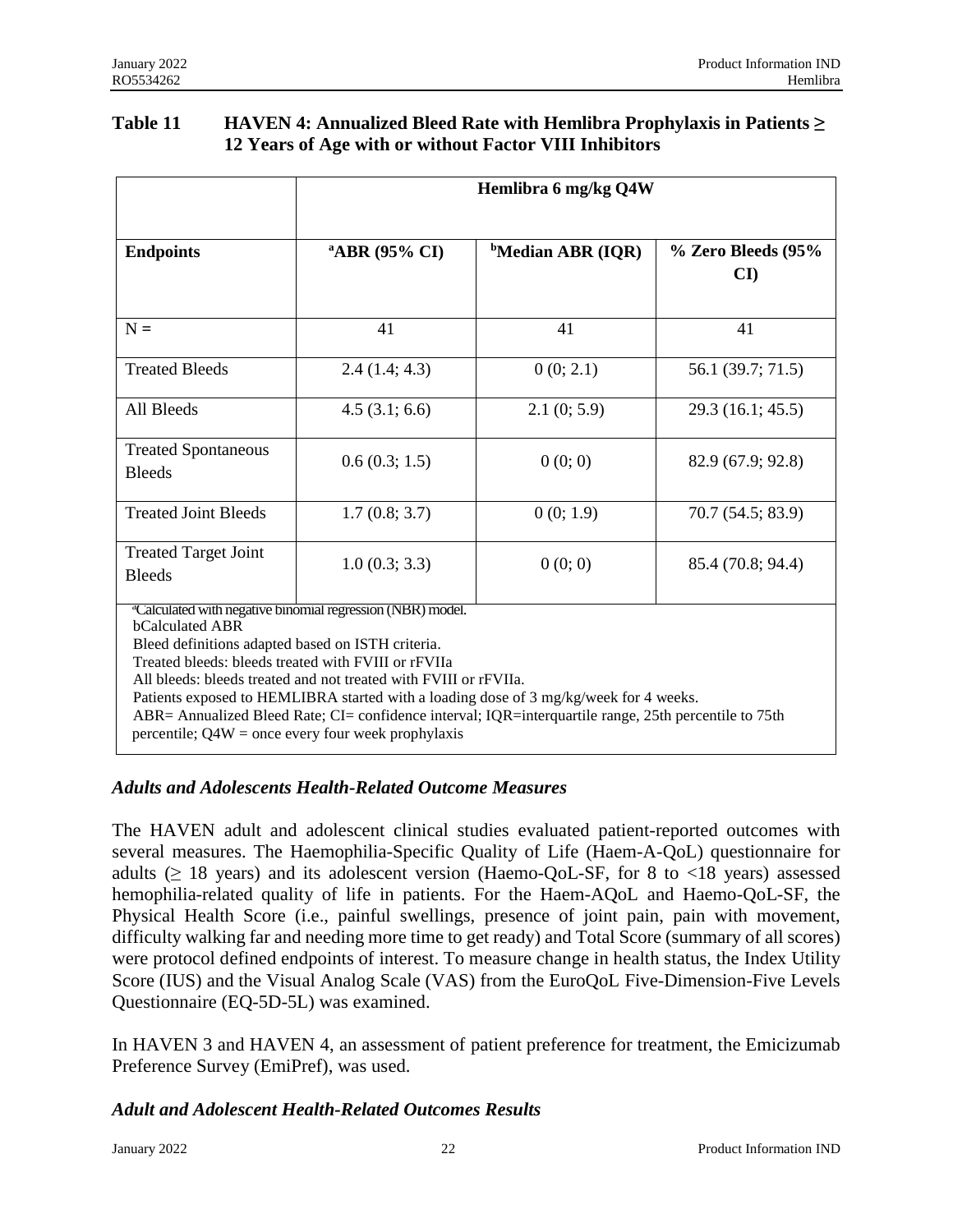## **HAVEN 1 Health-Related Outcomes**

In HAVEN 1, health-related quality of life (HRQoL) for patients aged  $\geq$  18 years was evaluated at week 25 based on the Haem-A-QoL questionnaire for adults (see Table 12). The Haem-A-QoL is a valid and reliable measure of HRQoL.

#### **Table 12 HAVEN 1: Change in Haem-A-QoL Physical Health Score with Hemlibra Prophylaxis versus No Prophylaxis in Patients (**≥**18 Years of Age) with Factor VIII Inhibitors at 25 Weeks**

| Haem-A-QoL Scores at week 25                                                                                                                                                                                                                                                                                                                                                                                                                           | Arm B:<br><b>No Prophylaxis</b> | Arm A:<br>Hemlibra 1.5 mg/kg weekly |  |  |  |
|--------------------------------------------------------------------------------------------------------------------------------------------------------------------------------------------------------------------------------------------------------------------------------------------------------------------------------------------------------------------------------------------------------------------------------------------------------|---------------------------------|-------------------------------------|--|--|--|
|                                                                                                                                                                                                                                                                                                                                                                                                                                                        | $(N=16)$                        | $(N=31)$                            |  |  |  |
| Total Score (range 0 to 100)                                                                                                                                                                                                                                                                                                                                                                                                                           |                                 |                                     |  |  |  |
| n                                                                                                                                                                                                                                                                                                                                                                                                                                                      | $14^a$                          | 25 <sup>a</sup>                     |  |  |  |
| Adjusted mean                                                                                                                                                                                                                                                                                                                                                                                                                                          | 43.21                           | 29.2                                |  |  |  |
| Difference in adjusted means (95%)<br>$\mathbf{C}$ I                                                                                                                                                                                                                                                                                                                                                                                                   | 14.01 (5.56, 22.45)             |                                     |  |  |  |
| p-value                                                                                                                                                                                                                                                                                                                                                                                                                                                | 0.0019                          |                                     |  |  |  |
| Physical Health Score (range 0 to 100)                                                                                                                                                                                                                                                                                                                                                                                                                 |                                 |                                     |  |  |  |
| n                                                                                                                                                                                                                                                                                                                                                                                                                                                      | $14^a$                          | 25 <sup>a</sup>                     |  |  |  |
| Adjusted mean                                                                                                                                                                                                                                                                                                                                                                                                                                          | 54.17                           | 32.61                               |  |  |  |
| Difference in adjusted means (95%)<br>$\mathbf{C}$                                                                                                                                                                                                                                                                                                                                                                                                     | 21.55 (7.89, 35.22)             |                                     |  |  |  |
| p-value                                                                                                                                                                                                                                                                                                                                                                                                                                                |                                 | 0.0029                              |  |  |  |
| Arm B: includes no prophylaxis period only.<br>Includes data before up-titration only, for patients whose dose was up-titrated.<br>Patients exposed to emicizumab started with a loading dose of 3 mg/kg/week for 4 weeks.<br>Lower scores are reflective of better HRQoL.<br>Clinically meaningful difference: Total Score: 7 points; Physical Health: 10 points.<br>$^{\circ}$ Only patients $\geq$ 18 years completed the Haem-A-QoL questionnaire. |                                 |                                     |  |  |  |

### **HAVEN 1 Health Status Outcomes**

In HAVEN 1, patients' health status was assessed according to EQ-5D-5L. EQ-5D-5L is a valid and reliable measure of health status (see Table 13).

### **Table 13 HAVEN 1: EQ-5D-5L Scores at Week 25**

| EQ-5D-5L Scores at week 25         | Arm B:<br><b>No Prophylaxis</b> | Arm A:<br>Hemlibra 1.5 mg/kg<br>weekly |
|------------------------------------|---------------------------------|----------------------------------------|
|                                    | $N=18$                          | $N=35$                                 |
| <b>Visual Analogue Scale (VAS)</b> |                                 |                                        |
|                                    | 16                              | 29                                     |
| Adiusted mean                      | 74.36                           | 84.08                                  |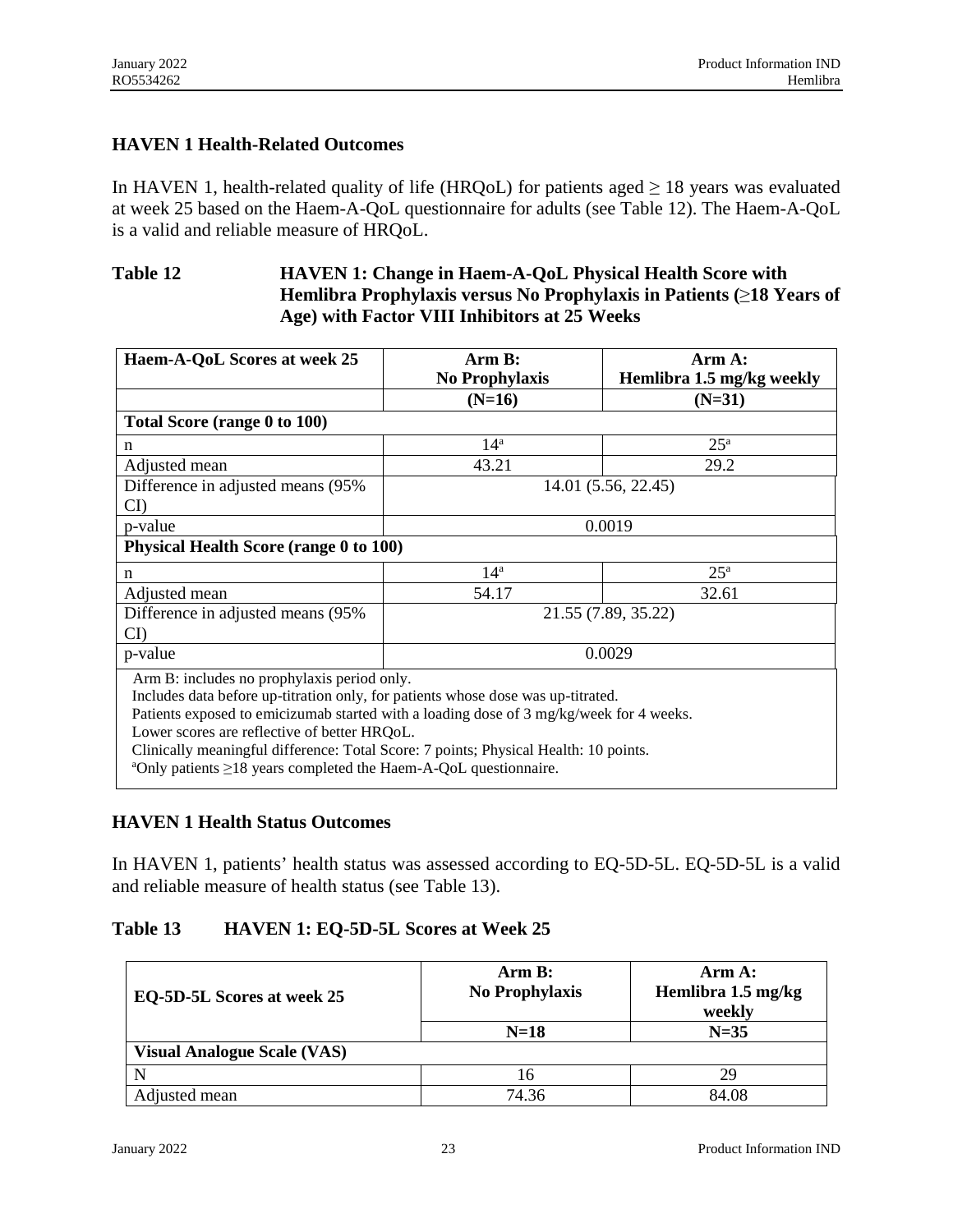| Difference in adjusted means (95% CI)                                                                                                                                                                                                                                                                                                                            | $-9.72(-17.62,-1.82)$ |      |  |  |
|------------------------------------------------------------------------------------------------------------------------------------------------------------------------------------------------------------------------------------------------------------------------------------------------------------------------------------------------------------------|-----------------------|------|--|--|
| p-value                                                                                                                                                                                                                                                                                                                                                          | 0.0171                |      |  |  |
| <b>Index Utility Score</b>                                                                                                                                                                                                                                                                                                                                       |                       |      |  |  |
| N                                                                                                                                                                                                                                                                                                                                                                | 16                    | 29   |  |  |
| Adjusted mean                                                                                                                                                                                                                                                                                                                                                    | 0.65                  | 0.81 |  |  |
| Difference in adjusted means (95% CI)                                                                                                                                                                                                                                                                                                                            | $-0.16(-0.25, -0.07)$ |      |  |  |
| p-value                                                                                                                                                                                                                                                                                                                                                          | 0.0014                |      |  |  |
| Arm B: includes no prophylaxis period only.<br>Includes data before up-titration only, for patients whose dose was up-titrated.<br>Patients exposed to emicizumab started with a loading dose of 3 mg/kg/week for 4 weeks<br>Higher scores indicate better quality of life.<br>Clinically meaningful difference: VAS: 7 points; Index Utility Score: 0.07 points |                       |      |  |  |

## **HAVEN 3 and HAVEN 4 Patient Preference**

In HAVEN 3 and HAVEN 4, patients who received Hemlibra (once weekly, every two weeks or every four weeks) reported whether they preferred subcutaneous Hemlibra, their prior IV treatment or had no preference at week 17. Of the patients in HAVEN 3 who responded to the preference questionnaire, 89 of 95 patients (93.7%) reported preferring Hemlibra to their prior IV treatment, and specifically 45 of 46 patients (97.8%) preferred Hemlibra to their prior prophylactic FVIII treatment. In HAVEN 4, all 41 patients (100%) responded to the preference questionnaire and reported preferring Hemlibra to their prior IV treatment.

In HAVEN 3 and 4, the two reasons most frequently ranked by patients as the most important for their preference for Hemlibra were that the route of administration was easier and the frequency of treatments was lower.

## *Clinical Study in Pediatric Patients*

## **HAVEN 2 (Interim Analysis)**

Hemlibra weekly prophylaxis was evaluated in a single-arm, multicenter, open-label clinical study in pediatric patients (age  $< 12$  years old, or 12 to 17 years old weighing  $< 40$  kg) with hemophilia A with factor VIII inhibitors. Patients received Hemlibra prophylaxis at 3 mg/kg once weekly for the first four weeks followed by 1.5 mg/kg once weekly thereafter.

The study evaluated the pharmacokinetics, safety, and efficacy including the efficacy of weekly Hemlibra prophylaxis compared with previous episodic and prophylactic bypassing agent treatment in patients who had participated in the NIS prior to enrollment (intra-patient comparison).

## **HAVEN 2 Efficacy Results (Interim Analysis)**

At the time of the interim analysis, efficacy was evaluated in 59 pediatric patients who were  $\langle 12 \rangle$ years of age and had been receiving weekly Hemlibra prophylaxis for at least 12 weeks, including 38 patients age 6 to  $< 12$  years; 17 patients age 2 to  $< 6$  years and four patients  $< 2$  years old.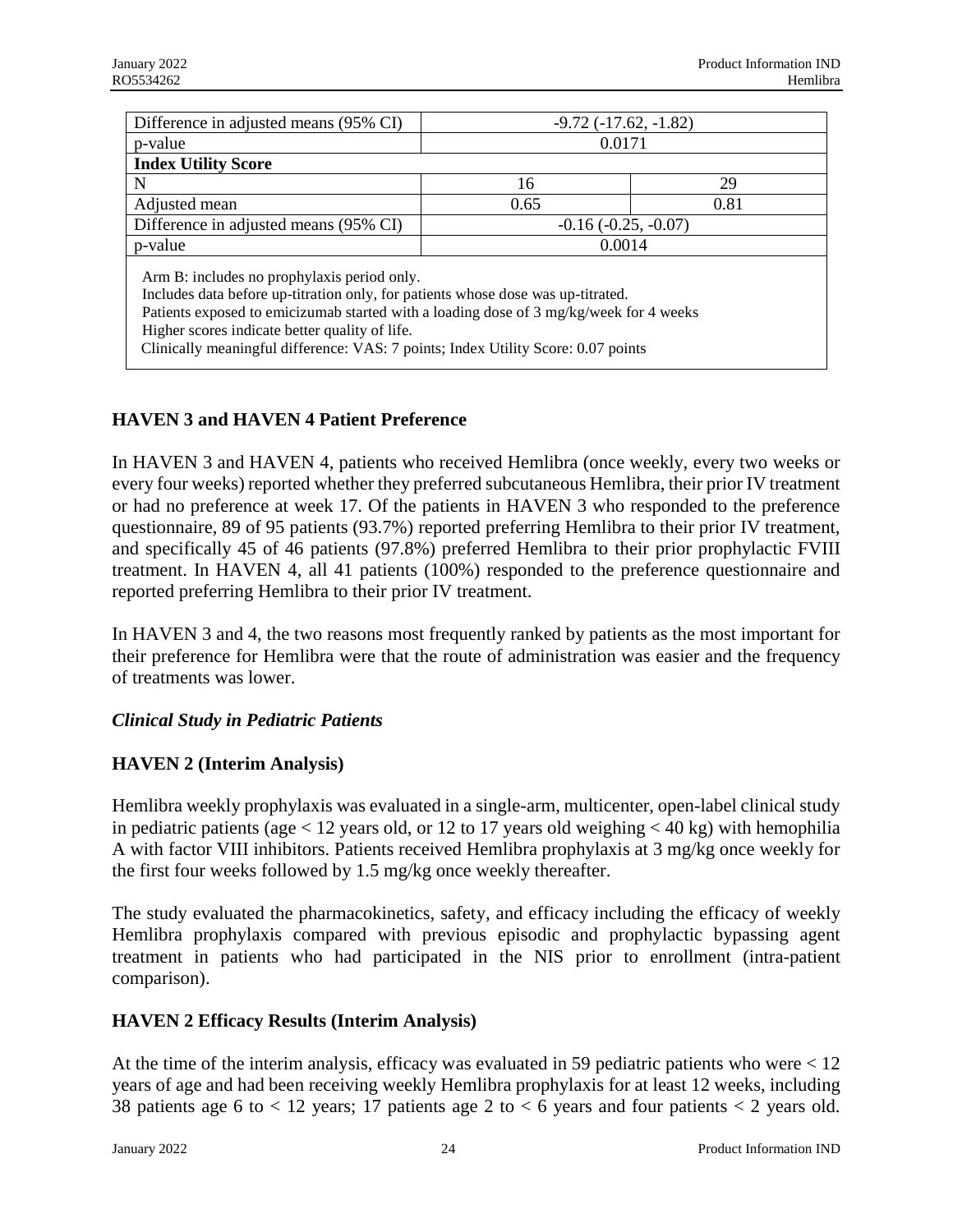Annualized bleed rate and percent of patients with zero bleeds were calculated for 59 patients (see Table 14). The median observation time for these patients was 29.6 weeks (range:  $18.4 - 63$ ).

### **Table 14 HAVEN 2: Annualized Bleed Rate with Hemlibra Prophylaxis in Pediatric Patients < 12 Years of Age (Interim Analysis)**

| <b>Endpoint</b>                                                                                                                                             | Hemlibra 1.5 mg/kg weekly |                         |                                              |  |
|-------------------------------------------------------------------------------------------------------------------------------------------------------------|---------------------------|-------------------------|----------------------------------------------|--|
|                                                                                                                                                             | <sup>a</sup> ABR (95% CI) | <b>Median ABR (IQR)</b> | % Zero Bleeds (95%<br>$\mathbf{C}\mathbf{I}$ |  |
| $bN=$                                                                                                                                                       | 59                        | 59                      | 59                                           |  |
| <b>Treated Bleeds</b>                                                                                                                                       | 0.3(0.1; 0.5)             | 0(0; 0)                 | 86.4 (75; 94)                                |  |
| All Bleeds                                                                                                                                                  | 3.8(2.2; 6.5)             | 0(0; 3.4)               | 55.9 (42.4; 68.8)                            |  |
| <b>Treated Spontaneous</b><br><b>Bleeds</b>                                                                                                                 | 0(0; 0.2)                 | 0(0; 0)                 | 98.3 (90.9; 100)                             |  |
| <b>Treated Joint Bleeds</b>                                                                                                                                 | 0.2(0.1; 0.4)             | 0(0; 0)                 | 89.8 (79.2; 96.2)                            |  |
| <b>Treated Target Joint</b><br><b>Bleeds</b><br>$\partial C_4$ indeed with a continuation in equation $(\mathbf{A} \mathbf{D} \mathbf{D})$ and $\mathbf{A}$ | 0.1(0;0.7)                | 0(0; 0)                 | 96.6 (88.3; 99.6)                            |  |

<sup>a</sup>Calculated with negative binomial regression (NBR) model.

<sup>b</sup>Efficacy data from treated patients aged < 12 years who had been on HAVEN 2 for at least 12 weeks (n = 59), as the study aimed to primarily investigate treatment effect based on age.

<sup>c</sup>Calculated ABR

Bleed definitions adapted based on ISTH criteria.

Treated bleeds: bleeds treated with bypassing agents.

All bleeds: bleeds treated and not treated with bypassing agents.

Patients exposed to emicizumab started with a loading dose of 3 mg/kg/week for 4 weeks.

ABR= Annualized Bleed Rate; CI= confidence interval; IQR=interquartile range, 25th percentile to 75th percentile

In the intra-patient interim analysis, weekly Hemlibra prophylaxis resulted in a clinically meaningful (98%) reduction in bleed rate for treated bleeds in 18 pediatric patients who had at least 12 weeks of Hemlibra prophylaxis compared to their bleed rate collected in the NIS prior to enrollment (see Table 15).

## **Table 15 HAVEN 2: Intra-Patient Comparison of Annualized Bleed Rate (Treated Bleeds) with Hemlibra Prophylaxis versus Previous Bypassing Agent Prophylaxis (NIS Patients)**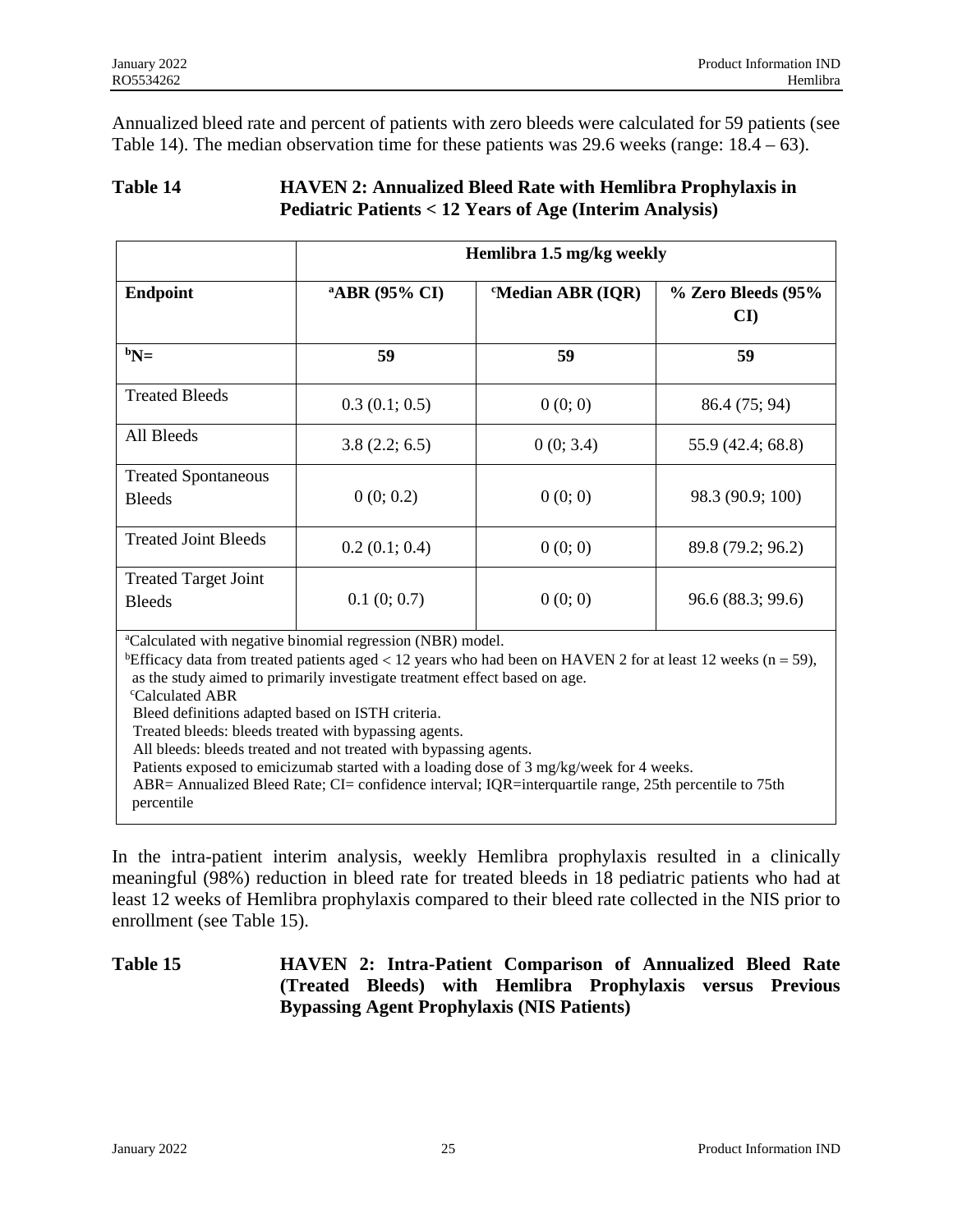| <b>Endpoint</b>                                                                                                                                                                                                                                                                                                                                                                                                             | <b>Previous treatment with</b><br>bypassing agents | Hemlibra 1.5 mg/kg weekly                                                                                  |  |
|-----------------------------------------------------------------------------------------------------------------------------------------------------------------------------------------------------------------------------------------------------------------------------------------------------------------------------------------------------------------------------------------------------------------------------|----------------------------------------------------|------------------------------------------------------------------------------------------------------------|--|
|                                                                                                                                                                                                                                                                                                                                                                                                                             | $N=18$                                             | $N=18$                                                                                                     |  |
| <b>Treated Bleeds</b>                                                                                                                                                                                                                                                                                                                                                                                                       |                                                    |                                                                                                            |  |
| ABR (95% CI)                                                                                                                                                                                                                                                                                                                                                                                                                | 19.8(15.3; 25.7)                                   | 0.4(0.15; 0.88)                                                                                            |  |
| % reduction (95% CI)                                                                                                                                                                                                                                                                                                                                                                                                        | 98% (95.7%; 99.2%)                                 |                                                                                                            |  |
| % patients with 0 bleeds (95%)<br>CI                                                                                                                                                                                                                                                                                                                                                                                        | 5.6(0.1; 27.3)                                     | 77.8 (52.4; 93.6)                                                                                          |  |
| Median ABR (IQR)                                                                                                                                                                                                                                                                                                                                                                                                            | 16.2 (11.49; 25.78)                                | 0.0(0.00;0.00)                                                                                             |  |
| Confidence interval comes from negative binomial regression (NBR) model<br>Intra-patient comparator data from NIS<br>Only patients <12 years old who participated in the NIS and in HAVEN 2for at least 12 weeks are<br>included.<br>Treated bleeds: bleeds treated with bypassing agents.<br>Bleed definitions adapted based on ISTH criteria.<br>ABR= Annualized Bleed Rate; CI= confidence interval<br>bypassing agents. |                                                    | Note: 15 of the 18 patients received prior bypassing agent prophylaxis; 3 patients received prior episodic |  |

## *Pediatric Health-Related Outcomes Results*

## **HAVEN 2 Health-Related Outcomes**

In HAVEN 2, HRQoL for patients aged  $\geq 8$  to < 12 years was evaluated at week 25 based on the Haemo-QoL-SF questionnaire for children. The Haemo-QoL-SF is a valid and reliable measure of HRQoL (see Table 16).

### **Table 16 HAVEN 2: Change from Baseline to Week 25 in Haemo-QoL-SF in the Physical Health Score of Patients (≥ 8 to < 12 Years of Age) following Treatment with Hemlibra Prophylaxis**

|                                                                                          | Haemo-QoL-SF          |  |  |
|------------------------------------------------------------------------------------------|-----------------------|--|--|
| Physical Health Score (range 0 to 100) <sup>a</sup>                                      |                       |  |  |
| Mean baseline score (95% CI) ( $n = 18$ )                                                | $29.5(16.4 - 42.7)$   |  |  |
| Mean change from baseline (95% CI) ( $n = 15$ )                                          | $-21.7(-37.1 - -6.3)$ |  |  |
| <sup>a</sup> Lower scores (negative change scores) are reflective of better functioning. |                       |  |  |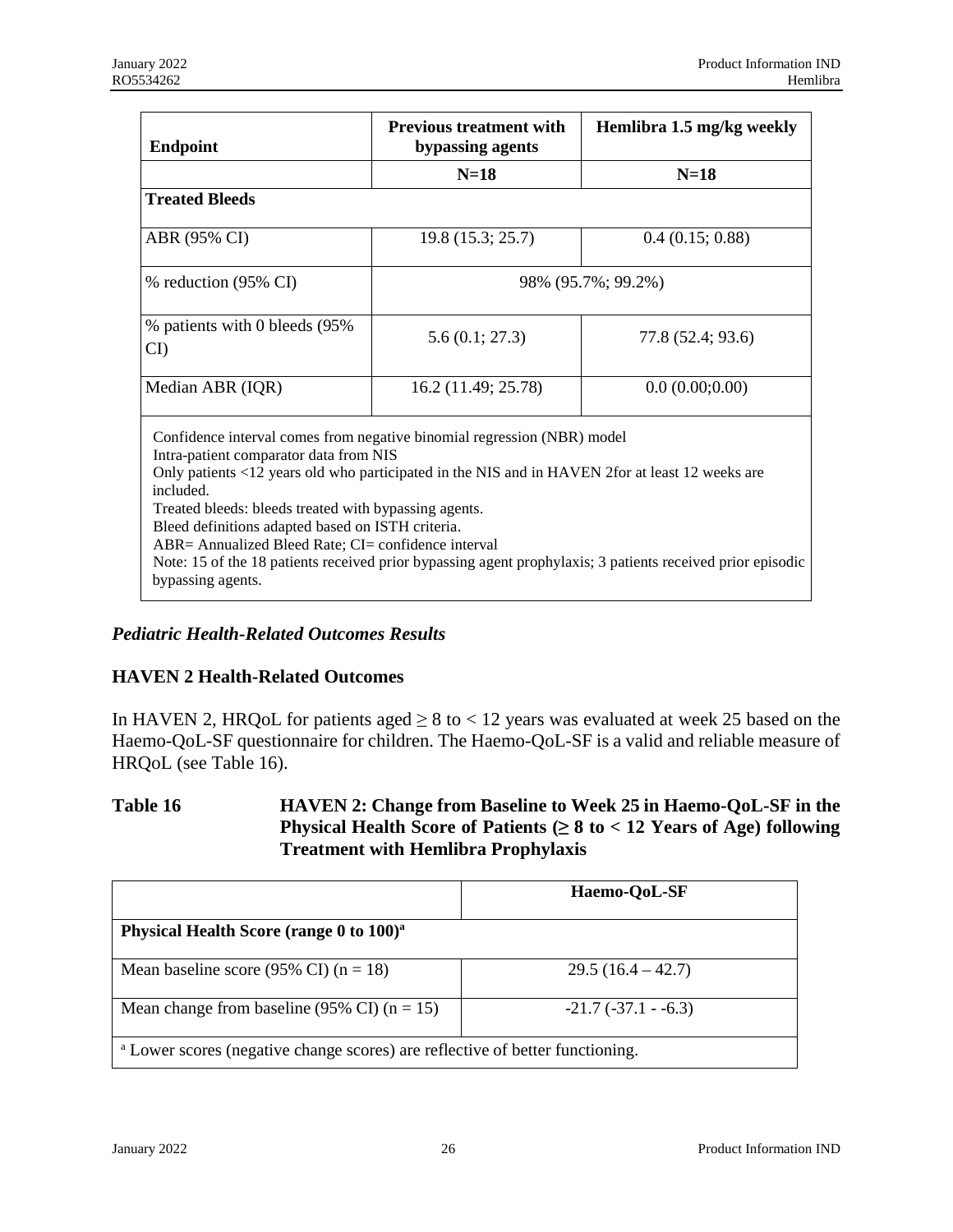In HAVEN 2, HRQoL for patients ages < 12 years was also evaluated at week 25 based on the Adapted InhibQoL with Aspects of Caregiver Burden questionnaire completed by caregivers. The Adapted InhibQoL is a valid and reliable measure of HRQoL (see Table 17).

## **Table 17 HAVEN 2: Change from Baseline to Week 25 in the Caregiverreported Physical Health Score of Patients (< 12 Years of Age) following Treatment with Hemlibra Prophylaxis**

|                                                                                          | <b>Adapted InhibQoL with Aspects of Caregiver</b><br><b>Burden</b> |  |  |
|------------------------------------------------------------------------------------------|--------------------------------------------------------------------|--|--|
| Physical Health Score (range 0 to 100) <sup>a</sup>                                      |                                                                    |  |  |
| Mean baseline score (95% CI) ( $n = 54$ )                                                | $37.2(31.5 - 42.8)$                                                |  |  |
| Mean change from baseline (95% CI)<br>$(n = 43)$                                         | $-32.4$ $(-38.6 - 26.2)$                                           |  |  |
| Dealing with Inhibitor Score (range 0 to 100) <sup>a</sup>                               |                                                                    |  |  |
| Mean baseline score (95% CI) ( $n = 54$ )                                                | $57.7(53.3-62.1)$                                                  |  |  |
| Mean change from baseline (95% CI)<br>$(n = 43)$                                         | $-24.6(-30.1 - -19.1)$                                             |  |  |
| Perceived Treatment Score (range 0 to 100) <sup>a</sup>                                  |                                                                    |  |  |
| Mean baseline score $(95\% \text{ CI})$ (n=54)                                           | $44.5(40.4 - 48.6)$                                                |  |  |
| Mean change from baseline (95% CI) (n-43)                                                | $-16.9$ $(-23.1 - 10.6)$                                           |  |  |
| <sup>a</sup> Lower scores (negative change scores) are reflective of better functioning. |                                                                    |  |  |

### **Surgeries and Procedures in the HAVEN Clinical Studies**

There is limited experience on bypassing agent or FVIII use during surgeries and procedures in patient receiving Hemlibra prophylaxis. In the clinical studies, bypassing agent or FVIII use during surgeries and procedures was determined by the investigator.

## **3.1.3 IMMUNOGENICITY**

As with all therapeutic proteins, there is the potential for an immune response in patients treated with Hemlibra. A total of 668 patients were tested for anti-emicizumab antibodies in pooled phase III clinical trials, of which 34 patients (5.1%) tested positive for anti- emicizumab antibodies . In 18 patients (2.7%), anti-emicizumab antibodies were neutralizing in vitro. Of these, the neutralizing anti-emicizumab antibodies did not appear to have a clinically meaningful impact on the pharmacokinetics or efficacy of Hemlibra in 14 patients, while decreased emicizumab plasma concentrations were observed in four patients  $(0.6%)$  One patient  $(0.2%)$  with neutralizing anti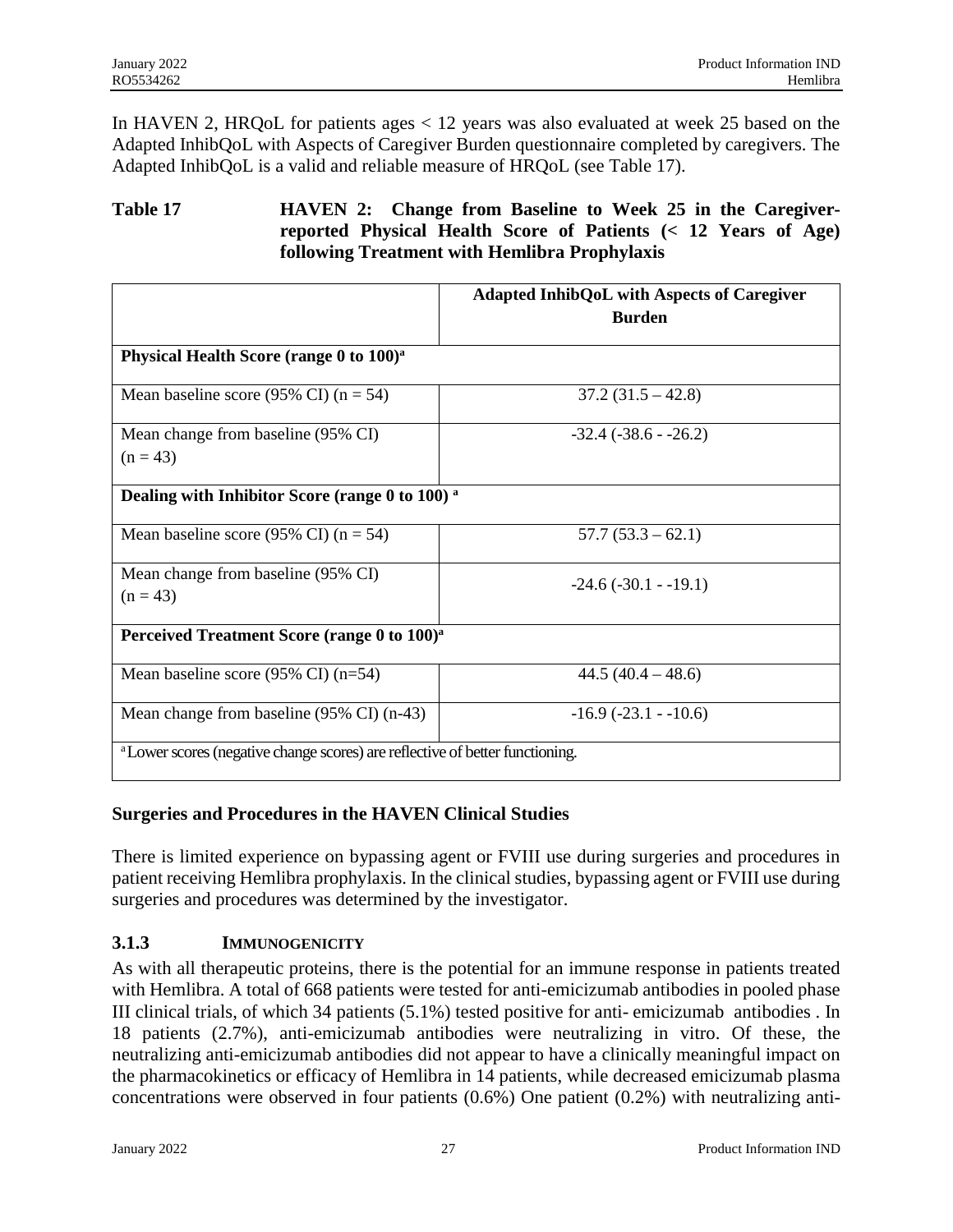emicizumab antibodies and decreased emicizumab plasma concentrations experienced loss of efficacy after 5 weeks of treatment and discontinued Hemlibra. Overall, the safety profile of Hemlibra was similar between those patients with anti-emicizumab antibodies (including neutralizing antibodies) and those without (see sections 2.4 Warnings and Precautions, and 2.6 Undesirable Effects, Clinical Trials).

The data reflect the number of patients whose test results were considered positive for antibodies to emicizumab using an enzyme-linked immunosorbent assay (ELISA) and/or for neutralizing anti-emicizumab antibodies using a FVIII chromogenic assay. Immunogenicity assay results may be influenced by several factors including assay sensitivity and specificity, sample handling, timing of sample collection, concomitant medicinal products and underlying disease. For these reasons, comparison of incidence of antibodies to emicizumab with the incidence of antibodies to other products may be misleading.

## **3.2 PHARMACOKINETIC PROPERTIES**

The pharmacokinetics of emicizumab were determined via a non-compartmental analysis in healthy subjects and using a population pharmacokinetic analysis on a database composed of 389 patients with hemophilia A.

## **3.2.1 ABSORPTION**

Following subcutaneous administration in hemophilia A patients, the absorption half-life was 1.6 days.

Following multiple subcutaneous administrations of 3 mg/kg once weekly for the first 4 weeks in hemophilia A patients, mean (±SD) trough plasma concentrations of emicizumab achieved 52.6±13.6 μg/mL at week 5. Sustained mean trough plasma concentrations of emicizumab at steady-state were 51.2 μg/mL, 46.9 μg/mL and 38.5 μg/mL with the recommended maintenance doses of 1.5 mg/kg once weekly, 3 mg/kg every two weeks or 6 mg/kg every four weeks, respectively (Figure 1, Table 18).

## **Figure 1: Mean (±95%CI) Emicizumab Trough Concentrations for Maintenance Doses**

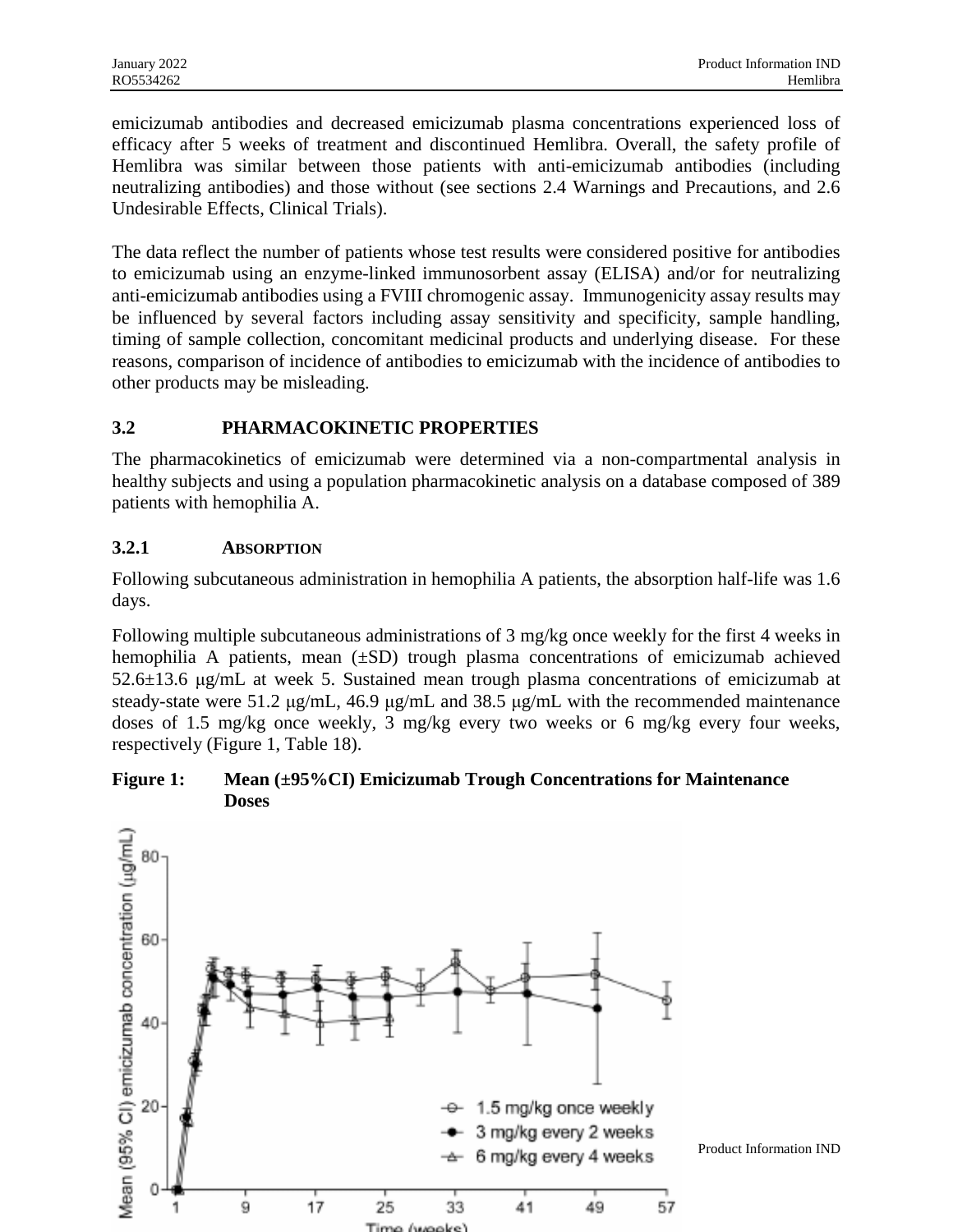The mean ( $\pm SD$ ) C<sub>trough</sub>, C<sub>max</sub> and ratios of C<sub>max</sub>/C<sub>trough</sub> at steady state for the recommended maintenance doses of 1.5 mg/kg once weekly, 3 mg/kg every two weeks or 6 mg/kg every four weeks are shown in Table 18.

| <b>Parameters</b>                        | <b>Maintenance Dose</b>                                                                                                                                                                                                                                                                                                             |                 |                 |
|------------------------------------------|-------------------------------------------------------------------------------------------------------------------------------------------------------------------------------------------------------------------------------------------------------------------------------------------------------------------------------------|-----------------|-----------------|
|                                          | $1.5 \text{ mg/kg }$ QW                                                                                                                                                                                                                                                                                                             | 3 mg/kg Q2W     | 6 mg/kg Q4W     |
| $C_{\text{max, ss}} (\mu g/mL)$          | $55.1 \pm 15.9$                                                                                                                                                                                                                                                                                                                     | $58.3 \pm 16.4$ | $67.0 \pm 17.7$ |
| $C_{\text{avg, ss}} (\mu g/mL)$          | $53.7 \pm 15.6$                                                                                                                                                                                                                                                                                                                     | $53.7 \pm 15.6$ | $53.7 \pm 15.6$ |
| $C_{\text{trough, ss}} (\mu g/mL)$       | $51.2 \pm 15.2$                                                                                                                                                                                                                                                                                                                     | $46.9 \pm 14.8$ | $38.5 \pm 14.2$ |
| $C_{\text{max}}/C_{\text{trough ratio}}$ | $1.08 \pm 0.03$                                                                                                                                                                                                                                                                                                                     | $1.26 \pm 0.12$ | $1.85 \pm 0.47$ |
|                                          | $C_{\text{avg, ss}}$ = average concentration at steady state; $C_{\text{max, ss}}$ = maximum plasma concentration at steady state;<br>$C_{trough, ss}$ = trough concentration at steady state; QW = once weekly; Q2W = every two weeks; Q4W =<br>every four weeks. Pharmacokinetic parameters derived from the population PK model. |                 |                 |

### **Table 18 Mean (± SD) Steady State Emicizumab Concentrations**

Similar PK profiles were observed following once weekly dosing (3 mg/kg/week for 4 weeks followed by 1.5 mg/kg/week) in adults/adolescents ( $\geq$  12 years) and children (< 12 years) (see Figure 2).

**Figure 2: Mean Plasma Emicizumab Concentration versus Time Profiles for Patients ≥ 12 Years (Studies HAVEN 1 and HAVEN 3) Compared with Patients <12 Years (Study HAVEN 2)**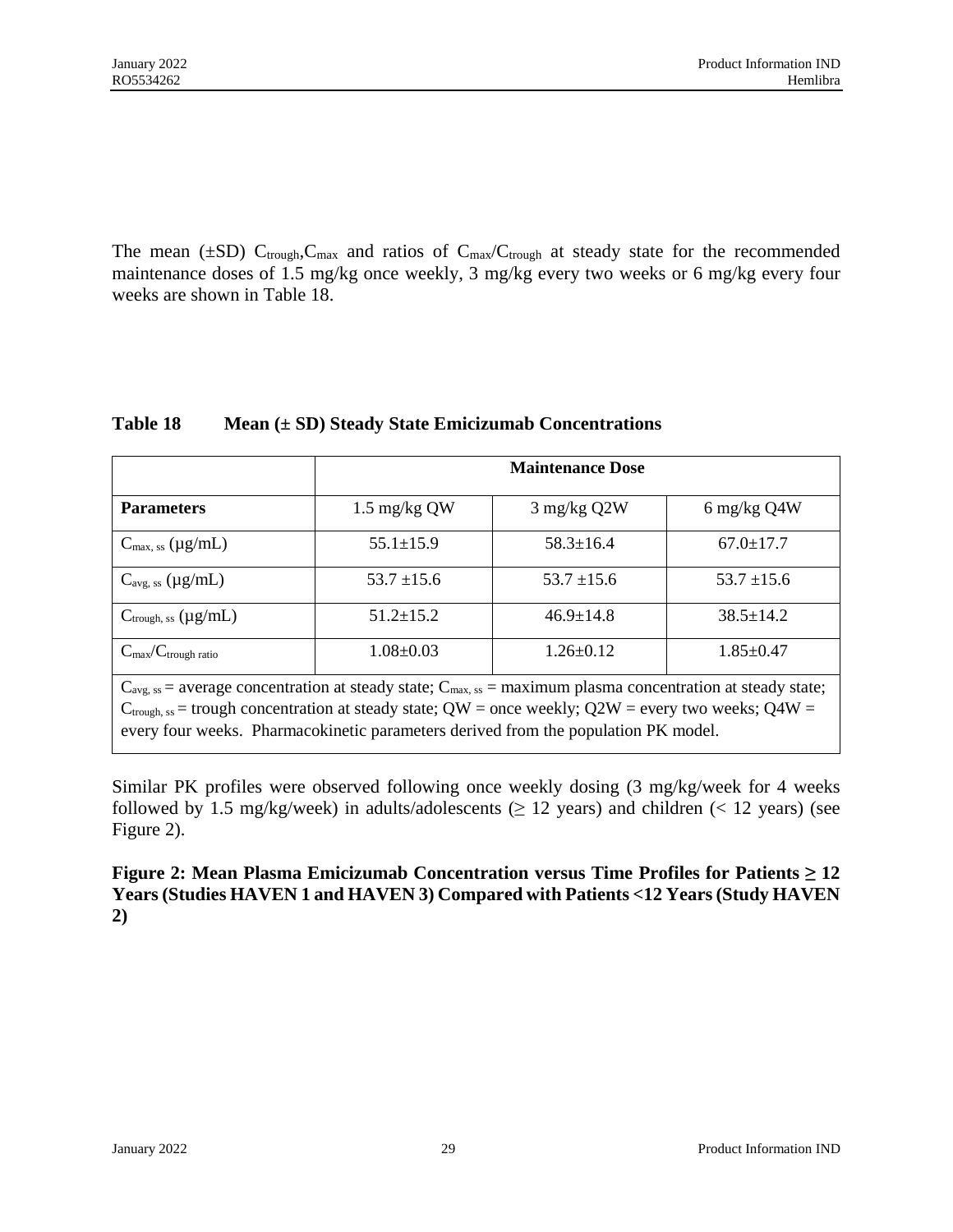

In healthy subjects, the absolute bioavailability following subcutaneous administration of 1 mg/kg was between 80.4% and 93.1% depending on the injection site. Similar pharmacokinetic profiles were observed following subcutaneous administration in the abdomen, upper arm, and thigh. Emicizumab can be administered interchangeably at these anatomical sites (see section 2.2 Dosage and Administration).

## **3.2.2 DISTRIBUTION**

Following a single intravenous dose of 0.25 mg/kg emicizumab in healthy subjects, the volume of distribution at steady state was 106 mL/kg (i.e., 7.4 L for a 70-kg adult). Emicizumab is not intended for intravenous use (see section 2.2 Dosage and Administration).

The apparent volume of distribution (V/F), estimated from the population PK analysis, in hemophilia A patients following multiple subcutaneous doses of emicizumab was 10.4 L.

### **3.2.3 METABOLISM**

The metabolism of emicizumab has not been studied. IgG antibodies are mainly catabolized by lysosomal proteolysis and then eliminated from or reused by the body.

## **3.2.4 ELIMINATION**

Following intravenous administration of 0.25 mg/kg in healthy subjects, the total clearance of emicizumab was 3.26 mL/kg/day (i.e. 0.228 L/d for a 70-kg adult) and the mean terminal half-life was 26.7 days.

Following single subcutaneous injection in healthy subjects, the elimination half-life was approximately 4 to 5 weeks.

Following multiple subcutaneous injections in hemophilia A patients, the apparent clearance was 0.271 L/day and the elimination apparent half-life was 26.9 days.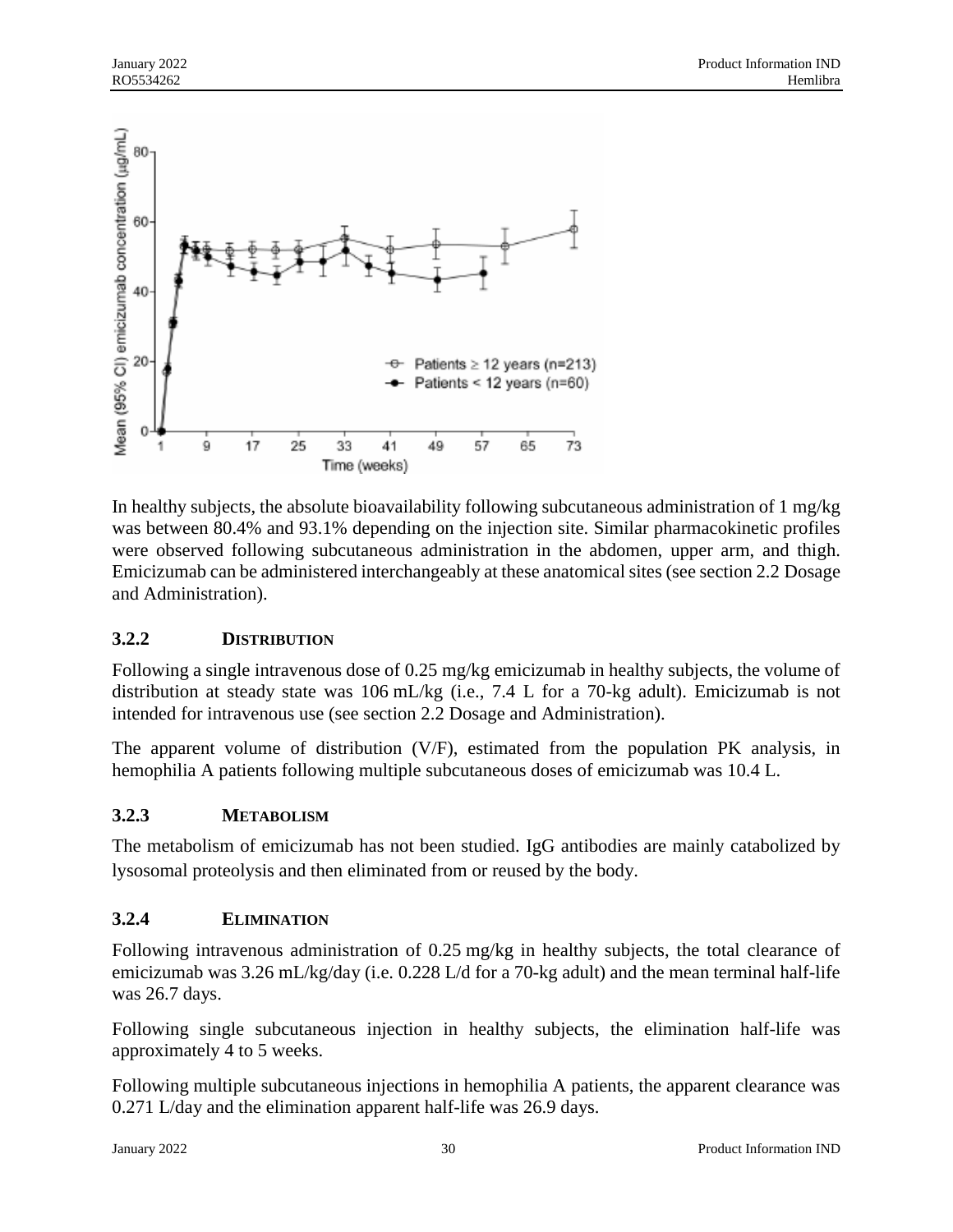## **Dose Linearity**

Emicizumab exhibited dose-proportional pharmacokinetics in patients with hemophilia A over a dose range from 0.3 to 6 mg/kg once weekly following subcutaneous administration.

### **3.2.5 PHARMACOKINETICS IN SPECIAL POPULATIONS**

## **Renal impairment**

No dedicated studies on the effect of renal impairment on the pharmacokinetics of emicizumab have been conducted. Most of the patients with hemophilia A in the population pharmacokinetic analysis had normal renal function (N = 332; creatinine clearance  $|CLcr| \ge 90$  mL/min) or mild renal impairment ( $N = 27$ ; CLcr of 60-89 mL/min). Only 2 patients had moderate renal impairment (CLcr of 30-59 mL/min). No patients had severe renal impairment. Mild or moderate renal impairment did not appear to have an impact on the pharmacokinetics of emicizumab (see also section 2.2.1 Special Dosage Instructions).

## **Hepatic impairment**

No dedicated studies on the effect of hepatic impairment on the pharmacokinetics of emicizumab have been conducted. Most of the patients with hemophilia A in the population pharmacokinetic analysis had normal hepatic function (bilirubin and  $AST \leq ULN$ , N=300) or mild hepatic impairment (bilirubin  $\leq$  ULN and AST > ULN or bilirubin from 1.0 to 1.5  $\times$  ULN and any AST, N=51). Only 6 patients had moderate hepatic impairment (1.5  $\times$  ULN  $<$  bilirubin  $\leq$  3  $\times$  ULN and any AST). Mild or moderate hepatic impairment did not affect the pharmacokinetics of emicizumab (see also section 2.2.1 Special Dosage Instructions). Hepatic impairment was defined by the National Cancer Institute (NCI) criteria for hepatic dysfunction.

### **Pediatrics**

The effect of age on the pharmacokinetics of emicizumab was assessed in a population pharmacokinetic analysis which included 5 infants ( $\geq$ 1 month to < 2 years), 55 children ( $\geq$ 2 years) to  $\langle 12 \rangle$  years) and 50 adolescents (12 to  $\langle 18 \rangle$  years) with hemophilia A. Age did not affect the pharmacokinetics of emicizumab in pediatric patients (see section 2.2.1 Special Dosage Instructions).

### **Geriatrics**

The effect of age on the pharmacokinetics of emicizumab was assessed in a population pharmacokinetic analysis which included 13 patients subjects aged 65 years and older (no patients were older than 77 years of age). Relative bioavailability decreased with older age, but no clinically important differences were observed in the pharmacokinetics of emicizumab between patients < 65 years and patients  $\geq$  65 years.

### **Race**

Population pharmacokinetics analyses in patients with hemophilia A showed that race did not affect the pharmacokinetics of emicizumab.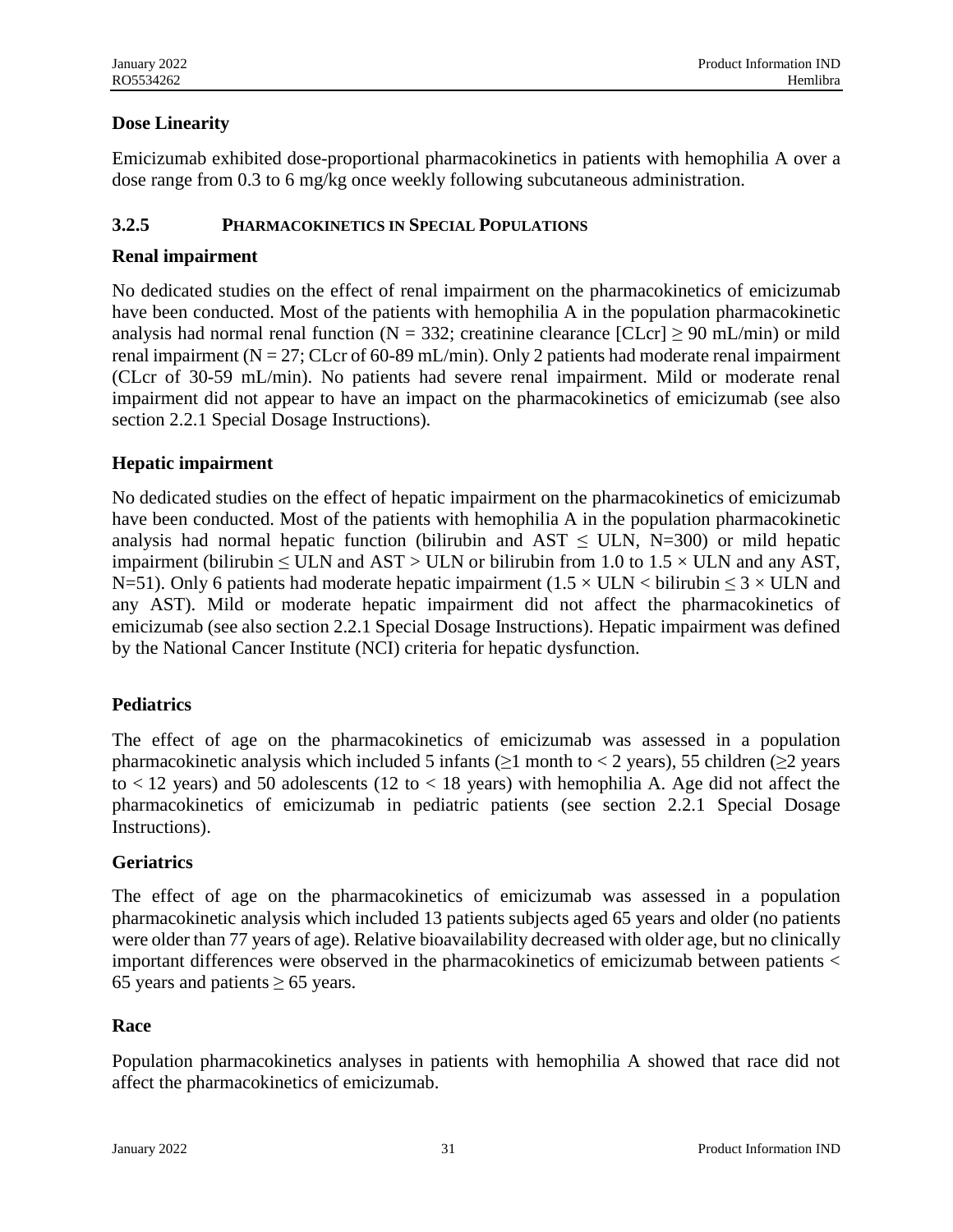## **3.3 PRECLINICAL SAFETY**

Preclinical data reveal no special hazards for humans based on studies of acute and repeated dose toxicity, including safety pharmacology endpoints and endpoints for reproductive toxicity.

## **3.3.1 CARCINOGENICITY**

No carcinogenicity studies have been performed to establish the carcinogenic potential of emicizumab.

## **3.3.2 GENOTOXICITY**

No studies have been performed to establish the mutagenic potential of emicizumab.

### **3.3.3 IMPAIRMENT OF FERTILITY**

Emicizumab did not cause any toxicological changes in the reproductive organs of male or female cynomolgus monkeys at doses of up to 30 mg/kg/week in subcutaneous general toxicity studies of up to 26-week duration and at doses of up to 100 mg/kg/week in a 4-week intravenous general toxicity study.

## **3.3.4 REPRODUCTIVE TOXICITY**

No data are available with respect to potential side effects of emicizumab on embryo-fetal development.

### **3.3.5 OTHER**

In an *in vitro* study of cytokine release that used the whole blood of healthy adults, the levels of cytokines induced by emicizumab were comparable to those induced by other low-risk antibodies.

### **4. DESCRIPTION**

Emicizumab-kxwh is a humanized monoclonal modified immunoglobulin G4 (IgG4) bispecific antibody binding factor IXa and factor X. Emicizumab-kxwh has an approximate molecular weight of 145.6 kDa and is produced in genetically engineered mammalian (Chinese hamster ovary) cells. Emicizumab-kxwh has no structural relationship or sequence homology to FVIII and, as such, does not induce or enhance the development of direct inhibitors to FVIII.

Hemlibra (emicizumab-kxwh) injection is a sterile, preservative-free, colorless to slightly yellow solution for subcutaneous injection supplied in single-dose vials containing emicizumab-kxwh at 30 mg/mL, 60 mg/0.4 mL, 105 mg/0.7 mL, or 150 mg/mL.

## **5. PHARMACEUTICAL PARTICULARS**

### **5.1 STORAGE**

Hemlibra should not be used after the expiry date (Expiry Date) shown on the pack.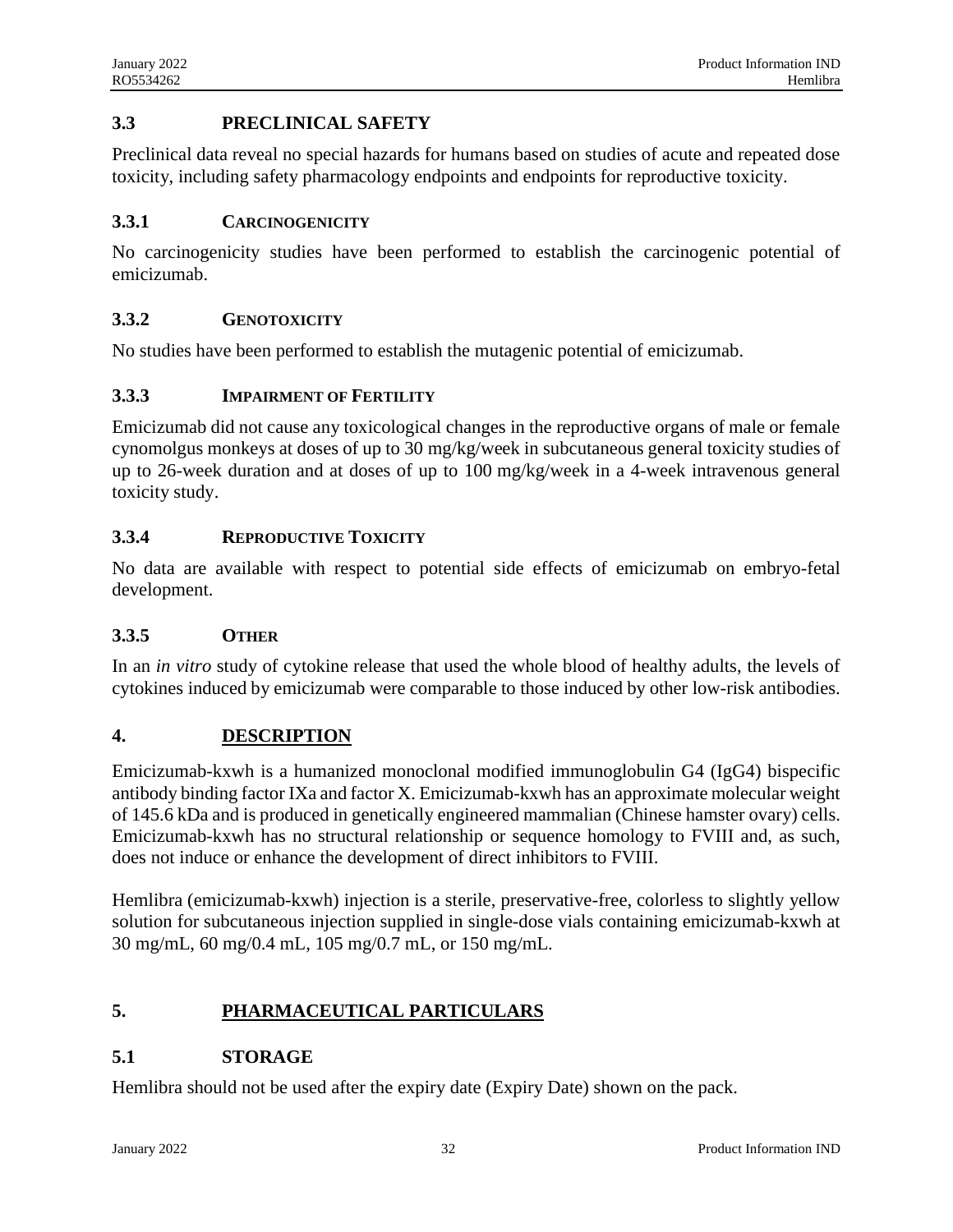Shelf life: 24 months.

Storage: Store in a refrigerator at  $2^{\circ}C - 8^{\circ}C$ .

Do not freeze.

Do not shake.

Keep the vial in the outer carton in order to protect from light.

Once removed from the refrigerator, unopened vials can be kept at room temperature (below  $30^{\circ}$ C) for up to 7 days.

After storage at room temperature, unopened vials may be returned to the refrigerator. Cumulative storage time at room temperature should not exceed 7 days.

## **5.2 SPECIAL INSTRUCTIONS FOR USE, HANDLING AND DISPOSAL**

Hemlibra solution is a sterile, preservative-free, and ready-to-use solution for subcutaneous injection that does not need to be diluted.

Hemlibra solution should be inspected visually to ensure there is no particulate matter or discoloration prior to administration. Hemlibra is a colorless to slightly yellow solution. Hemlibra solution should be discarded if particulate matter is visible or the product is discolored.

Hemlibra solution for injection vials are for single-use only.

A syringe, a transfer needle (or vial adapter) and an injection needle are needed to withdraw Hemlibra solution from the vial and inject it subcutaneously.

A 1 mL syringe should be used for an injection up to 1 mL of Hemlibra solution. Administer doses of Hemlibra greater than 1 mL and up to 2 mL with a 2 mL to 3 mL syringe.

Refer to the Hemlibra "Instructions for Use" for handling instructions when combining vials in a syringe. Do not use different Hemlibra vial concentrations in a single syringe when combining vials to administer the prescribed dose.

Recommendation criteria for syringes, needles and vial adaptor are defined to ensure correct and safe administration of Hemlibra. These criteria are based on handling considerations (e.g., dosing accuracy, subcutaneous injection), Hemlibra characteristics (e.g., viscosity), and compatibility between Hemlibra and device materials.

### **1 mL syringe**

Criteria: Transparent polypropylene or polycarbonate syringe with Luer- Lock tip (in case not locally available, a syringe with Luer Slip tip can be used), graduation 0.01 mL, sterile, for injection only, single-use, latex-free and non-pyrogenic. When used together with a vial adapter, a low dead space plunger 1 mL syringe fulfilling the above criteria must be used.

## **2 to 3 mL syringe**

Criteria: Transparent polypropylene or polycarbonate syringe with Luer- Lock tip (in case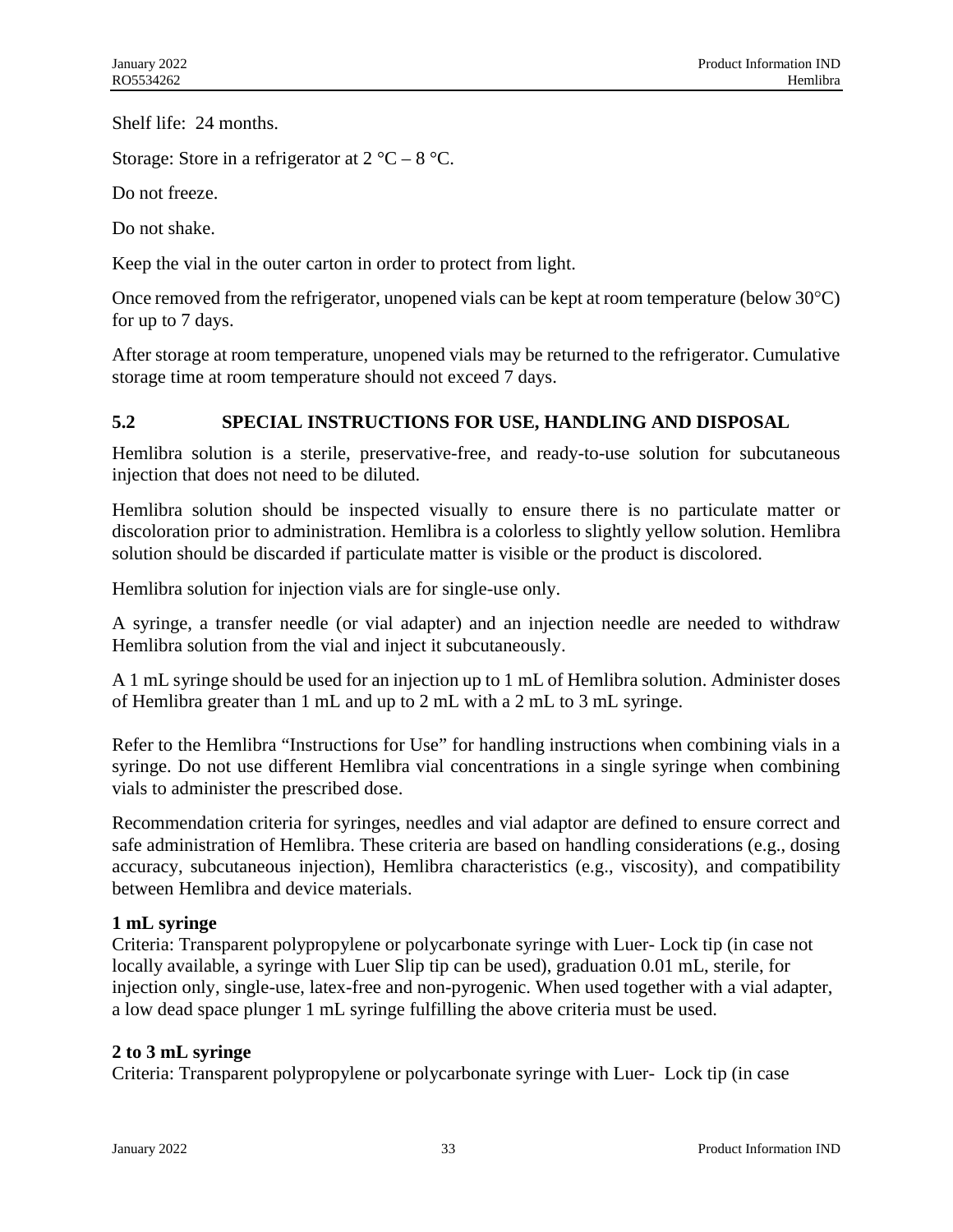not locally available, a syringe with Luer Slip tip can be used), graduation 0.1 mL, sterile, for injection only, single-use, latex-free and non-pyrogenic. When used together with a vial adapter, a low dead space plunger 3 mL syringe fulfilling the above criteria must be used.

### **Transfer needle:**

Criteria: Stainless steel with Luer-Lock connection (in case not locally available, a needle with Luer Slip connection can be used), sterile, gauge 18 G, length 1½'', blunt or single-bevel or (semiblunt tip), single-use, latex-free and non-pyrogenic OR

### **Transfer needle with filter:**

Criteria: Stainless steel with Luer-Lock connection (in case not locally available, a needle with Luer Slip connection can be used), sterile, gauge 18 G, length 1'' to 1½'', blunt or single-bevel (or semi-blunt tip), single-use, latex-free, containing a 5-micron filter and non-pyrogenic, OR

#### **Vial adapter**

Criteria: Polycarbonate with Luer-Lock connection, sterile, fitting 15 mm vial neck outer diameter, single-use, latex-free and non-pyrogenic.

#### **Injection needle:**

Criteria: Stainless steel with Luer-Lock connection (in case not locally available, an injection needle with Luer Slip connection can be used), sterile, gauge 26 G (acceptable range: 25-27 G), length preferably 3/8'' or maximally ½'', single-use, latex-free and non-pyrogenic, preferably including needle safety feature.

Once transferred from the vial to the syringe, the medicinal product should be used immediately since it does not contain any antimicrobial preservative.

### **Incompatibilities**

No incompatibilities between Hemlibra and the recommended syringes, vial adaptors and needles have been observed.

#### **Disposal of syringes/sharps**

The following procedures should be strictly adhered to regarding the use and disposal of syringes:

- Needles, syringes and vial adaptors should never be reused.
- Place all used needles, syringes and vial adaptors into a sharps container (puncture-proof disposable container).

### **Disposal of unused/expired medicines**

The release of pharmaceuticals in the environment should be minimized. Medicines should not be disposed of via wastewater and disposal through household waste should be avoided. Use established "collection systems", if available in your location. Local requirements should be followed for the disposal process of unused/expired medicines.

### **5.3 PACKS**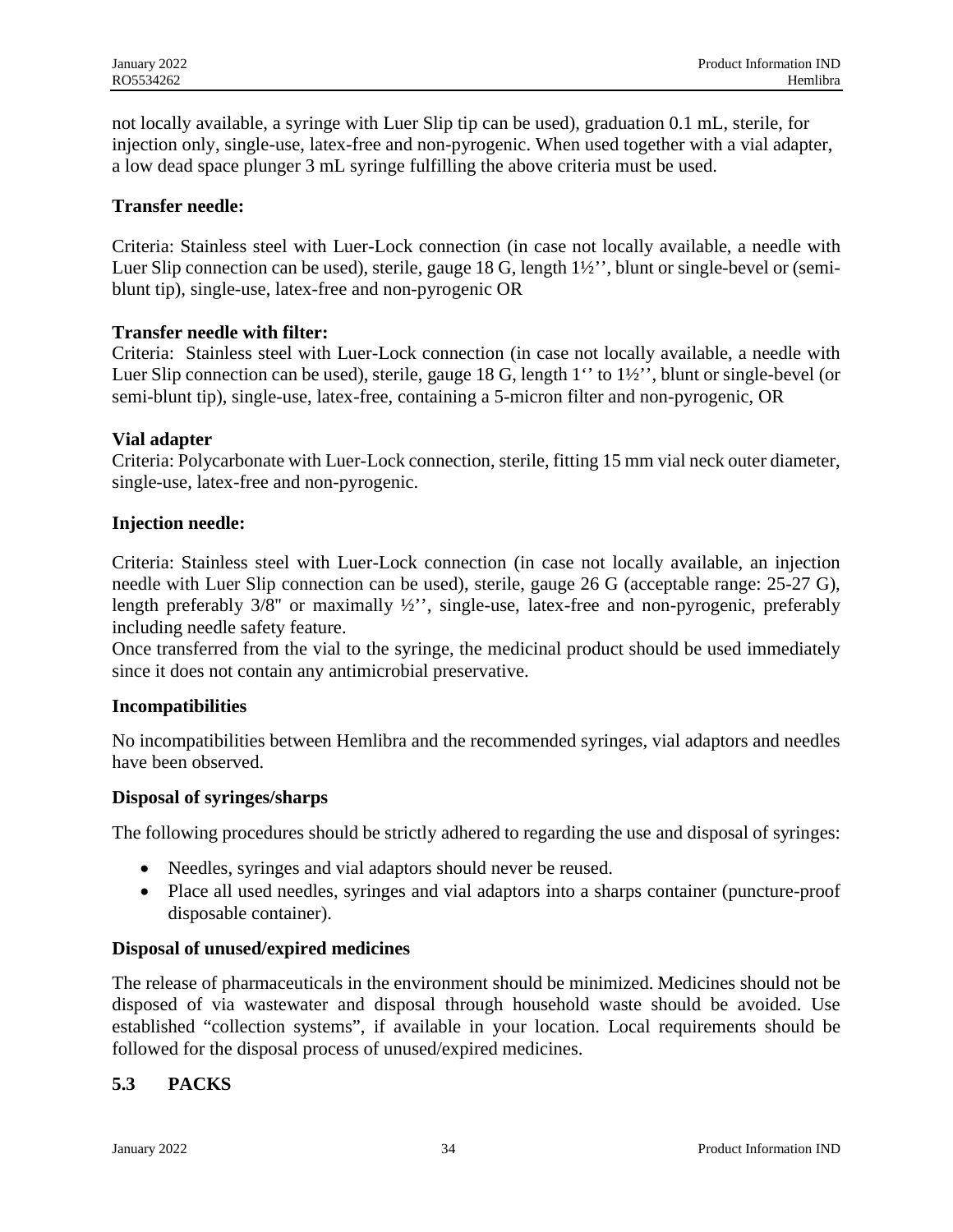Each pack contains 1 unit of Vial 30 mg/1 mL, 60 mg/0.4 mL, 105 mg/0.7 mL or 150 mg/1 mL.

## **6. PATIENT COUNSELLING INFORMATION**

### Use of Bypassing Agents or FVIII

Inform the patient and/or caregiver that Hemlibra increases coagulation potential. Advise the patient and/or caregiver to discontinue prophylactic use of bypassing agents the day before starting Hemlibra prophylaxis. Advise the patient and/or caregiver that prophylactic use of FVIII may be continued for the first week of Hemlibra prophylaxis. Discuss the appropriate dosing of concomitant agents such as bypassing agents or FVIII with the patient and/or caregiver prior to starting Hemlibra prophylaxis *[see Warnings and Precautions (2.4) and Drug Interactions (2.8)]*.

## Thrombotic Microangiopathy Associated with Hemlibra and aPCC

Inform the patient and/or caregiver of the potential risk of thrombotic microangiopathy if aPCC is administered while receiving HEMLIBRA prophylaxis. Instruct the patient and/or caregiver to consult their healthcare provider if aPCC is required in cumulative doses exceeding 100 U/kg. Advise the patient and/or caregiver to seek immediate medical attention if any signs or symptoms of thrombotic microangiopathy occur *[see Warnings and Precautions (2.4)]*.

## Thromboembolism Associated with Hemlibra and aPCC

Inform the patient and/or caregiver of the potential risk of thromboembolism if aPCC is administered while receiving Hemlibra prophylaxis. Instruct the patient and/or caregiver to consult their healthcare provider if aPCC is required in cumulative doses exceeding 100 U/kg. Advise the patient and/or caregiver to seek immediate medical attention if any signs or symptoms of thromboembolism occur *[see Warnings and Precautions (2.4)]*.

### Laboratory Coagulation Test Interference

Inform the patient and/or caregiver that Hemlibra interferes with some laboratory tests that measure blood clotting and may cause a false reading. Advise the patient and/or caregiver that they should notify any healthcare provider about this possibility prior to any blood tests or medical procedures *[see Warnings and Precautions (2.4)]*.

### Instruction on Injection Technique

Hemlibra is intended for use under the guidance of a healthcare provider. If a patient or caregiver is to administer subcutaneous Hemlibra, instruct him/her in injection techniques and assess his/her ability to inject subcutaneously to ensure proper administration of subcutaneous Hemlibra and the suitability for home use *[see Instructions for Use]*.

Advise the patient to follow the recommendations regarding proper sharps disposal (see section 5.3).

Keep out of reach of children.

## **7. DETAILS OF MANUFACTURER**

**Manufactured by:** F. Hoffmann-La Roche Ltd, Grenzacherstrasse 124, CH-4070, Basel, Switzerland at: